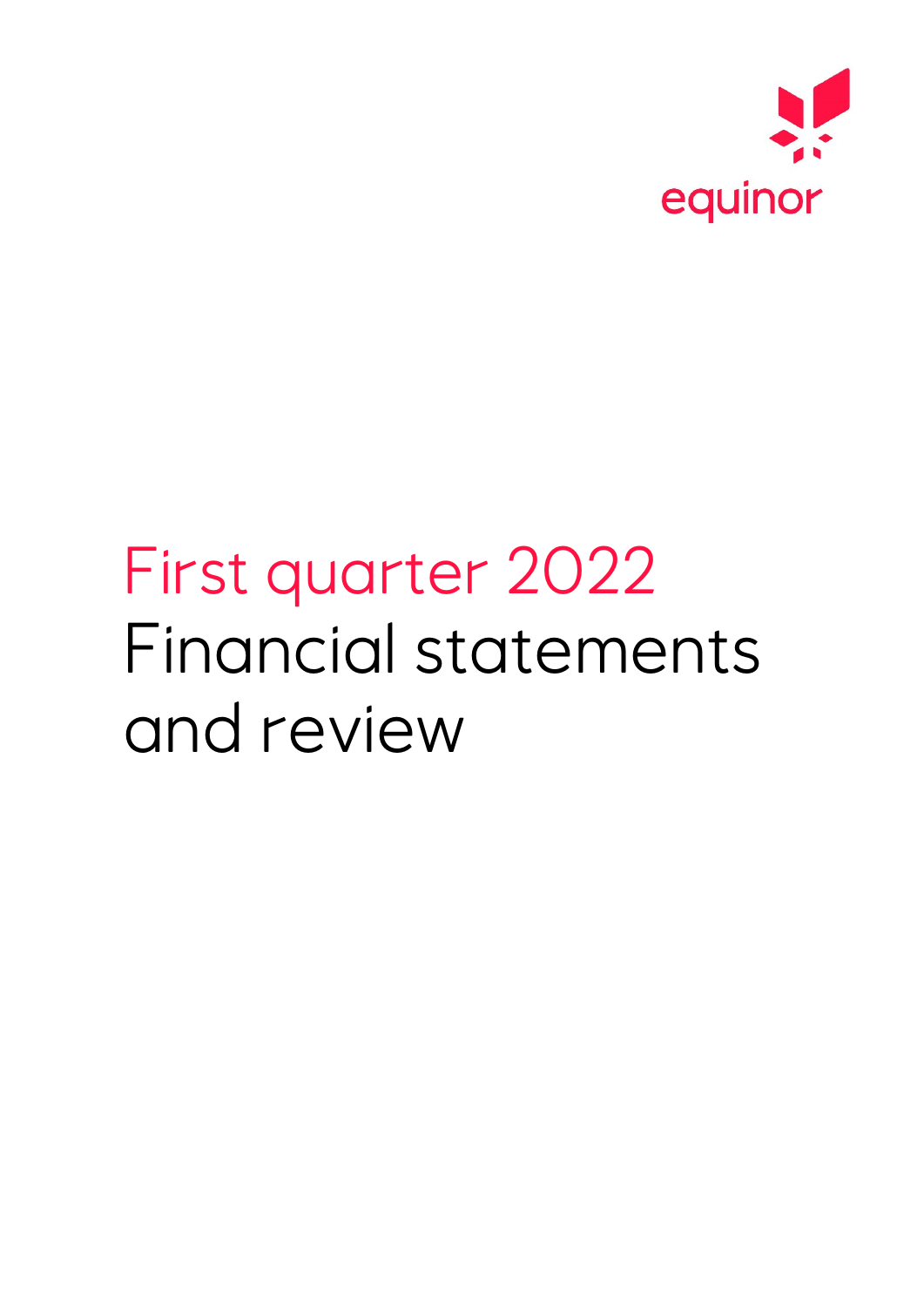# Equinor first quarter 2022

Equinor reports adjusted earnings of USD 18.0 billion and USD 5.18 billion after tax in the first quarter of 2022. IFRS net operating income was USD 18.4 billion and the IFRS net income was USD 4.71 billion.

The first quarter of 2022 was characterised by:

- The invasion of Ukraine impacting already tight energy markets, increasing commodity prices and volatility.
- Strong operational performance and increased production of gas to Europe to support energy security.
- Very strong adjusted earnings and free cash flow\* of USD 12.7 billion.
- Announced process for exiting Russia leading to an impairment of USD 1.08 billion.
- Continued progress on all strategic priorities with continued cost focus and capital discipline.
- Cash dividend of USD 0.20 per share, continued extraordinary cash dividend of USD 0.20 per share and second tranche of share buy-back of around USD 1.33 billion.

"The invasion of Ukraine stands as a dark moment for Europe and our thoughts are with all suffering the consequences of the brutal war. After having been in Russia for three decades, we saw the situation as untenable and acted decisively by stopping new investments into Russia and by starting the process of exiting Equinor's Russian joint ventures. Exiting Russia will heavily impact our employees, and it leads to impairments of our assets in the country this quarter", says Anders Opedal, president and CEO of Equinor ASA.

"With an energy crisis in Europe, Equinor's top priority is securing safe and reliable deliveries. Strong operational performance and good regularity gave high production in the quarter. We have optimised the gas production to deliver higher volumes, and Hammerfest LNG is on track for a safe start-up on 17 May. Further, continued capital discipline and cost focus enabled us to deliver very strong financial results and cash flow, strengthening the balance sheet", says Opedal.

"Equinor is developing as a leading company in the energy transition with forceful industrial progress within oil and gas, renewables, as well as low-carbon portfolios. On the Norwegian continental shelf the fifth and final platform at the Johan Sverdrup field is installed and the turbines for the floating wind farm Hywind Tampen are currently being assembled. Equinor has been awarded licences and operatorships for the development of two CO<sub>2</sub> storage sites, an important milestone in the work to make the Norwegian continental shelf a leading province in Europe for CO2 storage. In Brazil the production from the first wells for increased recovery at Roncador is on stream", says Opedal.

#### **Strong financial results from higher prices**

Energy prices increased in the quarter, as Russia's invasion of Ukraine added to the uncertainty in already tight markets, in particular for European gas. Equinor realised higher prices for liquids and gas and delivered adjusted earnings\* of USD 18.0 billion in the quarter, up from USD 4.09 billion in the same period in 2021. Adjusted earnings after tax\* were USD 5.18 billion, up from USD 1.29 billion in the same period last year.

On 28 February Equinor announced its decision to stop new investments into Russia and to start the process of exiting its Russian joint ventures. We have recognised net impairments of USD 1.08 billion related to assets in Russia this quarter.

The Marketing, Midstream and Processing segment results were impacted by adverse effects of fair value accounting of price risk management derivatives. The negative effects were partially offset by strong trading results including a strong result from Danske Commodities.

IFRS net operating income was USD 18.4 billion in the quarter, up from USD 5.22 billion in the same period in 2021. IFRS net income was USD 4.71 billion in the quarter, compared to USD 1.85 billion in the first quarter of 2021. The net impairment reversal of USD 0.27 billion includes impairment reversals of USD 0.82 billion in the E&P Norway segment and USD 0.53 billion in the E&P USA segments, mainly due to the short-term commodity prices.

#### **Strong operational performance with good regularity gave high production across all segments.**

Strong operational performance and high production, as well as optimised production to deliver more gas to Europe, supported increased value creation in the quarter.

Equinor delivered a total equity production of 2,106 mboe per day in the first quarter, down from 2,168 mboe per day in the same period in 2021.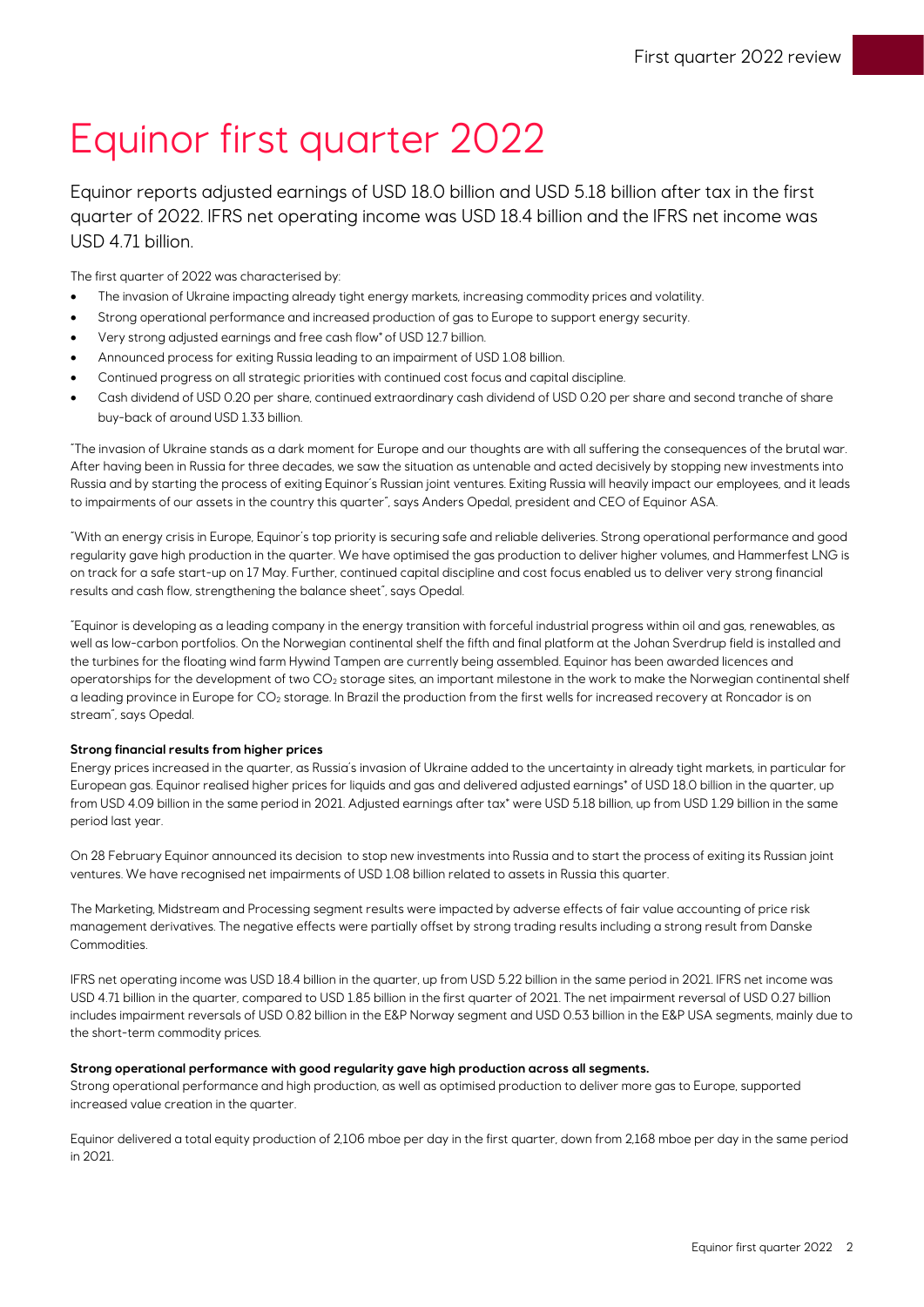E&P Norway increased production by 4%, including an increase of gas to Europe of 10%, supporting a gas share of Equinor's equity production of 50%. Production from Martin Linge and increased production from Gina Krog and Gullfaks partially offset the effects of expected decline and sale of Bakken in the US.

The Renewable segment delivered equity production of 511 GWh in the quarter, up from 451 GWh for the same period last year, due to the production from the Guanizuil IIA solar plant in Argentina and the offshore wind farms benefitting from higher wind speeds.

In the first quarter Equinor completed 4 exploration wells offshore with no commercial discoveries and 4 wells were ongoing at quarter end.

#### **Very strong cash flow and continued capital discipline further strengthening the balance sheet**

Cash flows provided by operating activities before taxes paid and changes in working capital amounted to USD 20.1 billion for the first quarter, compared to USD 6.62 billion for the same period in 2021. Organic capital expenditure\* was USD 1.80 billion for the quarter.

At the end of the quarter adjusted net debt to capital employed\* was negative 22.2%, further down from negative 0.8% in the fourth quarter of 2021. The one tax instalment of NCS taxes paid in the quarter relates to 2021 results. Including the lease liabilities according to IFRS 16, the net debt to capital employed\* was negative 10.7%.

#### **Competitive capital distribution**

The board of directors has decided a cash dividend of USD 0.20 per share, and to continue the extraordinary cash dividend of USD 0.20 per share for the first quarter of 2022, in line with communication at the Capital markets update in February.

Based on the very strong first quarter results, the strength of the balance sheet, and the outlook, the board has decided to initiate a second tranche of the share buy-back programme of around USD 1.33 billion. This is in line with communication at the Capital markets update of executing a share buy-back programme for 2022 of up to USD 5 billion, and subject to authorisation from the Annual General Meeting on 11 May 2022. The second tranche will commence on 16 May and will end no later than 26 July 2022.

The first tranche of the share buy-back programme for 2022 was completed on 25 March 2022 with a total value of USD 1 billion.

The first quarter 2022 capital distribution is based on a continuation of high commodity prices from second half of 2021 and strong earnings into first quarter of 2022.

All share buyback amounts include shares to be redeemed by the Norwegian State.

#### **Emissions and serious incidents frequency**

Average CO<sub>2</sub>-emissions from Equinor's operated upstream production, on a 100% basis, were 6.7 kg per boe in the first quarter, compared to 7.0 kg per boe for the full year of 2021.

The twelve-month average serious incident frequency (SIF) was 0.5, unchanged from the first quarter in 2021.

|                                                            | Quarters |         |         | Change       |  |  |
|------------------------------------------------------------|----------|---------|---------|--------------|--|--|
| (in USD million, unless stated otherwise)                  | Q1 2022  | Q4 2021 | Q1 2021 | $Q1$ on $Q1$ |  |  |
|                                                            |          |         |         |              |  |  |
| Net operating income/(loss)                                | 18,392   | 13.578  | 5.220   | >100%        |  |  |
| Adjusted earnings [5]                                      | 17,991   | 14.989  | 4,085   | >100%        |  |  |
| Net income/(loss)                                          | 4.714    | 3.370   | 1.854   | >100%        |  |  |
| Adjusted earnings after tax [5]                            | 5.179    | 4.397   | 1.289   | $>100\%$     |  |  |
| Total equity liquids and gas production (mboe per day) [4] | 2.106    | 2.158   | 2.168   | (3%)         |  |  |
| Group average liquids price (USD/bbl) [1]                  | 97.1     | 75.9    | 56.4    | 72%          |  |  |

<sup>\*</sup> This is a non-GAAP figure. Comparison numbers and reconciliation to IFRS are presented in the table Calculation of capital employed and net debt to capital employed ratio as shown under the Supplementary section in the report.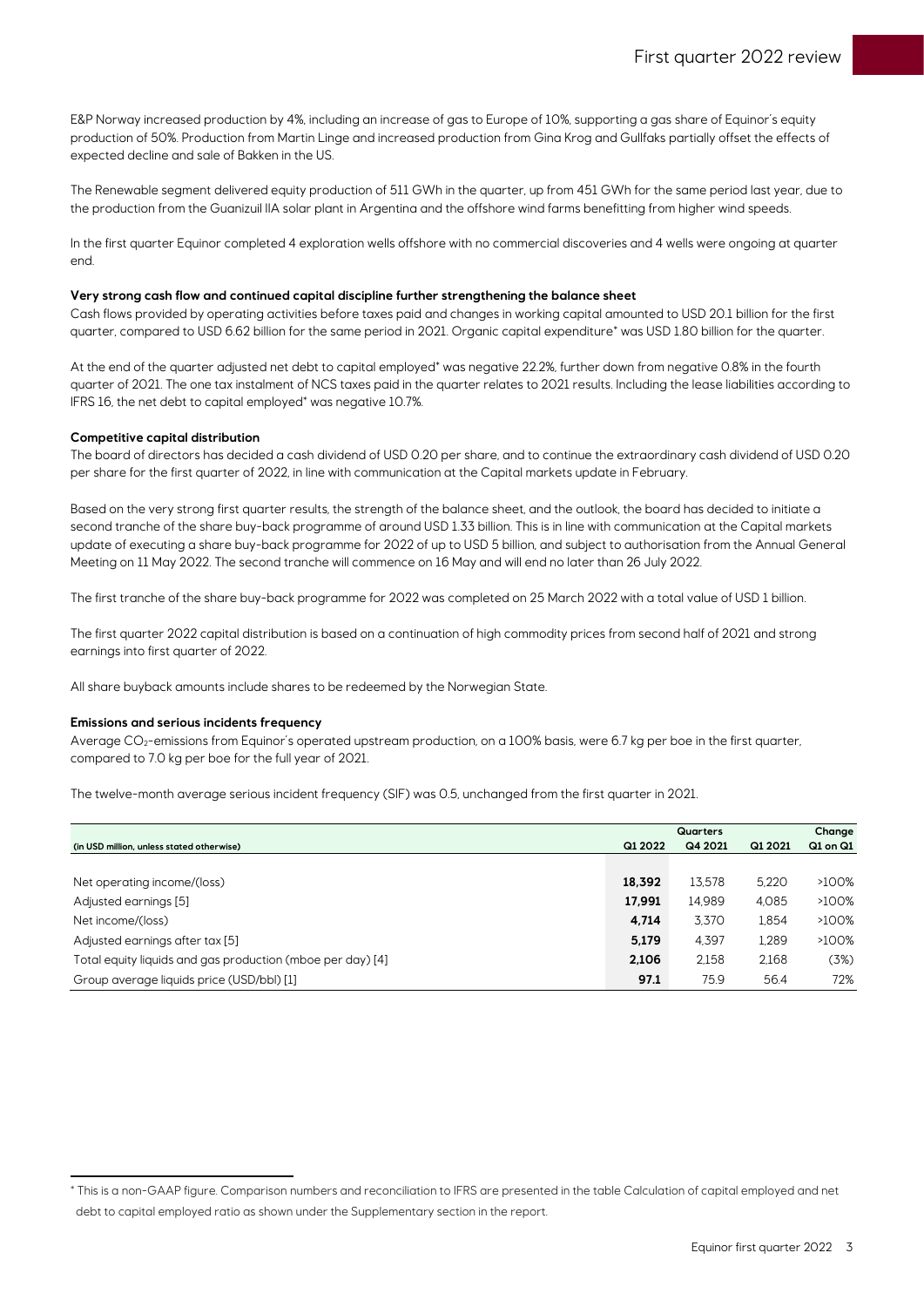### **GROUP REVIEW**

#### **First quarter 2022**

**Total equity liquids and gas production** [4] was 2,106 mboe per day in the first quarter of 2022, compared to 2,168 mboe per day in the first quarter of 2021. The decrease was mainly due to the divestment of an unconventional US onshore asset in the second quarter of 2021 and expected natural decline. The decrease was partially offset by positive contribution from the new field Martin Linge and effects from a change in short-term gas strategy for certain fields on the NCS.

**Total entitlement liquids and gas production** [3] was 1,958 mboe per day in the first quarter of 2022, compared to 2,014 mboe per day in the first quarter of 2021. The production was influenced by the factors mentioned above in addition to lower entitlement under production sharing agreements (PSA) [4] as a result of higher prices. The net effect of PSA and US royalties was in total 148 mboe per day in the first quarter of 2022 compared to 154 mboe per day in the first quarter of 2021.

| Condensed income statement under IFRS<br>(unaudited, in USD million) | Q1 2022   | Quarters<br>Q4 2021 | Q1 2021 | Change<br>$Q1$ on $Q1$ |
|----------------------------------------------------------------------|-----------|---------------------|---------|------------------------|
|                                                                      |           |                     |         |                        |
| Total revenues and other income                                      | 36,393    | 32.608              | 17.589  | >100%                  |
|                                                                      |           |                     |         |                        |
| Purchases [net of inventory variation]                               | (13, 510) | (11,543)            | (7,166) | 89%                    |
| Operating and administrative expenses                                | (2,271)   | (2,504)             | (2,160) | 5%                     |
| Depreciation, amortisation and net impairment losses                 | (2,017)   | (4,777)             | (2,797) | (28%)                  |
| <b>Exploration expenses</b>                                          | (203)     | (206)               | (247)   | (18%)                  |
|                                                                      |           |                     |         |                        |
| Net operating income/(loss)                                          | 18,392    | 13.578              | 5.220   | $>100\%$               |
|                                                                      |           |                     |         |                        |
| Net income/(loss)                                                    | 4.714     | 3.370               | 1.854   | >100%                  |

**Net operating income** was USD 18,392 million in the first quarter of 2022, compared to USD 5,220 million in the first quarter of 2021. Revenues increased significantly compared to same quarter last year, driven by higher average prices for both gas and liquids. Net impairment reversals due to changes to short term price assumptions added to the increase in Net operating income, partially offset by higher purchases.

| <b>Adjusted earnings</b><br>(in USD million)                  | Q1 2022   | <b>Quarters</b><br>Q4 2021 | Q1 2021 | Change<br>$Q1$ on $Q1$ |
|---------------------------------------------------------------|-----------|----------------------------|---------|------------------------|
|                                                               |           |                            |         |                        |
| Adjusted total revenues and other income                      | 36,712    | 31,836                     | 15,945  | $>100\%$               |
|                                                               |           |                            |         |                        |
| Adjusted purchases [6]                                        | (13, 781) | (11,201)                   | (7,071) | 95%                    |
| Adjusted operating and administrative expenses                | (2.450)   | (2.465)                    | (2,173) | 13%                    |
| Adjusted depreciation, amortisation and net impairment losses | (2,333)   | (2,979)                    | (2,386) | (2%)                   |
| Adjusted exploration expenses                                 | (157)     | (202)                      | (230)   | (32%)                  |
|                                                               |           |                            |         |                        |
| Adjusted earnings [5]                                         | 17.991    | 14.989                     | 4.085   | $>100\%$               |
|                                                               |           |                            |         |                        |
| Adjusted earnings after tax [5]                               | 5.179     | 4,397                      | 1.289   | >100%                  |

For items impacting net operating income/(loss), see Use and reconciliation of non-GAAP financial measures in the Supplementary disclosures.

**Adjusted total revenues and other income** were USD 36,712 million in the first quarter of 2022, compared to USD 15,945 million in the first quarter of 2021. The increase was mainly due to significantly higher average prices for gas and liquids, partially offset by lower production rates.

**Adjusted purchases** [6] were USD 13,781 million in the first quarter of 2022, compared to USD 7,071 million in the first quarter of 2021. The increase was mainly due to significantly higher average prices for gas and liquids in addition to higher third party purchases.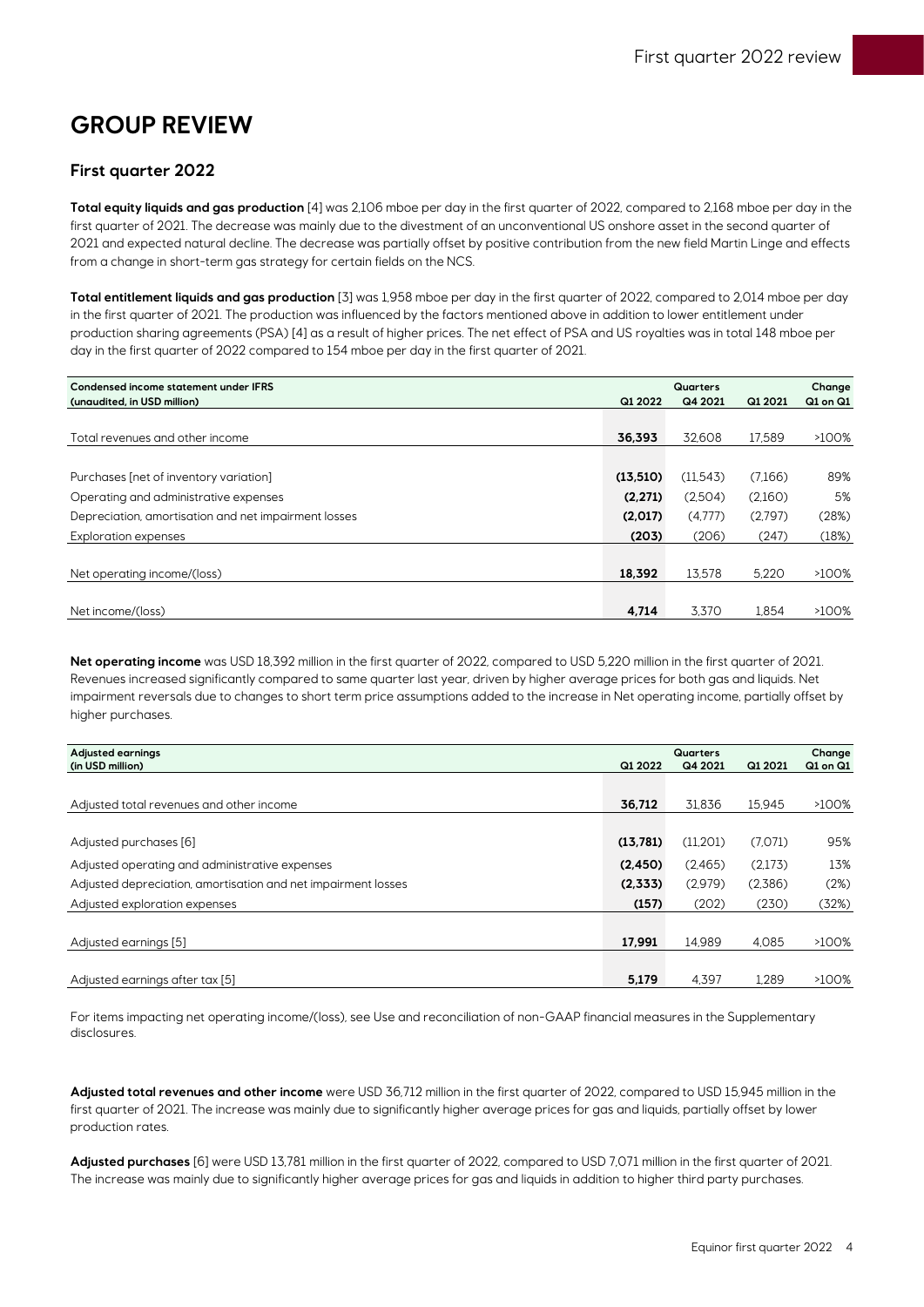**Adjusted operating and administrative expenses** were USD 2,450 million in the first quarter of 2022, compared to USD 2,173 million in the first quarter of 2021. The increase was mainly due to higher operation and maintenance cost. Higher transportation costs and selling, general and administrative expenses added to the increase. The increase was partially offset by the NOK/USD exchange rate development.

**Adjusted depreciation, amortisation and net impairment losses** were USD 2,333 million in the first quarter of 2022, compared to USD 2,386 million in the first quarter of 2021. The reduction was due to increased reserves and lower overall production, partially offset by ramp-up of new field.

**Adjusted exploration expenses** were USD 157 million in the first quarter of 2022, compared to USD 230 million in the first quarter of 2021. Adjusted exploration expenses decreased mainly due to lower field development cost and other costs, partially offset by higher drilling cost. For more information, see the table titled Adjusted exploration expenses in the Supplementary disclosures.

After total adjustments<sup>1</sup> of USD 401 million to net operating income, **Adjusted earnings** [5] were USD 17,991 million in the first quarter of 2022, an increase of USD 13,906 million from the first quarter of 2021.

**Adjusted earnings after tax** [5] were USD 5,179 million in the first quarter of 2022, which reflects an effective tax rate on adjusted earnings of 71.2%, compared to 68.4% in the first quarter of 2021. The change in the effective tax rate was mainly caused by high share of adjusted earnings from the Norwegian continental shelf and lower effect of uplift deduction.

**Balance sheet information:** The sum of equity accounted investments and non-current segment assets was USD 69,910 million at 31 March 2022, compared to USD 75,930 million at 31 March 2021.

**Cash flows provided by operating activities** were USD 15,771 million in the first quarter of 2022, compared to USD 5,984 million in the first quarter of 2021. The increase was mainly due to higher liquids and gas prices, partially offset by increased tax payments.

**Cash flows used in investing activities** were 4,465 million in the first quarter of 2022, compared to 613 million in the first quarter of 2021. The increase was mainly due to increased financial investments and decreased proceeds from sale of assets, partially offset by increased cash flow from derivatives.

**Cash flows used in financing activities** were 4,142 million in the first quarter of 2022, compared to 3,096 million in the first quarter of 2021. The increase was mainly due to increased collateral payments, an increase in repayment of current finance debt, and increased payments related to the share buy-back programme and dividends, partially offset by decreased repayment of finance debt.

**Total cash flows** were USD 7,165 million in the first quarter of 2022, compared to USD 2,274 million in the first quarter of 2021.

Free cash flow [5] in the first quarter of 2022 was USD 12,689 million compared to USD 5,170 million in the first quarter of 2021. The increase was mainly driven by higher operating cash flow mainly due to higher liquids and gas prices, partially offset by increased tax payments, decreased proceeds related to sale of assets and increased payments related to the share buy-back programme and dividends.

### **OUTLOOK**

- **Organic capital expenditures** [5] are estimated at an annual average of around USD 10 billion for 2022-2023 and at an annual average of around USD 12 billion for 2024-2025 2 .
- **Production** for 2022 is estimated to be around 2% above 2021 level [7].
- Equinor's ambition is to keep the **unit of production cost** in the top quartile of its peer group.
- **Scheduled maintenance activity** is estimated to reduce equity production by around 45 mboe per day for the full year of 2022.

These forward-looking statements reflect current views about future events and are, by their nature, subject to significant risks and uncertainties because they relate to events and depend on circumstances that will occur in the future. Deferral of production to create future value, gas off-take, timing of new capacity coming on stream, operational regularity, the ongoing impact of Covid-19, Russia's invasion of Ukraine and our subsequent decision to stop new investments into Russia and to start the process of exiting Russia represent the most significant risks related to the foregoing production guidance. Our future financial performance, including cash flow and liquidity, will be affected by the extent and duration of the current market conditions, the development in realised prices, including price differentials and other factors discussed elsewhere in the report. For further information, see section Forward-looking statements.

 $^{\rm 1}$  For items impacting net operating income, see Reconciliation of net operating income/(loss) to adjusted earnings, and Use and reconciliation of non-GAAP financial measures in the Supplementary disclosures.

<sup>2</sup> USD/NOK exchange rate assumption of 9.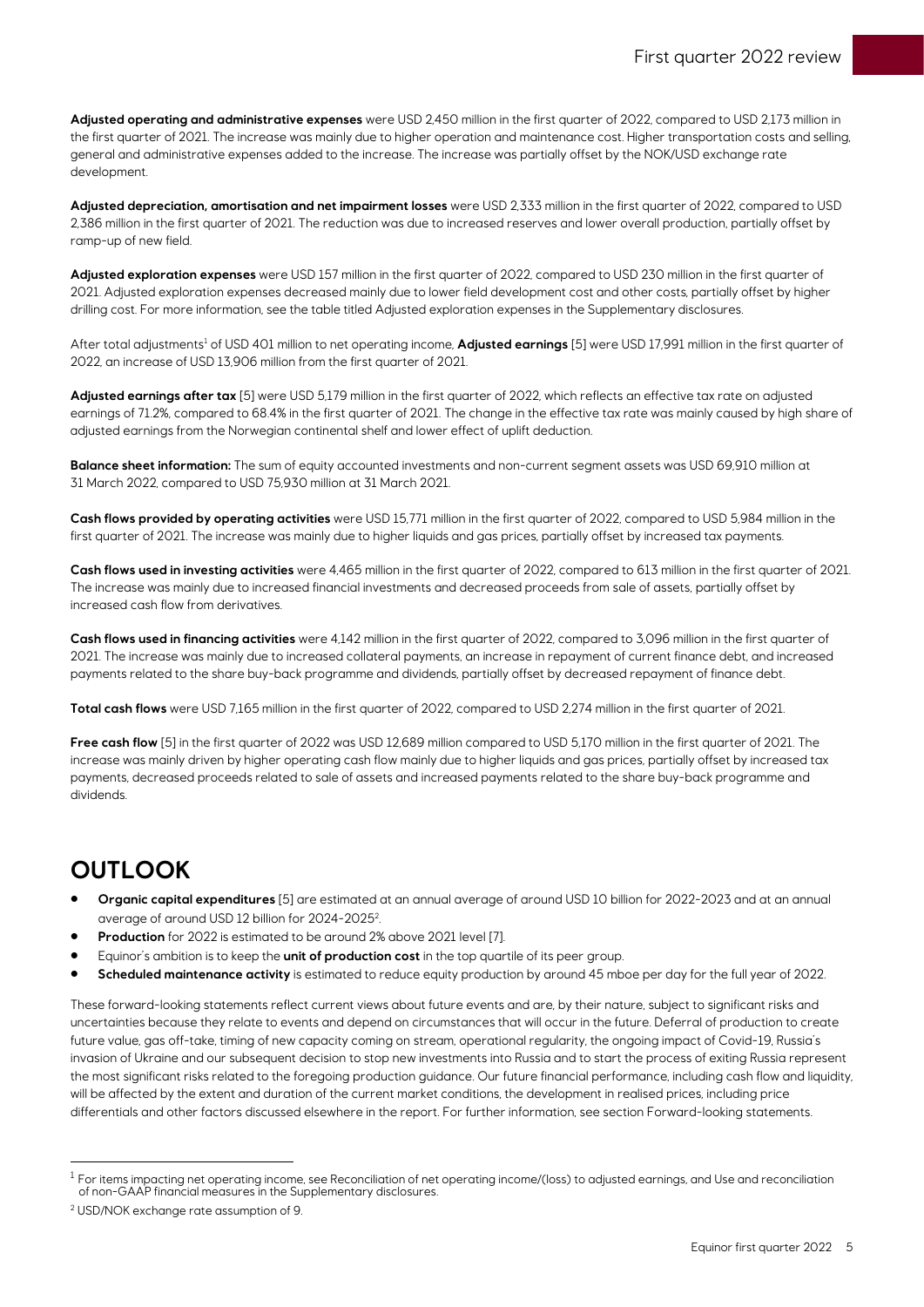### **EXPLORATION & PRODUCTION NORWAY**

#### **First quarter 2022 review**

**Average daily production of liquids and gas** increased by 4% to 1,436 mboe per day in the first quarter of 2022, compared to 1,384 mboe per day in the first quarter of 2021. The increase was mainly due to positive contribution from the new field Martin Linge in addition to effects from a change in short-term strategy from gas injection to gas export for Gina Krog and Gullfaks, partially offset by expected natural decline.

| Income statement under IFRS<br>(in USD million)      | Q1 2022 | <b>Quarters</b><br>Q4 2021 | Q1 2021 | Change<br>$Q1$ on $Q1$ |
|------------------------------------------------------|---------|----------------------------|---------|------------------------|
|                                                      |         |                            |         |                        |
| Total revenues and other income                      | 18,424  | 17.669                     | 5.783   | >100%                  |
|                                                      |         |                            |         |                        |
| Operating and administrative expenses                | (838)   | (1,020)                    | (794)   | 6%                     |
| Depreciation, amortisation and net impairment losses | (546)   | (1,722)                    | (1,570) | (65%)                  |
| Exploration expenses                                 | (106)   | (69)                       | (70)    | 52%                    |
|                                                      |         |                            |         |                        |
| Net operating income/(loss)                          | 16.934  | 14.858                     | 3.350   | >100%                  |

**Net operating income** was USD 16,934 million in the first quarter of 2022 compared to USD 3,350 million in the first quarter of 2021. The increase was mainly due to higher gas transfer price and liquids price.

In the first quarter of 2022, net operating income was positively impacted by net reversal of impairments of USD 817 million and unrealised gain on derivatives of USD 154 million, partially offset by underlifted volumes of USD 295 million. In the first quarter of 2021, net operating income was negatively impacted by impairments of USD 276 million, partially offset by net overlifted volumes of USD 65 million.

Adjusted operating and administrative expenses increased mainly due to higher transportation costs and ramp-up of new fields. Increased maintenance costs in addition to higher environmental taxes and electricity prices added to the increase, partially offset by the NOK/USD exchange rate development. Adjusted depreciation, amortisation and net impairment losses increased mainly due to ramp-up of new fields, higher field specific production and higher depreciation basis due to reversal of impairment. Increased proved reserves on several fields and the NOK/USD exchange rate development partially offset the increase. Adjusted exploration expenses increased mainly due to higher drilling costs and lower portion of exploration expenditure being capitalised this quarter, partially offset by lower field development costs.

After total adjustments of USD 676 million to net operating income, **Adjusted earnings**[5] were USD 16,258 million in the first quarter of 2022, compared to USD 3,563 million in the first quarter of 2021.

| Adjusted earnings<br>(in USD million)                         | Q1 2022 | <b>Quarters</b><br>Q4 2021 | Q1 2021 | Change<br>Q1 on Q1 |
|---------------------------------------------------------------|---------|----------------------------|---------|--------------------|
|                                                               |         |                            |         |                    |
| Adjusted total revenues and other income                      | 18,633  | 17.589                     | 5.640   | $>100\%$           |
|                                                               |         |                            |         |                    |
| Adjusted operating and administrative expenses                | (906)   | (985)                      | (714)   | 27%                |
| Adjusted depreciation, amortisation and net impairment losses | (1,367) | (1,722)                    | (1,293) | 6%                 |
| Adjusted exploration expenses                                 | (101)   | (69)                       | (70)    | 46%                |
|                                                               |         |                            |         |                    |
| Adjusted earnings/(loss) [5]                                  | 16,258  | 14.813                     | 3.563   | >100%              |

For items impacting net operating income/(loss), see Use and reconciliation of non-GAAP financial measures in the Supplementary disclosures.

**Balance sheet information:** The sum of equity accounted investments and non-current segment assets was USD 35,200 million at 31 March 2022, compared to USD 35,879 million at 31 March 2021.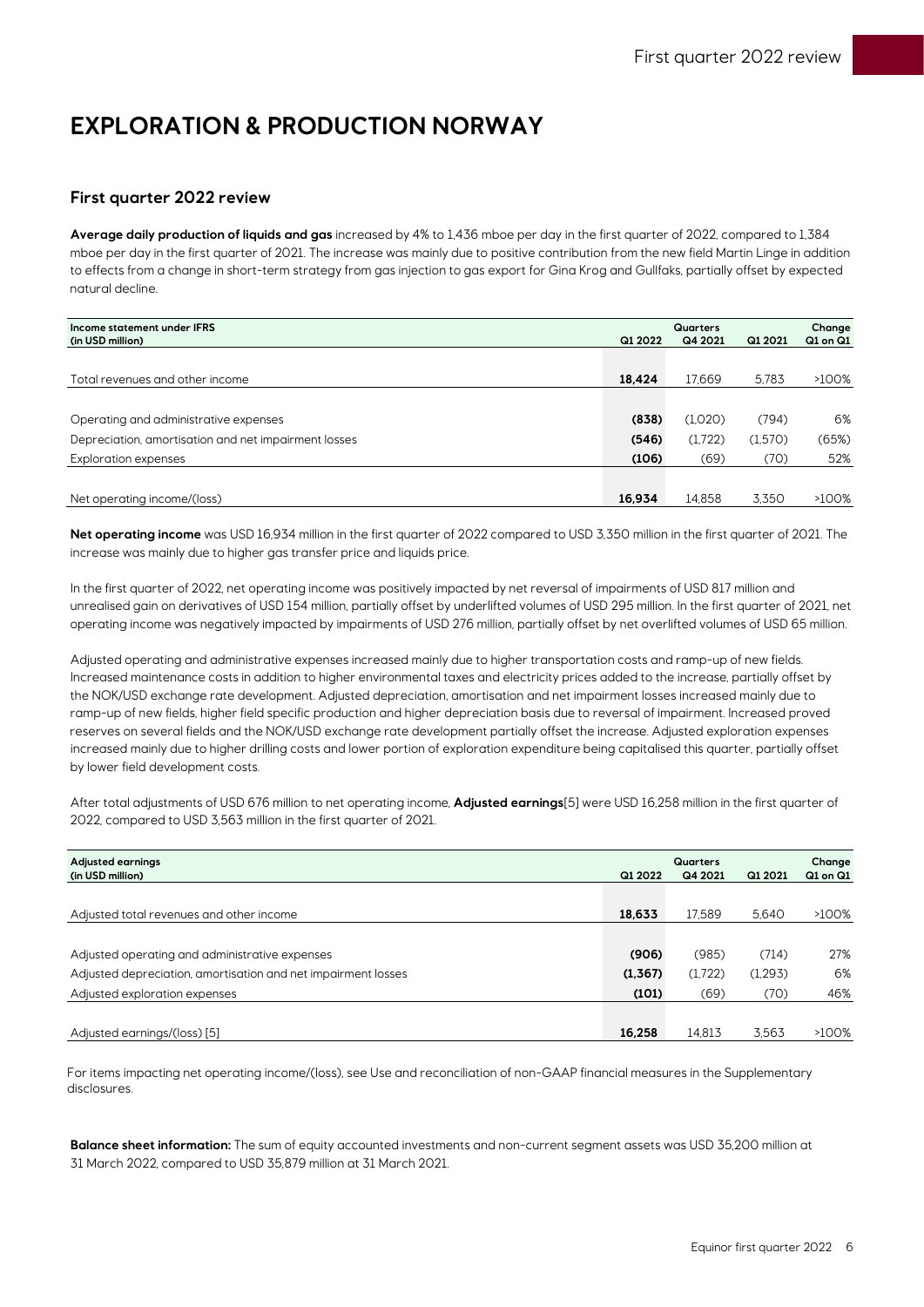### **EXPLORATION & PRODUCTION INTERNATIONAL**

#### **First quarter 2022 review**

**Average daily equity production of liquids and gas** was 341 mboe per day in the first quarter of 2022 compared to 360 mboe per day in the first quarter of 2021. The decrease was primarily due to natural decline in mature fields. Equity production from Russia in the first quarter of 2022 increased slightly compared to the first quarter of 2021 but reduced following Equinor's decision to start the process of exiting Russia.

**Average daily entitlement production of liquids and gas** was 239 mboe per day in the first quarter of 2022 compared to 267 mboe per day in the first quarter of 2021. The decrease was mainly due to lower equity production and higher effects from production sharing agreements (PSA) as a result of higher prices. The net effects from PSA were 102 mboe per day in the first quarter of 2022 compared to 93 mboe per day in the first quarter of 2021.

| Income statement under IFRS<br>(in USD million)      | Q1 2022 | Quarters<br>Q4 2021 | Q1 2021 | Change<br>Q1 on Q1 |
|------------------------------------------------------|---------|---------------------|---------|--------------------|
|                                                      |         |                     |         |                    |
| Total revenues and other income                      | 1,452   | 1.750               | 1.049   | 38%                |
|                                                      |         |                     |         |                    |
| Purchases [net of inventory variation]               | 27      | (37)                | (29)    | $>(100\%)$         |
| Operating and administrative expenses                | (399)   | (410)               | (252)   | 58%                |
| Depreciation, amortisation and net impairment losses | (1,365) | (2,262)             | (400)   | >100%              |
| Exploration expenses                                 | (81)    | (102)               | (107)   | (24%)              |
|                                                      |         |                     |         |                    |
| Net operating income/(loss)                          | (366)   | (1.060)             | 261     | N/A                |

**Net operating income** was negative USD 366 million in the first quarter of 2022 compared to positive USD 261 million in the first quarter of 2021. The decrease was mainly due to impairments, change in fair value of derivatives and lower entitlement production, partially offset by increased liquids and gas prices in the first quarter of 2022.

In the first quarter of 2022, net operating income was negatively impacted by impairments of USD 1,080 million and a change in fair value of derivative of USD 314 million. In the first quarter of 2021, net operating income was negatively impacted by net underlifted volumes of USD 66 million and impairments of USD 55 million.

Adjusted operating and administrative expenses increased mainly due to increased royalties and production fees primarily driven by higher prices, and higher operations and maintenance expenses. Adjusted depreciation, amortisation and net impairment losses decreased mainly due to lower entitlement production from several fields, lower investment basis caused by impairment in a previous period and portfolio change, partially offset by an increase in asset retirement obligation (ARO) estimates and change in reserve estimates. Adjusted exploration expenses decreased mainly due to lower drilling cost, field development cost and other costs, partially offset by higher exploration expenditure capitalised in previous years being expensed in the first quarter of 2022.

After total adjustments of USD 1,447 million to net operating income, **Adjusted earnings** [5] were positive USD 1,081 million in the first quarter of 2022, up from positive USD 382 million in the first quarter of 2021.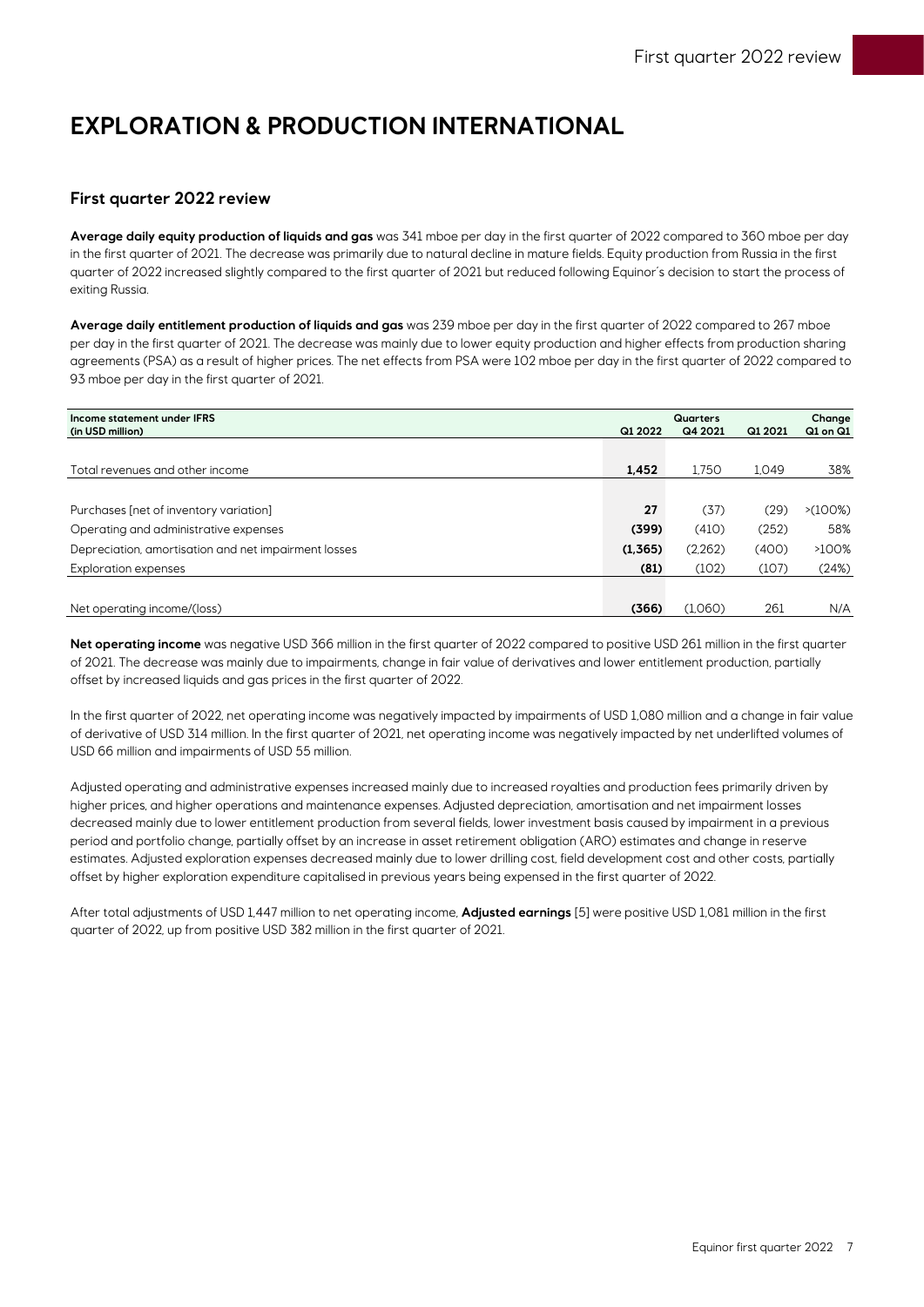| Adjusted earnings<br>(in USD million)                         | Q1 2022 | Quarters<br>Q4 2021 | Q1 2021 | Change<br>Q1 on Q1 |
|---------------------------------------------------------------|---------|---------------------|---------|--------------------|
|                                                               |         |                     |         |                    |
| Adjusted total revenues and other income                      | 1,851   | 1.700               | 1.198   | 55%                |
|                                                               |         |                     |         |                    |
| Adjusted purchases                                            | 27      | (37)                | (29)    | $>(100\%)$         |
| Adjusted operating and administrative expenses                | (432)   | (388)               | (335)   | 29%                |
| Adjusted depreciation, amortisation and net impairment losses | (326)   | (484)               | (349)   | (7%)               |
| Adjusted exploration expenses                                 | (40)    | (102)               | (103)   | (61%)              |
|                                                               |         |                     |         |                    |
| Adjusted earnings/(loss) [5]                                  | 1.081   | 688                 | 382     | >100%              |

For items impacting net operating income/(loss), see Use and reconciliation of non-GAAP financial measures in the Supplementary disclosures.

**Balance sheet information:** The sum of equity accounted investments and non-current segment assets was USD 15,444 million at 31 March 2022, compared to USD 18,707 million at 31 March 2021.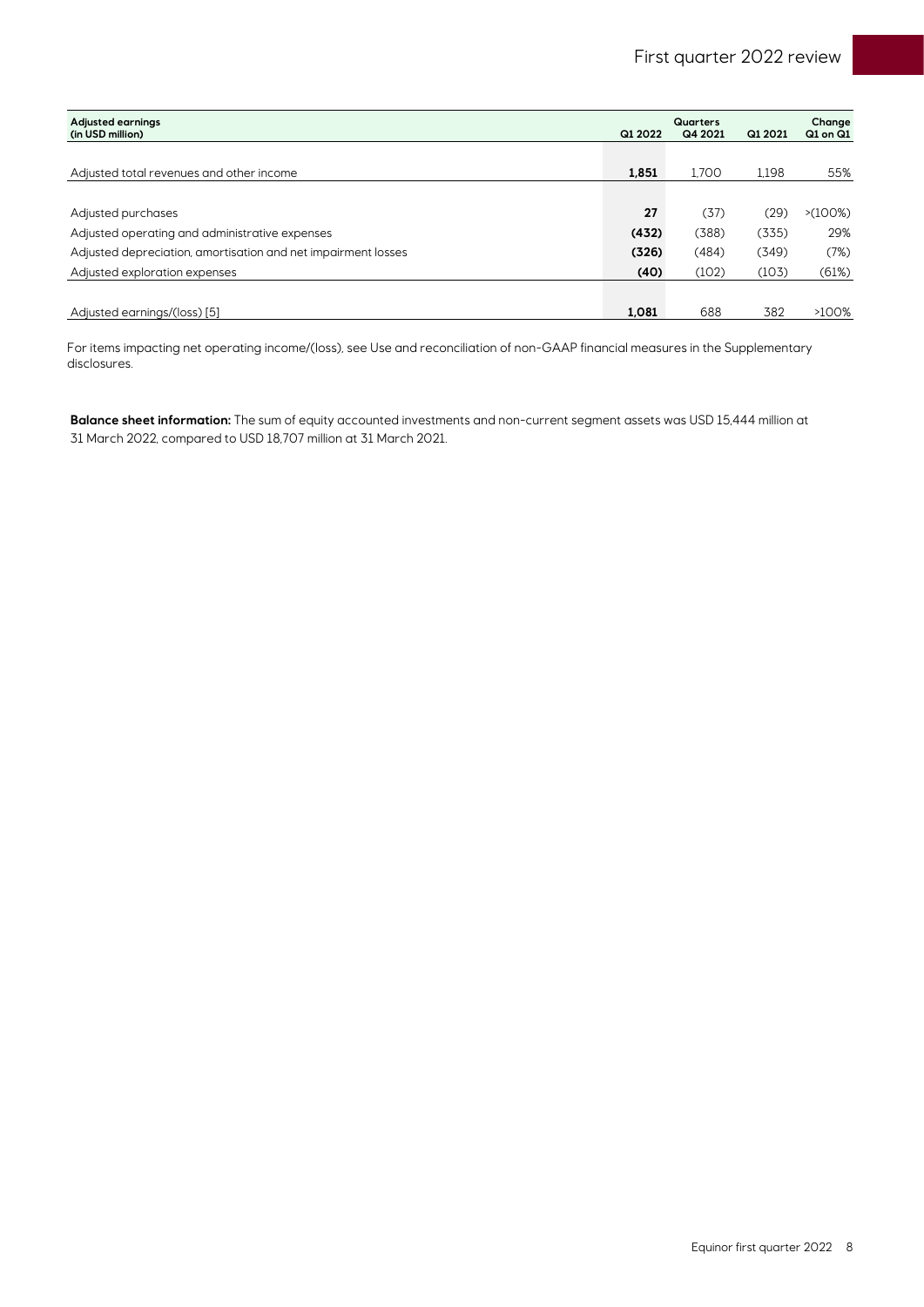### **EXPLORATION & PRODUCTION USA**

#### **First quarter 2022 review**

**Average daily equity production of liquids and gas** was 329 mboe per day in the first quarter of 2022 compared to 423 mboe per day in the first quarter of 2021. The decrease was mainly due to a divestment of an unconventional US onshore asset in the second quarter of 2021 as well as natural decline.

**Average daily entitlement production of liquids and gas** decreased to 284 mboe per day in the first quarter of 2022 compared to 362 mboe per day in the first quarter of 2021. The production was influenced by the factors mentioned above in addition to lower entitlements due to US royalties which has been impacted by a divestment of an unconventional US onshore asset in the second quarter of 2021. The net effect of US royalties was in total 45 mboe per day in the first quarter of 2022 compared to 61 mboe per day in the first quarter of 2021.

| Income statement under IFRS<br>(in USD million)      | Q1 2022 | Quarters<br>Q4 2021 | Q1 2021 | Change<br>Q1 on Q1 |
|------------------------------------------------------|---------|---------------------|---------|--------------------|
|                                                      |         |                     |         |                    |
| Total revenues and other income                      | 1.269   | 1.302               | 993     | 28%                |
|                                                      |         |                     |         |                    |
| Operating and administrative expenses                | (220)   | (232)               | (335)   | (34%)              |
| Depreciation, amortisation and net impairment losses | 212     | (486)               | (436)   | N/A                |
| Exploration expenses                                 | (16)    | (34)                | (70)    | (77%)              |
|                                                      |         |                     |         |                    |
| Net operating income/(loss)                          | 1.245   | 550                 | 152     | >100%              |

**Net operating income** was USD 1,245 million in the first quarter of 2022 compared to USD 152 million in the first quarter of 2021. The increase was mainly due to higher commodity prices and reversal of impairments.

In the first quarter of 2022, net operating income was positively impacted by net impairment reversal of USD 532 million relating to assets in the Gulf of Mexico, mainly driven by higher short-term price assumptions. In the first quarter of 2021, net operating income was negatively impacted by net impairments of USD 40 million, relating to the unconventional US onshore assets.

Adjusted operating and administrative expenses decreased mainly due to the divestment of an unconventional US onshore asset in the second quarter of 2021. Adjusted depreciation, amortisation and net impairment losses decreased mainly due to lower production in the US offshore and unconventional assets as well as increased proved reserves estimates. Adjusted exploration expenses decreased mainly due to a higher portion of exploration expenditure being capitalised and a lower portion of exploration expenditure capitalised in earlier years being expensed this quarter.

After total adjustments of USD 532 million to net operating income, **Adjusted earnings** [5] were USD 713 million in the first quarter of 2022, up from USD 192 million in the first quarter of 2021.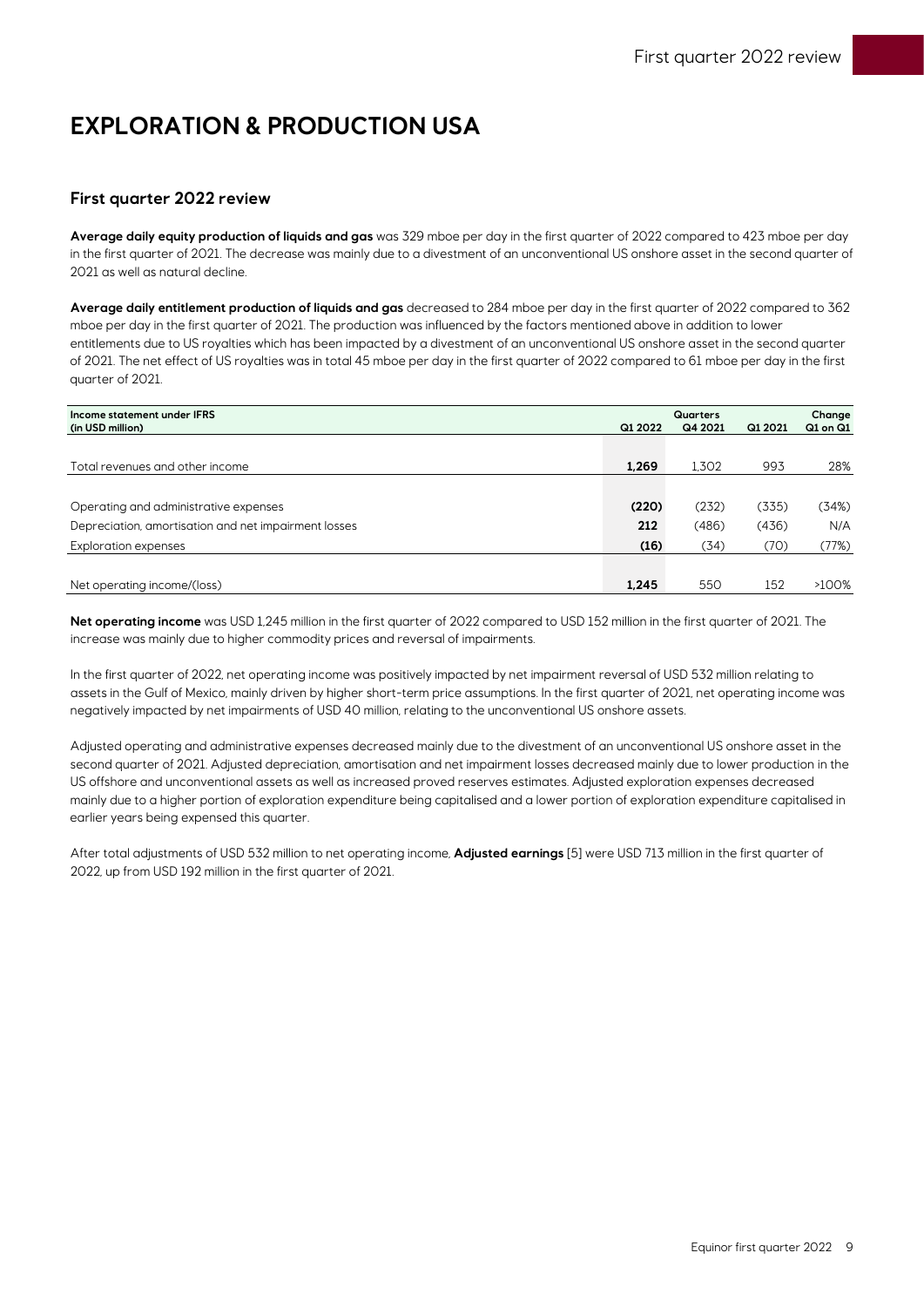| <b>Adjusted earnings</b><br>(in USD million)                  | Q1 2022 | Quarters<br>Q4 2021 | Q1 2021 | Change<br>$Q1$ on $Q1$ |
|---------------------------------------------------------------|---------|---------------------|---------|------------------------|
|                                                               |         |                     |         |                        |
| Adjusted total revenues and other income                      | 1.269   | 1.302               | 993     | 28%                    |
|                                                               |         |                     |         |                        |
| Adjusted operating and administrative expenses                | (221)   | (228)               | (335)   | (34%)                  |
| Adjusted depreciation, amortisation and net impairment losses | (320)   | (456)               | (408)   | (21%)                  |
| Adjusted exploration expenses                                 | (15)    | (30)                | (58)    | (73%)                  |
|                                                               |         |                     |         |                        |
| Adjusted earnings/(loss) [5]                                  | 713     | 587                 | 192     | >100%                  |

For items impacting net operating income/(loss), see Use and reconciliation of non-GAAP financial measures in the Supplementary disclosures.

**Balance sheet information:** The sum of equity accounted investments and non-current segment assets was USD 11,591 million at 31 March 2022, compared to USD 12,164 million at 31 March 2021.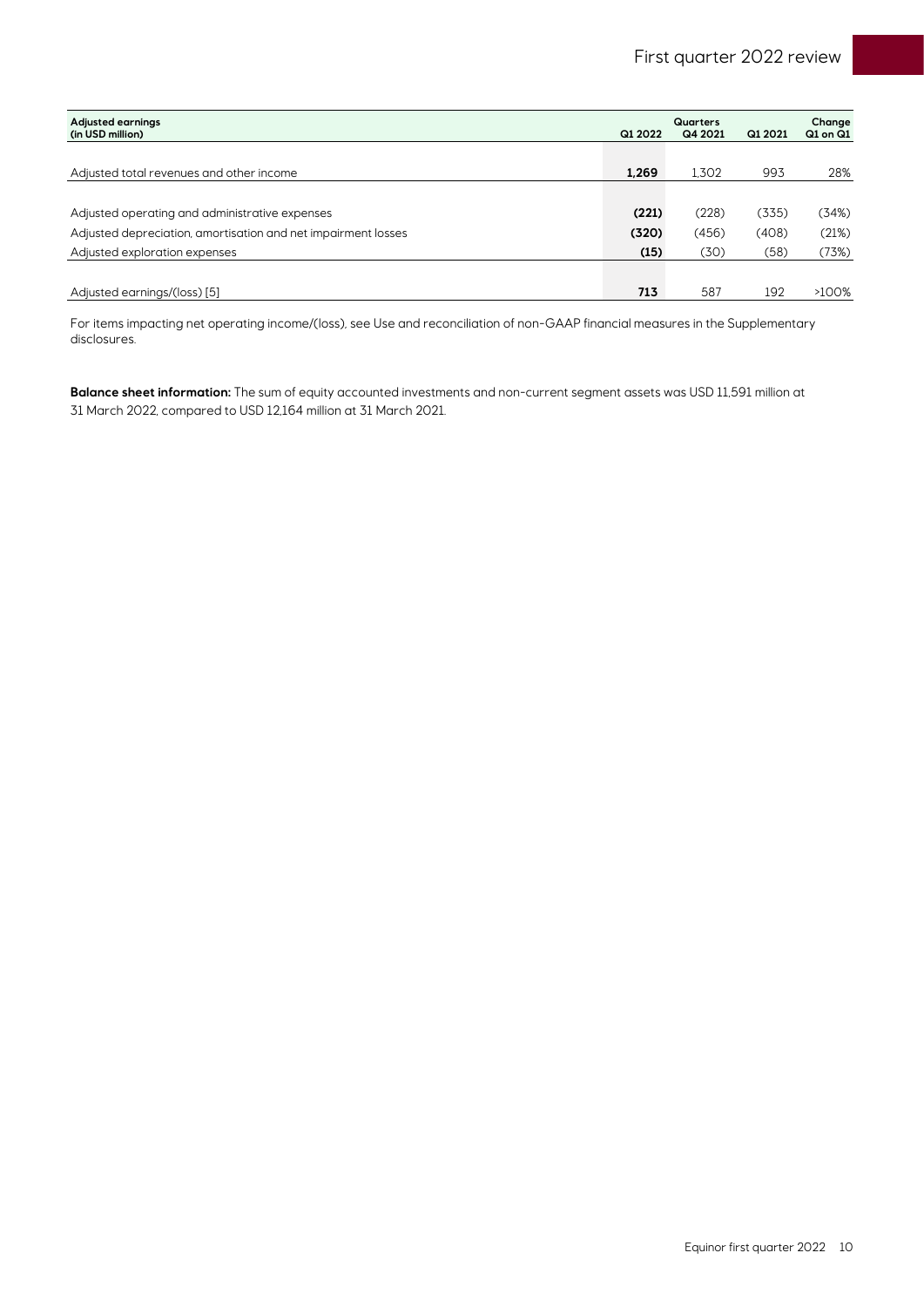### **MARKETING, MIDSTREAM & PROCESSING**

#### **First quarter 2022 review**

**Natural gas sales volumes** amounted to 16.5 billion standard cubic meters (bcm) in the first quarter of 2022, up 0.9 bcm compared to the first quarter of 2021. Of the total gas sales in the first quarter of 2022, entitlement gas was 14.1 bcm, up 0.5 bcm from the first quarter of 2021. The increase was mainly due to higher E&P Norway volumes.

**Liquids sales volumes** amounted to 185.5 million barrels (mmbl) in the first quarter of 2022, down 11.8 mmbl compared to the first quarter of 2021 mainly due to decreased purchase from third party, partially offset by increased volumes from E&P Norway equity production.

**Average invoiced European natural gas sales price** was 345% higher compared to the first quarter of 2021 due to low gas stocks in Europe, high demand and tight supply. **Average invoiced North American piped gas sales price** increased by 70% in the same period mainly due to increased market price driven by colder weather that impacted both supply and demand.

| Income statement under IFRS                          |           | Quarters |          | Change   |
|------------------------------------------------------|-----------|----------|----------|----------|
| (in USD million)                                     | Q1 2022   | Q4 2021  | Q1 2021  | Q1 on Q1 |
|                                                      |           |          |          |          |
| Total revenues and other income                      | 35,909    | 31.811   | 15,789   | >100%    |
|                                                      |           |          |          |          |
| Purchases [net of inventory variation] [6]           | (34, 289) | (30,959) | (14,176) | >100%    |
| Operating and administrative expenses                | (1,059)   | (1,106)  | (1,069)  | (1%)     |
| Depreciation, amortisation and net impairment losses | (78)      | (74)     | (152)    | (48%)    |
|                                                      |           |          |          |          |
| Net operating income/(loss)                          | 483       | (327)    | 392      | 23%      |

**Net operating income** was USD 483 million in the first quarter of 2022 compared to USD 392 million in the first quarter of 2021. The increase was mainly due to strong results from Danske Commodities and from US gas trading, partially offset by weak results from LNG trading.

In the first quarter of 2022, net operating income was positively impacted by inventory hedging effects of USD 247 million and operational storage of USD 181 million due to increase in market prices, partially offset by unrealised derivatives loss of USD 45 million. In the first quarter of 2021, net operating income was positively impacted by inventory hedging effects of USD 287 million and operational storage of USD 105 million, partially offset by impairment losses of USD 57 million related to infastructure assets.

Adjusted purchases [6] increased mainly due to higher prices for both gas and liquids in addition to higher gas volumes. Adjusted operating and administrative expenses were higher in the first quarter of 2022 compared to the first quarter of 2021, mainly due to higher operating plant and selling, general and administration cost. Adjusted depreciation, amortisation and net impairment losses were lower in the first quarter of 2022, mainly due to the sale of a refinery asset and a lower depreciation basis for some assets.

After total adjustments of USD 461 million to net operating income, **Adjusted earnings** [5] were USD 22 million in the first quarter of 2022, compared to USD 61 million in the first quarter of 2021.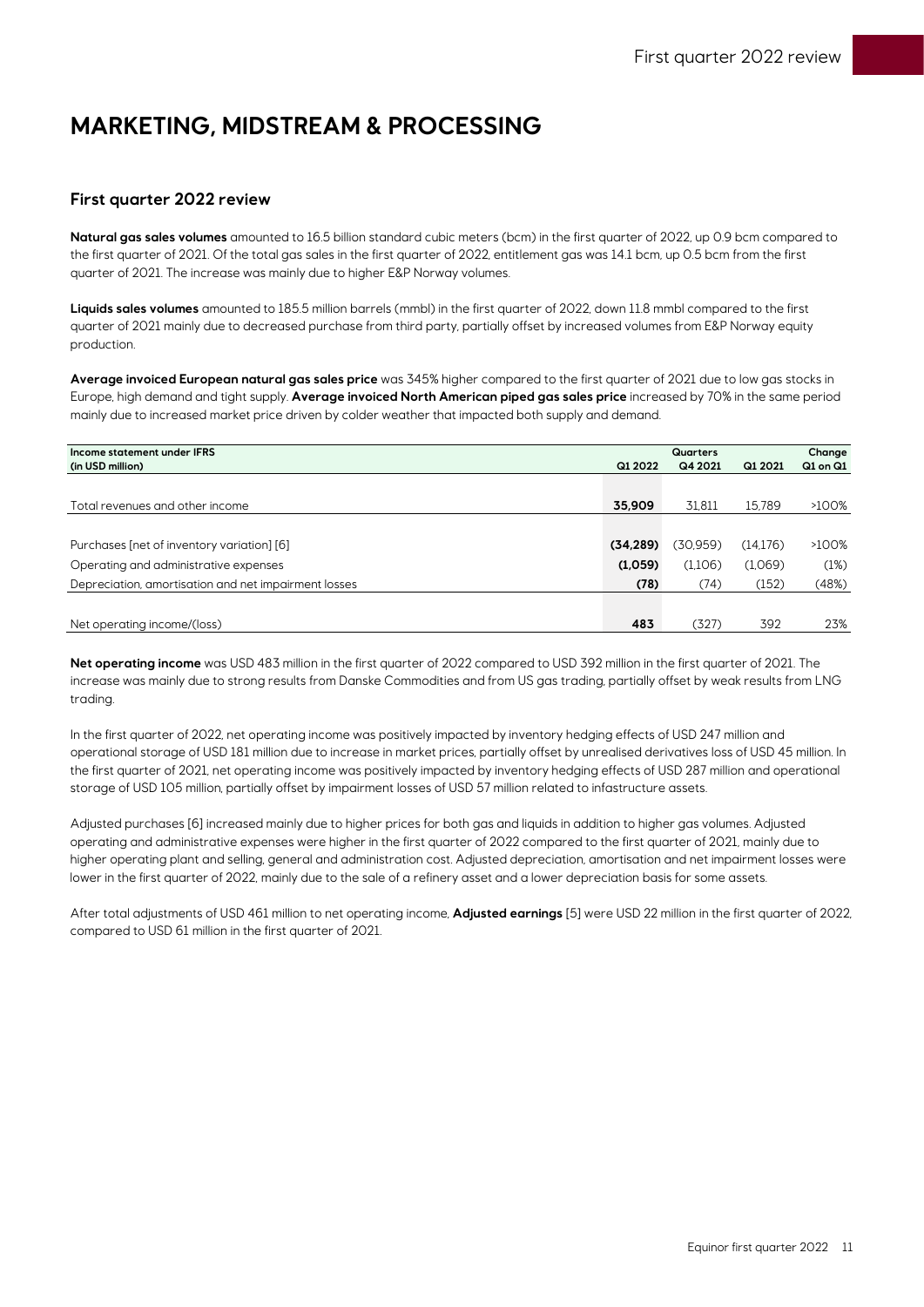| Adjusted earnings<br>(in USD million)                         | Q1 2022   | Quarters<br>Q4 2021 | Q1 2021  | Change<br>Q1 on Q1 |
|---------------------------------------------------------------|-----------|---------------------|----------|--------------------|
|                                                               |           |                     |          |                    |
| Adjusted total revenues and other income                      | 35,708    | 31,171              | 15,518   | >100%              |
|                                                               |           |                     |          |                    |
| Adjusted purchases [6]                                        | (34, 470) | (30.956)            | (14,281) | >100%              |
| Adjusted operating and administrative expenses                | (1, 137)  | (1,139)             | (1,081)  | 5%                 |
| Adjusted depreciation, amortisation and net impairment losses | (78)      | (82)                | (95)     | (17%)              |
|                                                               |           |                     |          |                    |
| Adjusted earnings [5]                                         | 22        | (1,007)             | 61       | (65%)              |

For items impacting net operating income/(loss), see Use and reconciliation of non-GAAP financial measures in the Supplementary disclosures.

**Balance sheet information:** The sum of equity accounted investments and non-current segment assets was USD 2,967 million at 31 March 2022, compared to USD 4,143 million at 31 March 2021.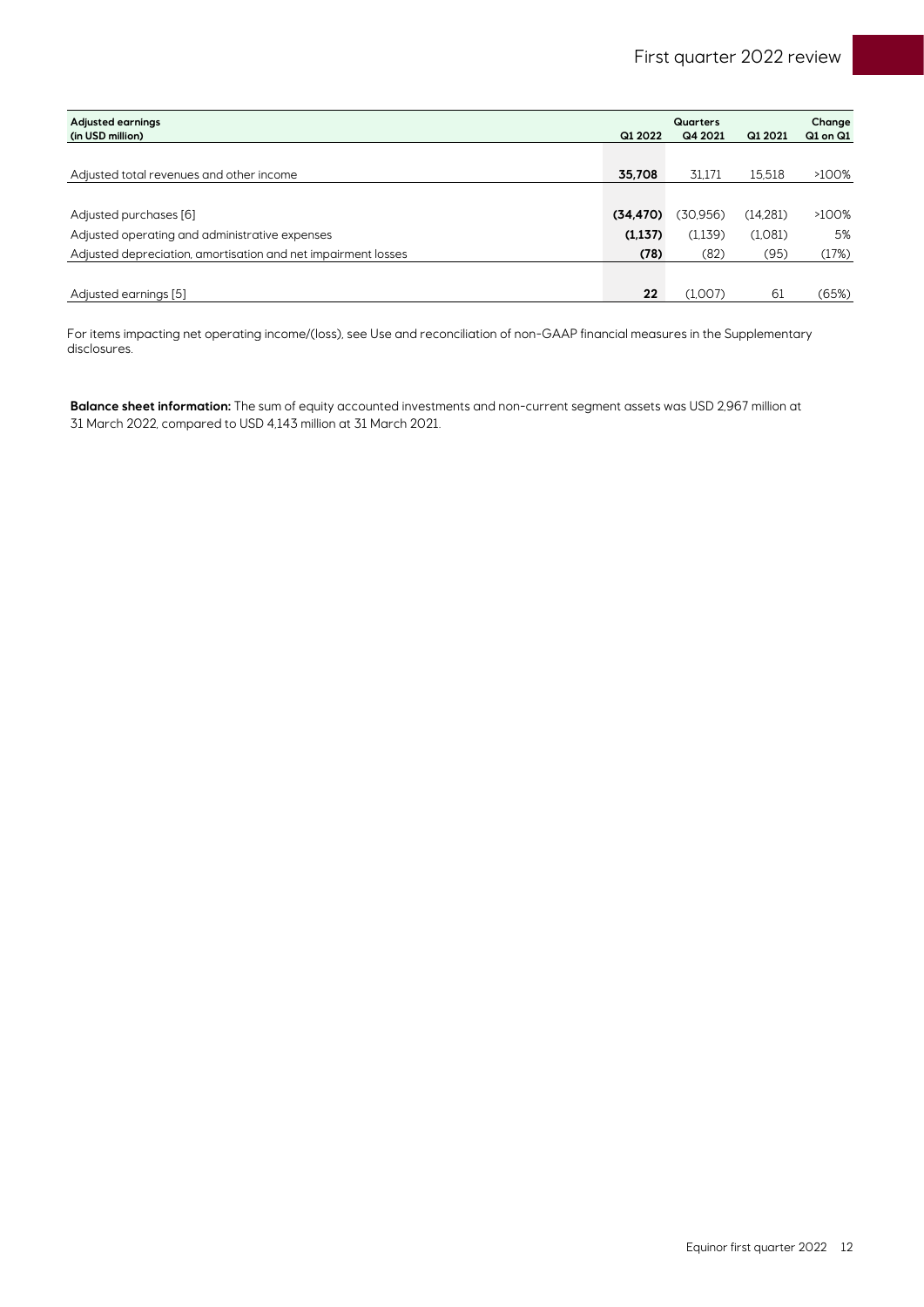### **RENEWABLES**

#### **First quarter 2022 review**

Power generation<sup>3</sup> was 511 GWh in the first quarter of 2022, compared to 451 GWh in the first quarter of 2021. The increase was mainly due to start-up of production from the Guanizuil IIA solar plant in Argentina and offshore wind farms benefitting from higher wind speeds.

| Income statement under IFRS                          | Quarters |         |         | Change       |  |  |
|------------------------------------------------------|----------|---------|---------|--------------|--|--|
| (in USD million)                                     | Q1 2022  | Q4 2021 | Q1 2021 | $Q1$ on $Q1$ |  |  |
|                                                      |          |         |         |              |  |  |
| Total revenues and other income                      | 119      | 21      | 1,381   | (91%)        |  |  |
|                                                      |          |         |         |              |  |  |
| Operating and administrative expenses                | (41)     | (58)    | (40)    | 2%           |  |  |
| Depreciation, amortisation and net impairment losses | (1)      | (1)     | (0)     | $>100\%$     |  |  |
|                                                      |          |         |         |              |  |  |
| Net operating income/(loss)                          | 77       | (38)    | 1.341   | (94%)        |  |  |

**Net operating income** was USD 77 million in the first quarter of 2022 compared to USD 1,341 million in the first quarter of 2021. The decrease was driven by lower gain on divestments in the first quarter of 2022 compared to the first quarter of 2021. The decrease was partially offset by higher results from equity accounted investments driven by higher power prices for assets in operation, and reduced project development costs after the Empire Wind asset started capitalising expenditures in the first quarter of 2021.

In the first quarter of 2022, net operating income was impacted by a gain of USD 87 million related to the divestment of a 10% stake in the Dogger Bank C wind farm project. In the first quarter of 2021, net operating income was impacted by gains of USD 1.4 billion related to the divestments of a 10% stake in the Dogger Bank A and B wind farm projects and of a 50% stake in the Empire Wind and Beacon Wind assets.

Adjusted operating and administrative expenses remain at the same level compared to the first quarter of 2021. Increased business development costs driven by higher activity level in the US, the UK and in Asia were offset by lower costs due to changed ownership and consolidation method for the Empire Wind and Beacon Wind assets.

After total adjustments of USD 87 million to net operating income, **Adjusted earnings** [5] were negative USD 10 million in the first quarter of 2022 compared to negative USD 38 million in the first quarter of 2021.

| Adjusted earnings<br>(in USD million)                         | Q1 2022 | Quarters<br>Q4 2021 | Q1 2021 | Change<br>Q1 on Q1 |
|---------------------------------------------------------------|---------|---------------------|---------|--------------------|
|                                                               |         |                     |         |                    |
|                                                               |         |                     |         |                    |
| Adjusted total revenues and other income                      | 32      | 21                  |         | >100%              |
|                                                               |         |                     |         |                    |
| Adjusted operating and administrative expenses                | (41)    | (58)                | (40)    | 2%                 |
| Adjusted depreciation, amortisation and net impairment losses | (1)     | (1)                 | (0)     | >100%              |
|                                                               |         |                     |         |                    |
| Adjusted earnings [5]                                         | (10)    | (38)                | (38)    | 74%                |

For items impacting net operating income/(loss), see Use and reconciliation of non-GAAP financial measures in the Supplementary disclosures.

**Balance sheet information:** The sum of equity accounted investments and non-current segment assets was USD 1,249 million at 31 March 2022, compared to USD 1,116 million at 31 March 2021.

<sup>&</sup>lt;sup>3</sup> Equinor share.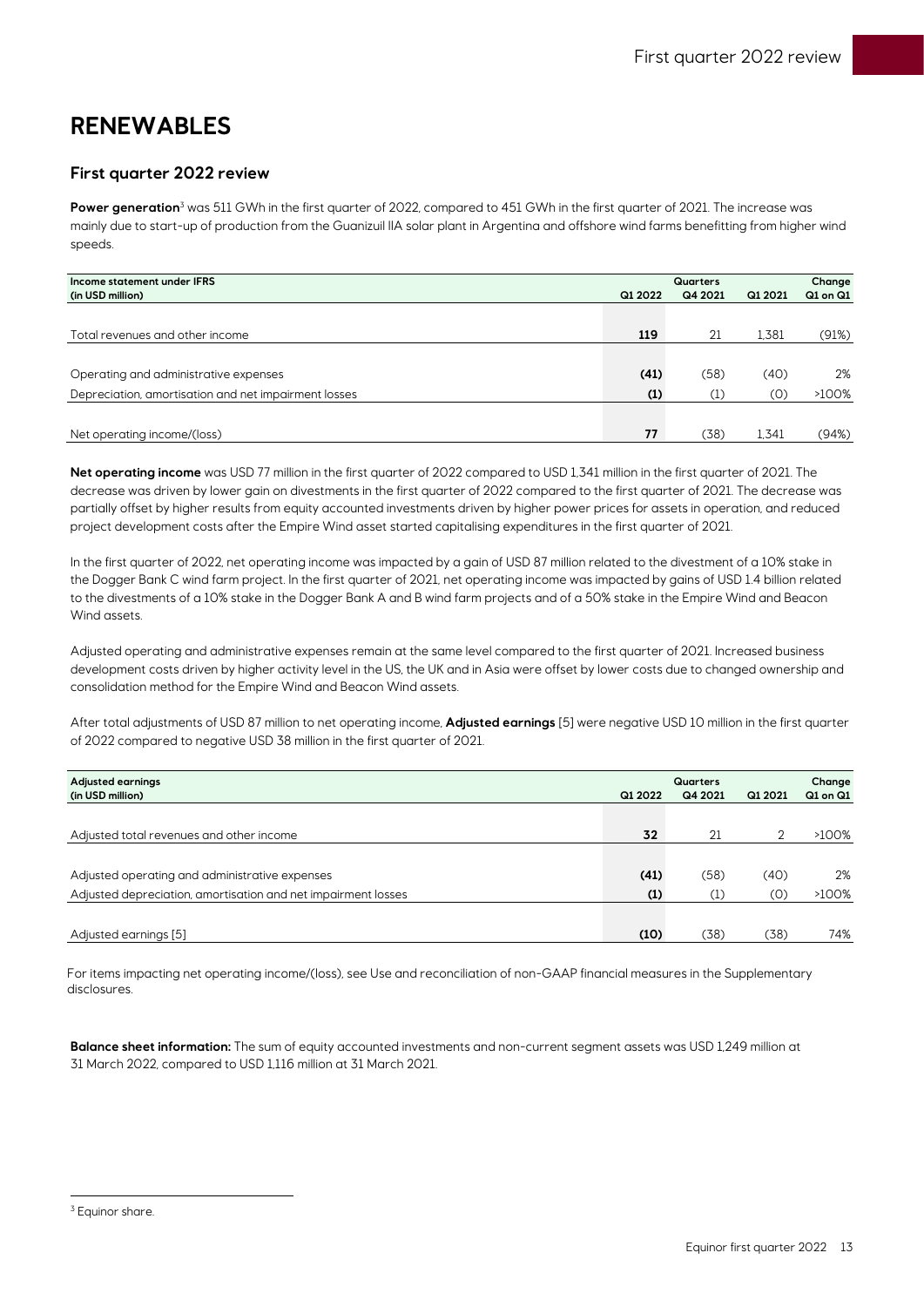### **CONDENSED INTERIM FINANCIAL STATEMENTS**

#### **First quarter 2022**

#### **CONSOLIDATED STATEMENT OF INCOME**

|                                                                              |              | Quarters       |              | Full year     |
|------------------------------------------------------------------------------|--------------|----------------|--------------|---------------|
| Note<br>(unaudited, in USD million)                                          | Q1 2022      | Q4 2021        | Q1 2021      | 2021*         |
|                                                                              |              |                |              |               |
| Revenues                                                                     | 36,050<br>99 | 32,125<br>138  | 16,129<br>30 | 88,744<br>259 |
| Net income/(loss) from equity accounted investments<br>3                     | 244          | 345            | 1,431        | 1,921         |
| Other income                                                                 |              |                |              |               |
| $\overline{2}$<br>Total revenues and other income                            | 36,393       | 32,608         | 17,589       | 90,924        |
|                                                                              |              |                |              |               |
| Purchases [net of inventory variation]                                       | (13, 510)    | (11, 543)      | (7,166)      | (35,160)      |
| Operating expenses                                                           | (1,989)      | (2,281)        | (1,941)      | (8,598)       |
| Selling, general and administrative expenses                                 | (282)        | (222)          | (218)        | (780)         |
| 6<br>Depreciation, amortisation and net impairment losses                    | (2,017)      | (4,777)        | (2,797)      | (11, 719)     |
| <b>Exploration expenses</b>                                                  | (203)        | (206)          | (247)        | (1,004)       |
|                                                                              |              |                |              |               |
| Total operating expenses<br>2                                                | (18,001)     | (19,030)       | (12,369)     | (57,261)      |
|                                                                              |              |                |              |               |
| 2<br>Net operating income/(loss)                                             | 18,392       | 13,578         | 5,220        | 33,663        |
|                                                                              |              |                |              |               |
| Interest expenses and other financial expenses                               | (266)        | (299)          | (312)        | (1,223)       |
| Other financial items                                                        | (903)        | (143)          | (396)        | (857)         |
|                                                                              |              |                |              |               |
| Net financial items<br>4                                                     | (1,169)      | (443)          | (707)        | (2,080)       |
|                                                                              |              |                |              |               |
| Income/(loss) before tax                                                     | 17,223       | 13,135         | 4,513        | 31,583        |
|                                                                              |              |                |              |               |
| 5<br>Income tax                                                              | (12,509)     | (9,765)        | (2,659)      | (23,007)      |
|                                                                              |              |                |              |               |
| Net income/(loss)                                                            | 4,714        | 3,370          | 1,854        | 8,576         |
|                                                                              |              |                |              |               |
| Attributable to equity holders of the company                                | 4,710        | 3.368          | 1,851        | 8.563         |
| Attributable to non-controlling interests                                    | 4            | $\overline{2}$ | 3            | 14            |
|                                                                              |              |                |              |               |
| Basic earnings per share (in USD)                                            | 1.46         | 1.04           | 0.57         | 2.64          |
| Diluted earnings per share (in USD)                                          | 1.46         | 1.04           | 0.57         | 2.63          |
| Weighted average number of ordinary shares outstanding (in millions)         | 3,228        | 3,238          | 3,248        | 3,245         |
| Weighted average number of ordinary shares outstanding diluted (in millions) | 3,237        | 3,249          | 3,256        | 3,254         |

\* Audited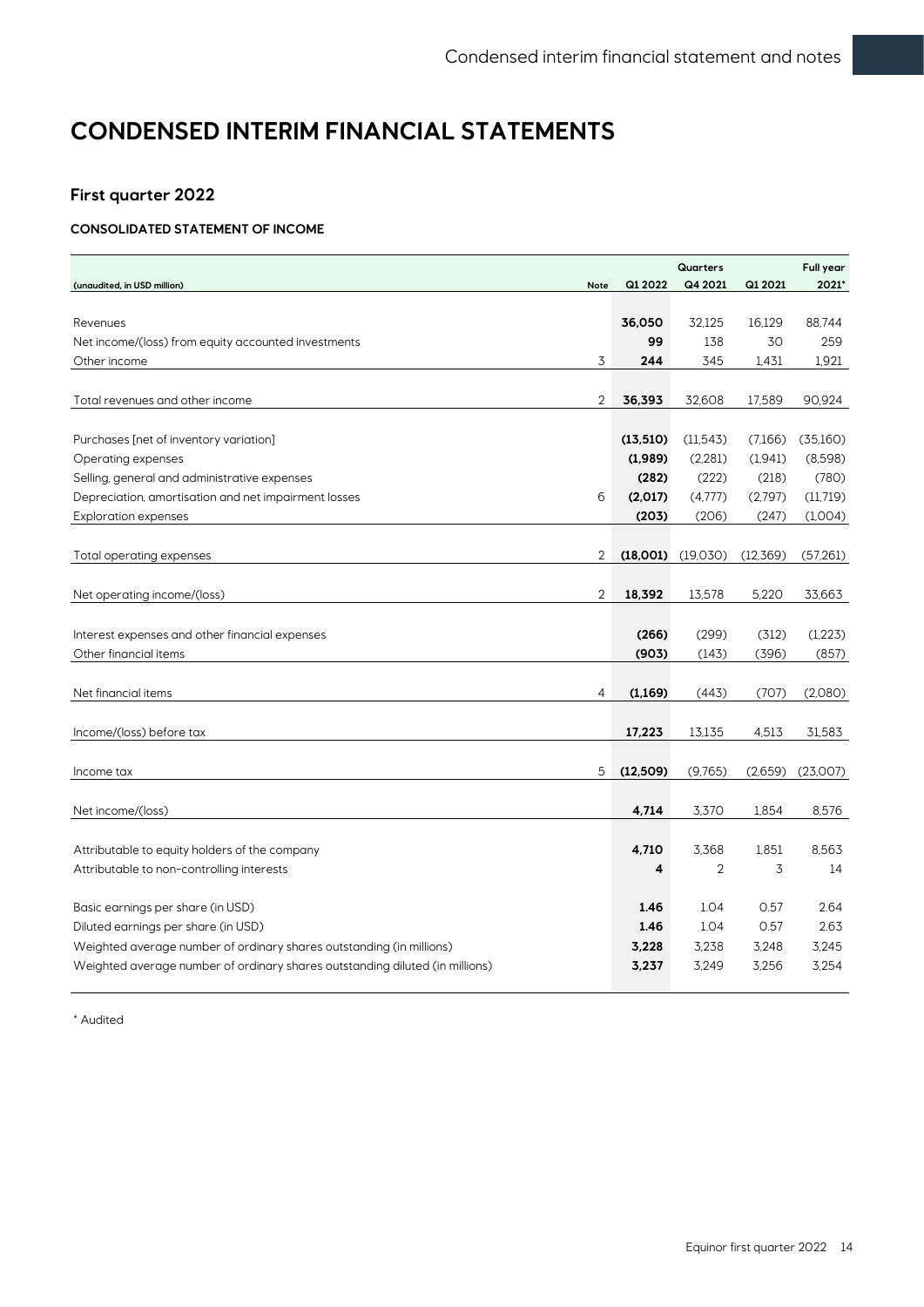#### **CONSOLIDATED STATEMENT OF COMPREHENSIVE INCOME**

| (unaudited, in USD million)                                                         | Q1 2022 | Quarters<br>Q4 2021 | Q1 2021 | Full year<br>2021* |
|-------------------------------------------------------------------------------------|---------|---------------------|---------|--------------------|
|                                                                                     |         |                     |         |                    |
| Net income/(loss)                                                                   | 4,714   | 3,370               | 1,854   | 8,576              |
|                                                                                     |         |                     |         |                    |
| Actuarial gains/(losses) on defined benefit pension plans                           | (419)   | (114)               | 117     | 147                |
| Income tax effect on income and expenses recognised in OCI <sup>1)</sup>            | 93      | 26                  | (25)    | (35)               |
|                                                                                     |         |                     |         |                    |
| Items that will not be reclassified to the Consolidated statement of income         | (326)   | (88)                | 91      | 111                |
|                                                                                     |         |                     |         |                    |
| Foreign currency translation effects                                                | 173     | (374)               | (46)    | (1,052)            |
|                                                                                     |         |                     |         |                    |
| Items that may be subsequently reclassified to the Consolidated statement of income | 173     | (374)               | (46)    | (1,052)            |
|                                                                                     |         |                     |         |                    |
| Other comprehensive income/(loss)                                                   | (153)   | (462)               | 45      | (940)              |
|                                                                                     |         |                     |         |                    |
| Total comprehensive income/(loss)                                                   | 4,561   | 2,908               | 1,899   | 7,636              |
|                                                                                     |         |                     |         |                    |
| Attributable to the equity holders of the company                                   | 4,557   | 2,906               | 1,896   | 7,622              |
| Attributable to non-controlling interests                                           | 4       | 2                   | 3       | 14                 |
|                                                                                     |         |                     |         |                    |

\* Audited

1) Other comprehensive income (OCI).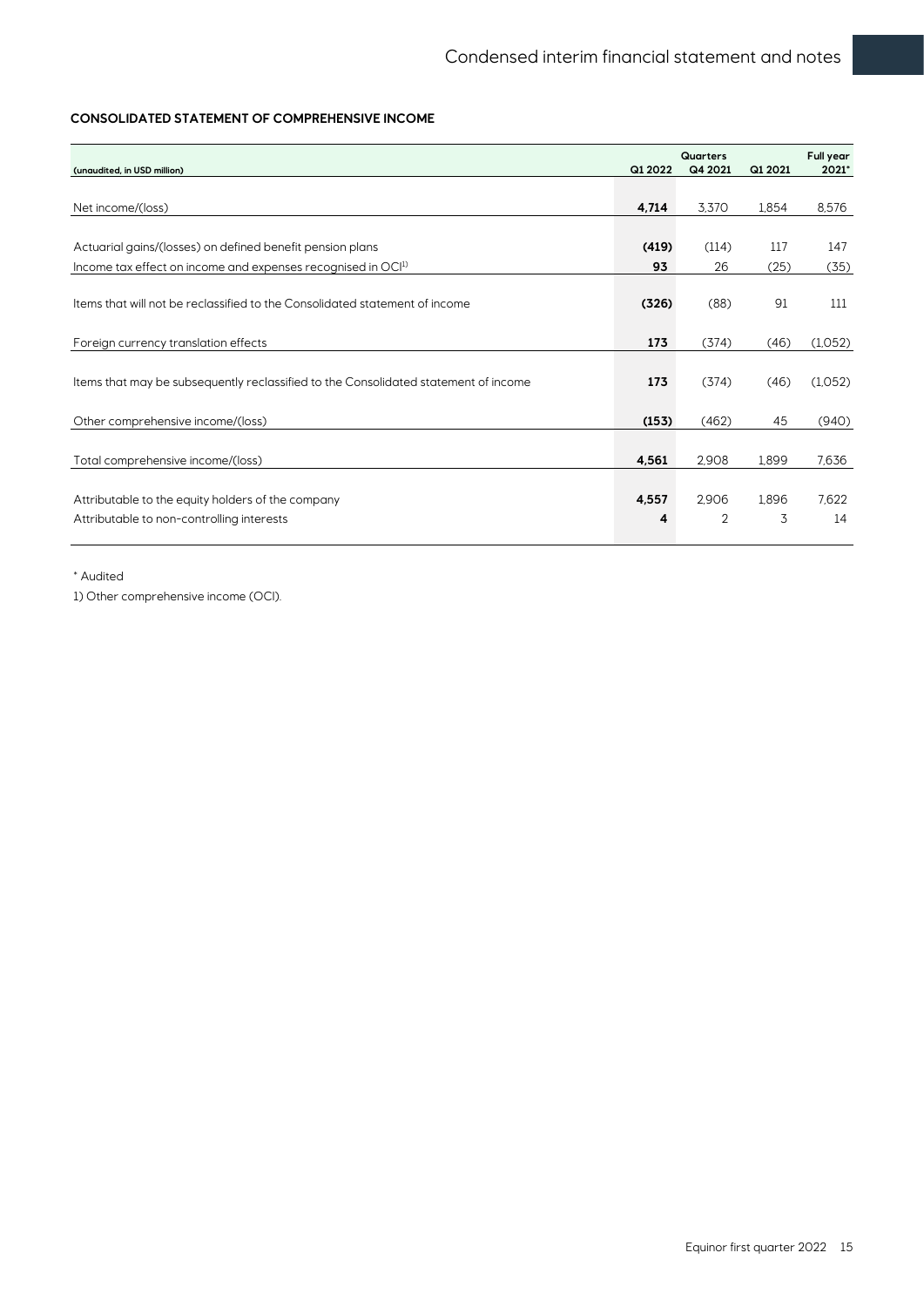#### **CONSOLIDATED BALANCE SHEET**

| <b>ASSETS</b><br>6<br>62,475<br>62,075<br>Property, plant and equipment<br>6<br>5,725<br>6,452<br>Intangible assets<br>Equity accounted investments<br>1,710<br>2,686<br>Deferred tax assets<br>7,097<br>6,259<br>1,218<br>1,449<br>Pension assets<br>728<br>1,265<br>Derivative financial instruments<br>3,300<br>3,346<br>Financial investments<br>1,089<br>1,087<br>Prepayments and financial receivables<br>7<br>83,342<br>84,618<br>Total non-current assets<br>3,504<br>3,395<br>Inventories<br>Trade and other receivables<br>19,938<br>17,927<br>6,776<br>5,131<br>Derivative financial instruments<br>21.246<br><b>Financial investments</b><br>23,689<br>20,882<br>14,126<br>Cash and cash equivalents | At 31 March<br>2021 |  |
|------------------------------------------------------------------------------------------------------------------------------------------------------------------------------------------------------------------------------------------------------------------------------------------------------------------------------------------------------------------------------------------------------------------------------------------------------------------------------------------------------------------------------------------------------------------------------------------------------------------------------------------------------------------------------------------------------------------|---------------------|--|
|                                                                                                                                                                                                                                                                                                                                                                                                                                                                                                                                                                                                                                                                                                                  |                     |  |
|                                                                                                                                                                                                                                                                                                                                                                                                                                                                                                                                                                                                                                                                                                                  | 65,405              |  |
|                                                                                                                                                                                                                                                                                                                                                                                                                                                                                                                                                                                                                                                                                                                  | 8,151               |  |
|                                                                                                                                                                                                                                                                                                                                                                                                                                                                                                                                                                                                                                                                                                                  | 2,374               |  |
|                                                                                                                                                                                                                                                                                                                                                                                                                                                                                                                                                                                                                                                                                                                  | 4,880               |  |
|                                                                                                                                                                                                                                                                                                                                                                                                                                                                                                                                                                                                                                                                                                                  | 1,437               |  |
|                                                                                                                                                                                                                                                                                                                                                                                                                                                                                                                                                                                                                                                                                                                  | 1,573               |  |
|                                                                                                                                                                                                                                                                                                                                                                                                                                                                                                                                                                                                                                                                                                                  | 3,922               |  |
|                                                                                                                                                                                                                                                                                                                                                                                                                                                                                                                                                                                                                                                                                                                  | 774                 |  |
|                                                                                                                                                                                                                                                                                                                                                                                                                                                                                                                                                                                                                                                                                                                  |                     |  |
|                                                                                                                                                                                                                                                                                                                                                                                                                                                                                                                                                                                                                                                                                                                  | 88,516              |  |
|                                                                                                                                                                                                                                                                                                                                                                                                                                                                                                                                                                                                                                                                                                                  | 2,917               |  |
|                                                                                                                                                                                                                                                                                                                                                                                                                                                                                                                                                                                                                                                                                                                  | 8,692               |  |
|                                                                                                                                                                                                                                                                                                                                                                                                                                                                                                                                                                                                                                                                                                                  | 1,096               |  |
|                                                                                                                                                                                                                                                                                                                                                                                                                                                                                                                                                                                                                                                                                                                  | 10,922              |  |
|                                                                                                                                                                                                                                                                                                                                                                                                                                                                                                                                                                                                                                                                                                                  | 8,992               |  |
|                                                                                                                                                                                                                                                                                                                                                                                                                                                                                                                                                                                                                                                                                                                  |                     |  |
| 74,790<br>61,826<br>Total current assets                                                                                                                                                                                                                                                                                                                                                                                                                                                                                                                                                                                                                                                                         | 32,619              |  |
|                                                                                                                                                                                                                                                                                                                                                                                                                                                                                                                                                                                                                                                                                                                  |                     |  |
| 3<br>Assets classified as held for sale<br>788<br>676                                                                                                                                                                                                                                                                                                                                                                                                                                                                                                                                                                                                                                                            | 1,100               |  |
| 158,919<br>147,120<br>Total assets                                                                                                                                                                                                                                                                                                                                                                                                                                                                                                                                                                                                                                                                               | 122,235             |  |
|                                                                                                                                                                                                                                                                                                                                                                                                                                                                                                                                                                                                                                                                                                                  |                     |  |
| <b>EQUITY AND LIABILITIES</b>                                                                                                                                                                                                                                                                                                                                                                                                                                                                                                                                                                                                                                                                                    |                     |  |
| 39,010<br>43,233<br>Shareholders' equity                                                                                                                                                                                                                                                                                                                                                                                                                                                                                                                                                                                                                                                                         | 35,764              |  |
| 19<br>Non-controlling interests<br>14                                                                                                                                                                                                                                                                                                                                                                                                                                                                                                                                                                                                                                                                            | 18                  |  |
| 39,024<br>43,251<br>Total equity                                                                                                                                                                                                                                                                                                                                                                                                                                                                                                                                                                                                                                                                                 | 35,782              |  |
|                                                                                                                                                                                                                                                                                                                                                                                                                                                                                                                                                                                                                                                                                                                  |                     |  |
| $\overline{4}$<br>24,984<br>27,404<br>Finance debt                                                                                                                                                                                                                                                                                                                                                                                                                                                                                                                                                                                                                                                               | 27,991              |  |
| Lease liabilities<br>2,509<br>2,449                                                                                                                                                                                                                                                                                                                                                                                                                                                                                                                                                                                                                                                                              | 3,006               |  |
| Deferred tax liabilities<br>14,421<br>14,037                                                                                                                                                                                                                                                                                                                                                                                                                                                                                                                                                                                                                                                                     | 11,440              |  |
| Pension liabilities<br>4,586<br>4,403                                                                                                                                                                                                                                                                                                                                                                                                                                                                                                                                                                                                                                                                            | 4,363               |  |
| $7\overline{ }$<br>19,899<br>Provisions and other liabilities<br>18,414                                                                                                                                                                                                                                                                                                                                                                                                                                                                                                                                                                                                                                          | 20,061              |  |
| 767<br>1,093<br>Derivative financial instruments                                                                                                                                                                                                                                                                                                                                                                                                                                                                                                                                                                                                                                                                 | 550                 |  |
| 66,007<br>68,959<br>Total non-current liabilities                                                                                                                                                                                                                                                                                                                                                                                                                                                                                                                                                                                                                                                                | 67,411              |  |
|                                                                                                                                                                                                                                                                                                                                                                                                                                                                                                                                                                                                                                                                                                                  |                     |  |
| Trade, other payables and provisions<br>14,372<br>14,310                                                                                                                                                                                                                                                                                                                                                                                                                                                                                                                                                                                                                                                         | 10,592              |  |
| 5<br>21,955<br>Current tax payable<br>13,119                                                                                                                                                                                                                                                                                                                                                                                                                                                                                                                                                                                                                                                                     | 3,249               |  |
| Finance debt<br>5,481<br>5,273<br>$\overline{4}$                                                                                                                                                                                                                                                                                                                                                                                                                                                                                                                                                                                                                                                                 | 2,784               |  |
| Lease liabilities<br>1,168<br>1,113                                                                                                                                                                                                                                                                                                                                                                                                                                                                                                                                                                                                                                                                              | 1,131               |  |
| 582<br>Dividends payable<br>$\circ$                                                                                                                                                                                                                                                                                                                                                                                                                                                                                                                                                                                                                                                                              | $\circ$             |  |
| 6,236<br>4,609<br>Derivative financial instruments                                                                                                                                                                                                                                                                                                                                                                                                                                                                                                                                                                                                                                                               | 1,014               |  |
| 49,212<br>39,005<br>Total current liabilities                                                                                                                                                                                                                                                                                                                                                                                                                                                                                                                                                                                                                                                                    | 18,770              |  |
| Liabilities directly associated with the assets classified as held for sale<br>3<br>450<br>132                                                                                                                                                                                                                                                                                                                                                                                                                                                                                                                                                                                                                   | 271                 |  |
| <b>Total liabilities</b><br>115,668<br>108,096                                                                                                                                                                                                                                                                                                                                                                                                                                                                                                                                                                                                                                                                   | 86,453              |  |
| Total equity and liabilities<br>158,919<br>147,120                                                                                                                                                                                                                                                                                                                                                                                                                                                                                                                                                                                                                                                               | 122,235             |  |

\* Audited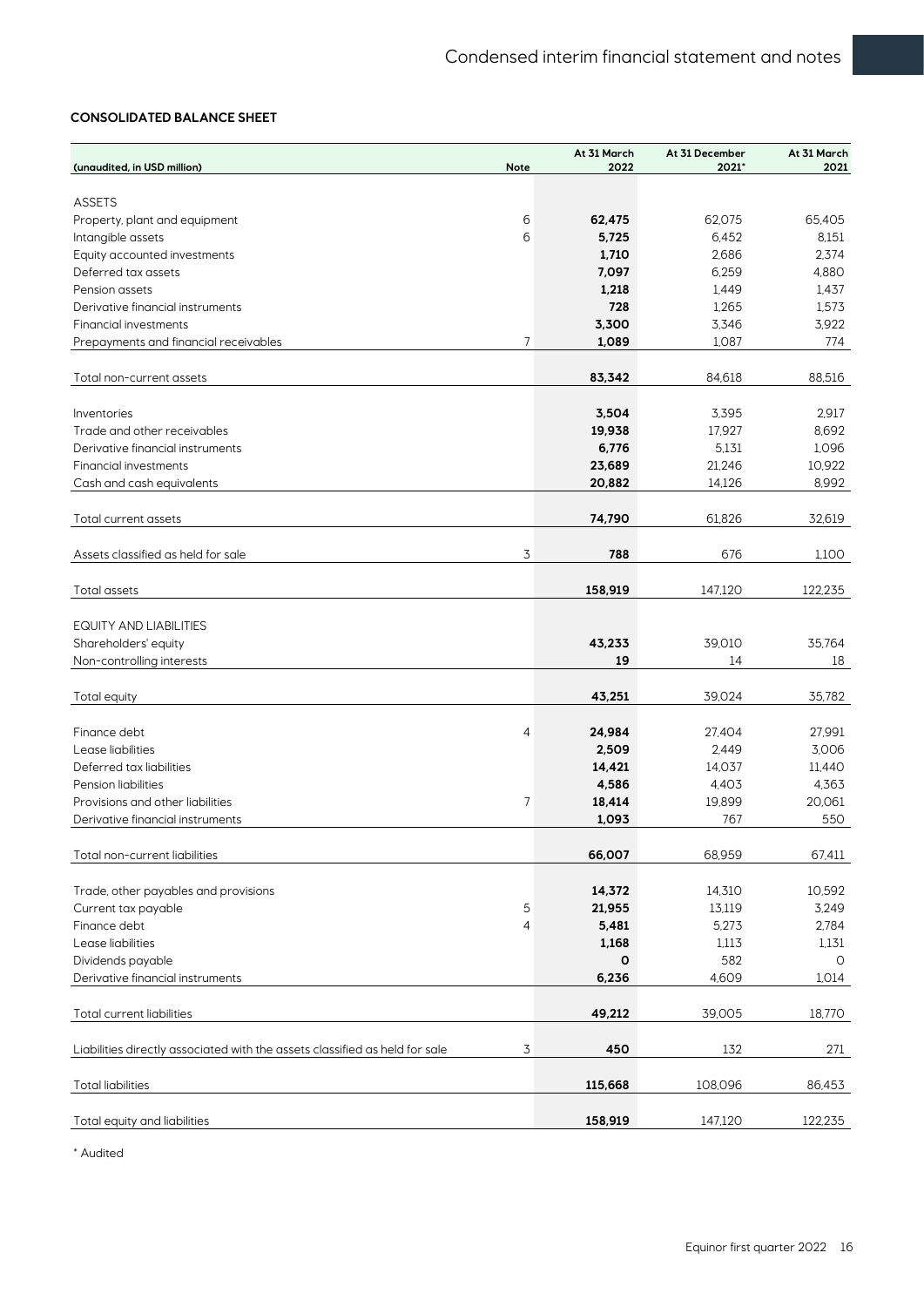#### **CONSOLIDATED STATEMENT OF CHANGES IN EQUITY**

| (unaudited, in USD million)       | Share<br>capital | <b>Additional</b><br>paid-in<br>capital | Retained<br>earnings | Foreign<br>currency<br>translation<br>reserve | Share-<br>holders'<br>equity | Non-<br>controlling<br>interests | <b>Total equity</b> |
|-----------------------------------|------------------|-----------------------------------------|----------------------|-----------------------------------------------|------------------------------|----------------------------------|---------------------|
|                                   |                  |                                         |                      |                                               |                              |                                  |                     |
| At 1 January 2021*                | 1.164            | 6.852                                   | 30.050               | (4,194)                                       | 33,873                       | 19                               | 33,892              |
| Net income/(loss)                 |                  |                                         | 1.851                |                                               | 1.851                        | 3                                | 1.854               |
| Other comprehensive income/(loss) |                  |                                         | 91                   | (46)                                          | 45                           |                                  | 45                  |
| Total comprehensive income/(loss) |                  |                                         |                      |                                               |                              |                                  | 1,899               |
| Dividends                         |                  |                                         | (0)                  |                                               | (0)                          |                                  | (0)                 |
| Share buy-back                    | $\Omega$         | $\Omega$                                |                      |                                               | 0                            |                                  | $\Omega$            |
| Other equity transactions         |                  | (4)                                     | $\circ$              |                                               | (4)                          | (4)                              | (8)                 |
|                                   |                  |                                         |                      |                                               |                              |                                  |                     |
| At 31 March 2021                  | 1.164            | 6.848                                   | 31.992               | (4,240)                                       | 35,764                       | 18                               | 35,782              |
|                                   |                  |                                         |                      |                                               |                              |                                  |                     |
| At 1 January 2022*                | 1.164            | 6.408                                   | 36.683               | (5,245)                                       | 39,010                       | 14                               | 39,024              |
| Net income/(loss)                 |                  |                                         | 4.710                |                                               | 4.710                        | 4                                | 4.714               |
| Other comprehensive income/(loss) |                  |                                         | (326)                | 173                                           | (153)                        |                                  | (153)               |
| Total comprehensive income/(loss) |                  |                                         |                      |                                               |                              |                                  | 4,561               |
| Dividends                         |                  |                                         | $\circ$              |                                               | O                            |                                  | $\circ$             |
| Share buy-back <sup>1)</sup>      | $\circ$          | (330)                                   |                      |                                               | (330)                        |                                  | (330)               |
| Other equity transactions         |                  | (4)                                     | $\circ$              |                                               | (3)                          | $\circ$                          | (3)                 |
|                                   |                  |                                         |                      |                                               |                              |                                  |                     |
| At 31 March 2022                  | 1.164            | 6,074                                   | 41,068               | (5,073)                                       | 43,233                       | 19                               | 43,251              |

\* Audited

1) For more information see note 8 Capital distribution.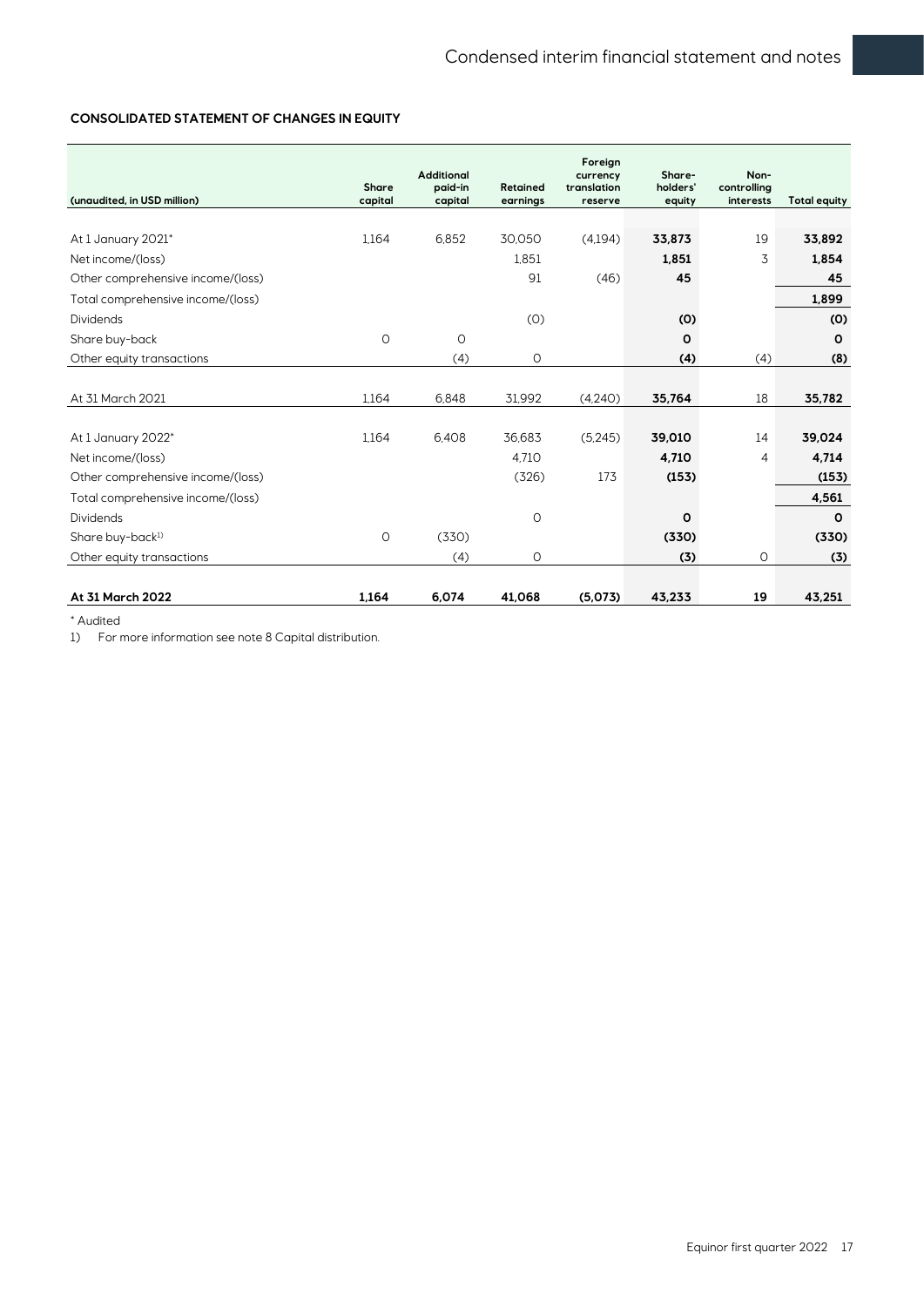#### **CONSOLIDATED STATEMENT OF CASH FLOWS**

| (unaudited, in USD million)<br>Note<br>Q4 2021<br>Q1 2022<br>Q1 2021<br>2021*<br>31,583<br>Income/(loss) before tax<br>17,223<br>13,135<br>4,513<br>6<br>4,777<br>2,797<br>2,017<br>11,719<br>Depreciation, amortisation and net impairment losses<br>$\overline{2}$<br>64<br>Exploration expenditures written off<br>73<br>171 |
|---------------------------------------------------------------------------------------------------------------------------------------------------------------------------------------------------------------------------------------------------------------------------------------------------------------------------------|
|                                                                                                                                                                                                                                                                                                                                 |
|                                                                                                                                                                                                                                                                                                                                 |
|                                                                                                                                                                                                                                                                                                                                 |
|                                                                                                                                                                                                                                                                                                                                 |
|                                                                                                                                                                                                                                                                                                                                 |
| 68<br>284<br>(70)<br>(47)<br>(Gains)/losses on foreign currency transactions and balances<br>$\overline{4}$                                                                                                                                                                                                                     |
| (Gains)/losses on sale of assets and businesses<br>3<br>(89)<br>(156)<br>(1,383)<br>(1, 519)                                                                                                                                                                                                                                    |
| (300)<br>684<br>222<br>106<br>(Increase)/decrease in other items related to operating activities <sup>1)</sup>                                                                                                                                                                                                                  |
| 577<br>953<br>539<br>(Increase)/decrease in net derivative financial instruments<br>(315)                                                                                                                                                                                                                                       |
| 5<br>39<br>11<br>96<br>Interest received                                                                                                                                                                                                                                                                                        |
| (118)<br>(212)<br>(698)<br>(141)<br>Interest paid                                                                                                                                                                                                                                                                               |
|                                                                                                                                                                                                                                                                                                                                 |
| Cash flows provided by operating activities before taxes paid and working capital                                                                                                                                                                                                                                               |
| 41,950<br>20,055<br>17,988<br>6,617<br>items                                                                                                                                                                                                                                                                                    |
|                                                                                                                                                                                                                                                                                                                                 |
| (8,588)<br>Taxes paid<br>(4,307)<br>(6,658)<br>(84)                                                                                                                                                                                                                                                                             |
| (3,180)<br>(549)<br>(4,546)<br>(Increase)/decrease in working capital<br>23                                                                                                                                                                                                                                                     |
|                                                                                                                                                                                                                                                                                                                                 |
| 15,771<br>8,151<br>5,984<br>Cash flows provided by operating activities<br>28,816                                                                                                                                                                                                                                               |
|                                                                                                                                                                                                                                                                                                                                 |
| Cash used in business combinations <sup>2)</sup><br>0<br>O<br>O<br>(111)                                                                                                                                                                                                                                                        |
| (8,040)<br>Capital expenditures and investments <sup>3)</sup><br>(2, 182)<br>(2,225)<br>(2,151)                                                                                                                                                                                                                                 |
| 699<br>(Increase)/decrease in financial investments<br>(2,850)<br>(6,387)<br>(9,951)                                                                                                                                                                                                                                            |
| 424<br>(Increase)/decrease in derivative financial instruments<br>151<br>(305)<br>(1)                                                                                                                                                                                                                                           |
| 189<br>4<br>(3)<br>28<br>(Increase)/decrease in other interest-bearing items                                                                                                                                                                                                                                                    |
| Proceeds from sale of assets and businesses<br>3<br>72<br>140<br>1,146<br>1,864                                                                                                                                                                                                                                                 |
|                                                                                                                                                                                                                                                                                                                                 |
| Cash flows used in investing activities<br>(4, 465)<br>(8,200)<br>(613)<br>(16,211)                                                                                                                                                                                                                                             |
|                                                                                                                                                                                                                                                                                                                                 |
| o<br>(1,250)<br>(2,675)<br>Repayment of finance debt<br>(1,424)                                                                                                                                                                                                                                                                 |
| Repayment of lease liabilities<br>(319)<br>(1,238)<br>(317)<br>(302)                                                                                                                                                                                                                                                            |
| Dividends paid<br>(1,797)<br>(582)<br>(565)<br>(355)                                                                                                                                                                                                                                                                            |
| (439)<br>(222)<br>0<br>(321)<br>Share buy-back<br>(2,804)<br>2,713<br>(1,015)<br>Net current finance debt and other financing activities                                                                                                                                                                                        |
| 1,195                                                                                                                                                                                                                                                                                                                           |
| (4, 142)<br>Cash flows provided by/(used in) financing activities<br>357<br>(3,096)<br>(4,836)                                                                                                                                                                                                                                  |
|                                                                                                                                                                                                                                                                                                                                 |
| 7,165<br>2,274<br>Net increase/(decrease) in cash and cash equivalents<br>307<br>7,768                                                                                                                                                                                                                                          |
|                                                                                                                                                                                                                                                                                                                                 |
| Effect of exchange rate changes on cash and cash equivalents<br>(270)<br>(106)<br>(174)<br>(538)                                                                                                                                                                                                                                |
| Cash and cash equivalents at the beginning of the period (net of overdraft)<br>13,987<br>13,785<br>6,757<br>6,757                                                                                                                                                                                                               |
| Cash and cash equivalents at the end of the period (net of overdraft) <sup>4)</sup><br>20,882<br>13,987<br>13,987<br>8,857                                                                                                                                                                                                      |

\* Audited

1) The line Increase (decrease) in other items related to operating activities included payment of USD 189 million which represent the accretion related to the payment of the acquisition and disposal of the interests in the Bacalhau field as described below.

2) Net after cash and cash equivalents acquired.

3) The line Capital expenditures and investments for the first quarter 2022 includes USD 336 million which represents the net of an USD 769 million payment of a contingent consideration related to the acquisition of interests in the Bacalhau field in 2016 and 2017, and a corresponding receipt of USD 433 million for the simultaneous payment of contingent consideration related to disposal of parts of the acquired interests in 2018.

4) At 31 March 2022 and 31 March 2021 cash and cash equivalents net overdraft were zero. At 31 December 2021 cash and cash equivalents included a net overdraft of USD 140 million.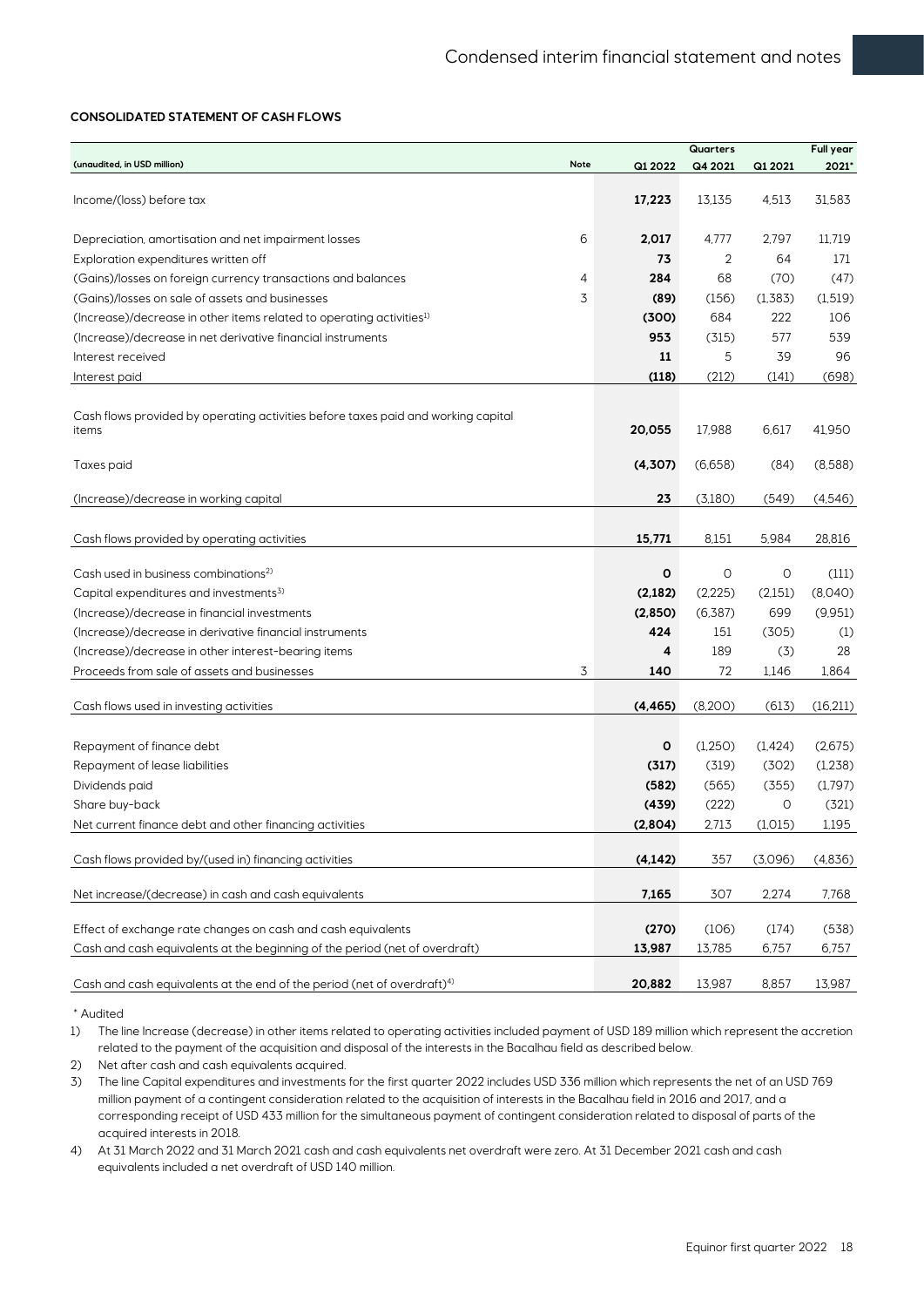### **Notes to the Condensed interim financial statements**

#### **1 Organisation and basis of preparation**

#### **Organisation and principal activities**

Equinor ASA was founded in 1972 and is incorporated and domiciled in Norway. The address of its registered office is Forusbeen 50, N-4035 Stavanger, Norway.

The Equinor group's (Equinor's) business consists principally of the exploration, production, transportation, refining and marketing of petroleum and petroleum-derived products, and other forms of energy. Equinor ASA is listed on the Oslo Børs (Norway) and the New York Stock Exchange (USA).

Equinor Energy AS, a 100% owned operating subsidiary of Equinor ASA and owner of all of Equinor's oil and gas activities and net assets on the Norwegian continental shelf, is co-obligor or guarantor of certain debt obligations of Equinor ASA.

Equinor's condensed interim financial statements for the first quarter of 2022 were authorised for issue by the board of directors on 3 May 2022.

#### **Basis of preparation**

These condensed interim financial statements are prepared in accordance with International Accounting Standard 34 Interim Financial Reporting as issued by the International Accounting Standards Board (IASB) and as adopted by the European Union (EU). The condensed interim financial statements do not include all the information and disclosures required by International Financial Reporting Standards (IFRS) for a complete set of financial statements, and these condensed interim financial statements should be read in conjunction with the Consolidated annual financial statements for 2021. IFRS as adopted by the EU differs in certain respects from IFRS as issued by the IASB, but the differences do not impact Equinor's financial statements for the periods presented. A description of the significant accounting policies applied in preparing these condensed interim financial statements is included in Equinor's Consolidated annual financial statements for 2021.

There have been no changes to the significant accounting policies during 2022 compared to the Consolidated annual financial statements for 2021. When determining fair value, there have been no changes to the valuation techniques or models and Equinor applies the same sources of input and the same criteria for categorisation in the fair value hierarchy as disclosed in the Consolidated annual financial statements for 2021.

Certain amounts in the comparable periods in the note disclosures have been reclassified to conform to current period presentation. The subtotals and totals in some of the tables may not equal the sum of the amounts shown due to rounding.

The Condensed interim financial statements are unaudited.

#### **Use of estimates**

The preparation of financial statements in conformity with IFRS requires management to make judgments, estimates and assumptions that affect the application of policies and reported amounts of assets, liabilities, income and expenses. The estimates and associated assumptions are reviewed on an on-going basis and are based on historical experience and various other factors that are believed to be reasonable under the circumstances, the results of which form the basis for making the judgments about carrying values of assets and liabilities that are not readily apparent from other sources. Actual results may differ from these estimates.

#### **2 Segments**

Equinor's operations are managed through operating segments (business areas). The reportable segments Exploration & Production Norway (E&P Norway), Exploration & Production International (E&P International), Exploration & Production USA (E&P USA) Marketing, Midstream & Processing (MMP) and Renewables (REN) correspond to the operating segments. The operating segments Projects, Drilling & Procurement (PDP), Technology, Digital & Innovation (TDI) and Corporate staff and functions are aggregated into the reportable segment Other based on materiality. The majority of the costs in PDP and TDI are allocated to the three Exploration & Production segments, MMP and REN.

Inter-segment sales and related unrealised profits, mainly from the sale of crude oil and products, are eliminated in the Eliminations column below. Inter-segment revenues are based upon estimated market prices.

The reported measure of segment profit is net operating income/(loss)*.* Deferred tax assets, pension assets and non-current financial assets are not allocated to the segments.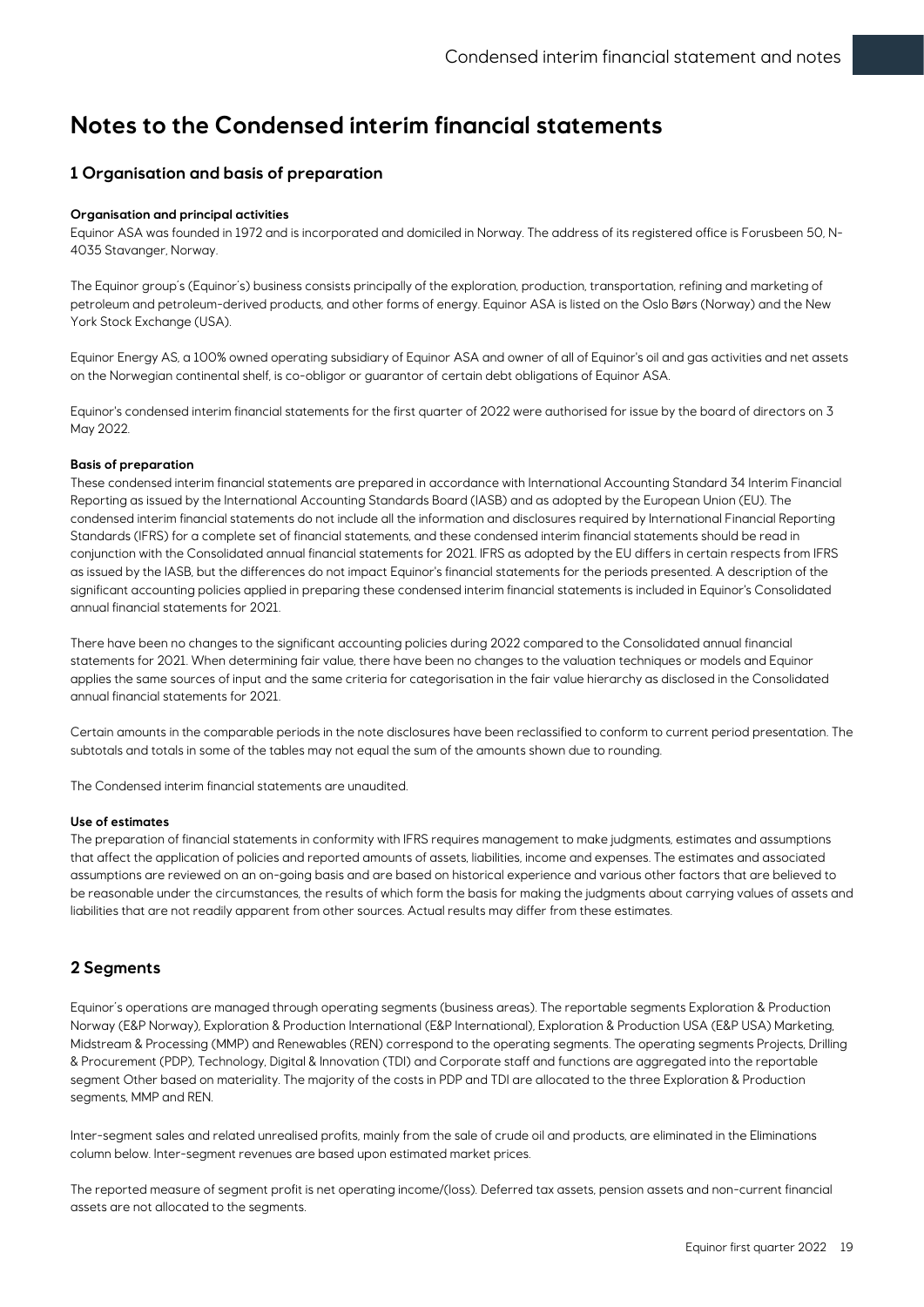The measurement basis for segments is IFRS as applied by the group with the exception of IFRS 16 Leases and the line item Additions to PP&E, intangibles and equity accounted investments. All IFRS 16 leases are presented within the Other segment. The lease costs for the period are allocated to the different segments based on underlying lease payments, with a corresponding credit in the Other segment. Lease costs allocated to licence partners are recognised as other revenues in the Other segment. Additions to PP&E, intangible assets and equity accounted investments in the E&P and MMP segments include the period's allocated lease costs related to activity being capitalised with a corresponding negative addition in the Other segment. The line item Additions to PP&E, intangibles and equity accounted investments excludes movements related to changes in asset retirement obligations.

| First quarter 2022                                                 | E&P     | E&P           | E&P        |            |            |       |                     |           |
|--------------------------------------------------------------------|---------|---------------|------------|------------|------------|-------|---------------------|-----------|
| (in USD million)                                                   | Norway  | International | <b>USA</b> | <b>MMP</b> | <b>REN</b> | Other | <b>Eliminations</b> | Total     |
|                                                                    |         |               |            |            |            |       |                     |           |
| Revenues third party, other revenue and<br>other income            | 179     | 61            | 78         | 35.818     | 90         | 69    | $\Omega$            | 36.294    |
| Revenues inter-segment                                             | 18.245  | 1.324         | 1.191      | 89         | $\Omega$   | 1     | (20, 849)           | $\Omega$  |
| Net income/(loss) from equity accounted<br>investments             | 0       | 67            | 0          | 3          | 29         | 0     | $\circ$             | 99        |
|                                                                    |         |               |            |            |            |       |                     |           |
| Total revenues and other income                                    | 18,424  | 1,452         | 1,269      | 35,909     | 119        | 70    | (20, 849)           | 36,393    |
| Purchases [net of inventory variation]                             | O       | 27            | 0          | (34, 289)  | $\circ$    | 0     | 20,752              | (13, 510) |
| Operating, selling, general and administrative<br>expenses         | (838)   | (399)         | (220)      | (1,059)    | (41)       | 99    | 188                 | (2,271)   |
| Depreciation, amortisation and net<br>impairment losses            | (546)   | (1,365)       | 212        | (78)       | (1)        | (240) | $\circ$             | (2,017)   |
| <b>Exploration expenses</b>                                        | (106)   | (81)          | (16)       | 0          | O          | O     | 0                   | (203)     |
| Total operating expenses                                           | (1,490) | (1,818)       | (24)       | (35, 427)  | (41)       | (141) | 20,940              | (18,001)  |
| Net operating income/(loss)                                        | 16.934  | (366)         | 1,245      | 483        | 77         | (71)  | 90                  | 18,392    |
| Additions to PP&E, intangibles and equity<br>accounted investments | 1.132   | 478           | 126        | 51         | 43         | 358   | (0)                 | 2.188     |
| Balance sheet information                                          |         |               |            |            |            |       |                     |           |
| Equity accounted investments                                       | 3       | 458           | O          | 115        | 1.086      | 47    | (0)                 | 1.710     |
| Non-current segment assets                                         | 35,197  | 14,986        | 11,591     | 2.852      | 163        | 3,411 | $\circ$             | 68,200    |
| Non-current assets not allocated to segments                       |         |               |            |            |            |       |                     | 13,432    |
| Total non-current assets                                           |         |               |            |            |            |       |                     | 83,342    |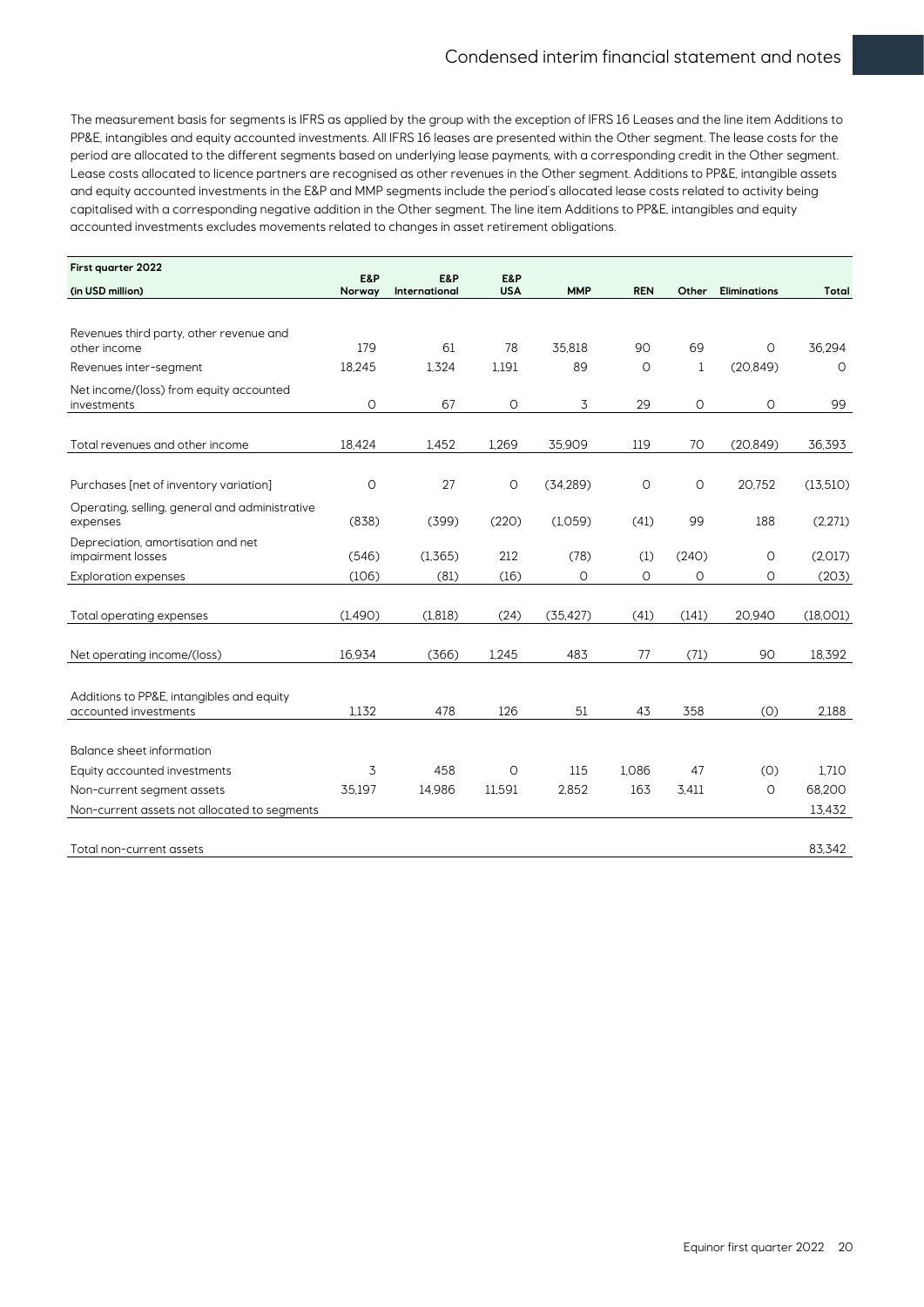| Total<br>32.470<br>(0) |
|------------------------|
|                        |
|                        |
|                        |
|                        |
| 138                    |
| 32,608                 |
|                        |
| (11, 543)              |
| (2,504)                |
| (4,777)                |
| (206)                  |
| (19,030)               |
| 13,578                 |
| 2,243                  |
|                        |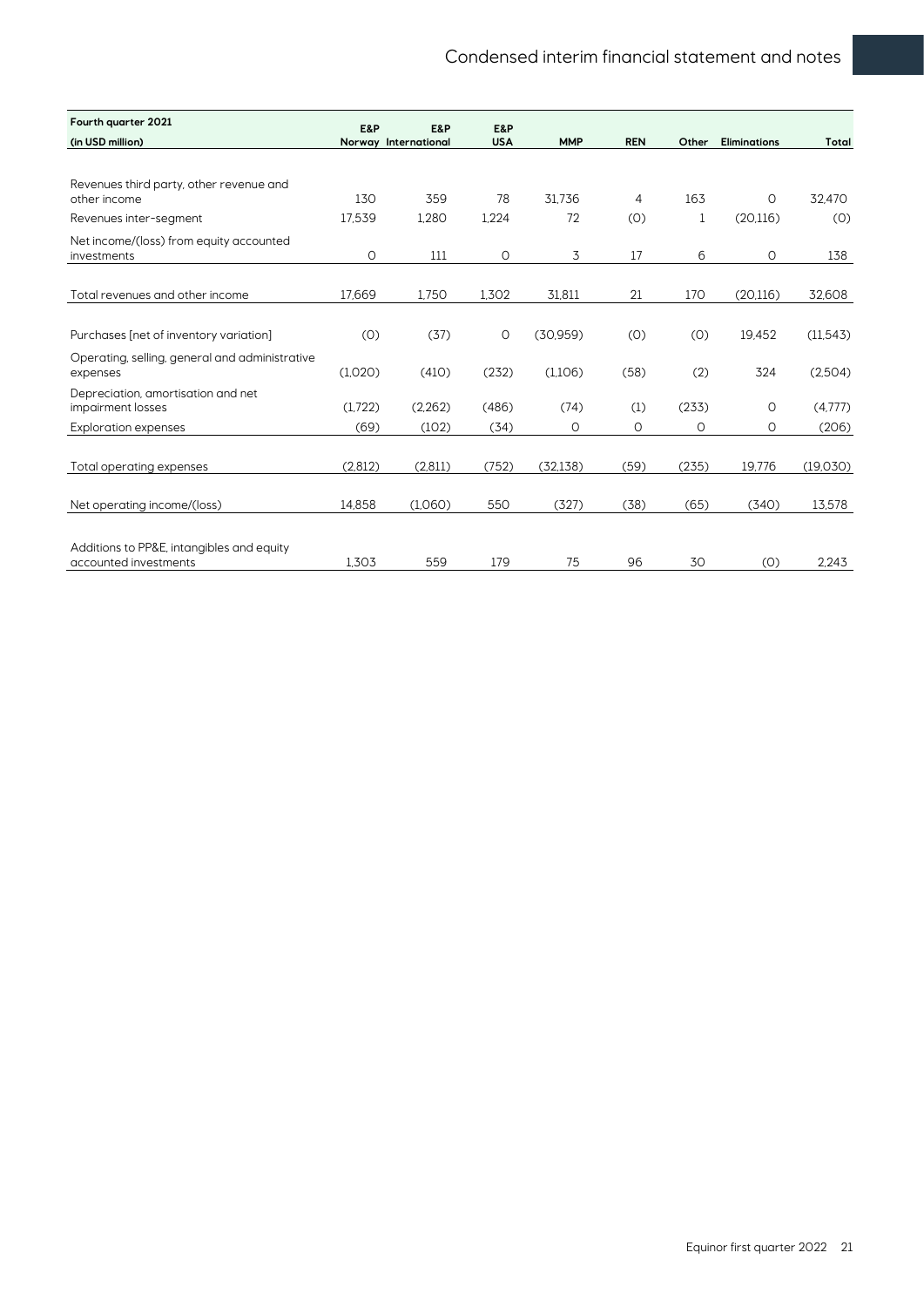| First quarter 2021                                         | E&P     | E&P                  | E&P        |            |            |       |              |          |
|------------------------------------------------------------|---------|----------------------|------------|------------|------------|-------|--------------|----------|
| (in USD million)                                           |         | Norway International | <b>USA</b> | <b>MMP</b> | <b>REN</b> | Other | Eliminations | Total    |
|                                                            |         |                      |            |            |            |       |              |          |
| Revenues third party, other revenue and                    |         |                      |            |            |            |       |              |          |
| other income                                               | 28      | 221                  | 121        | 15.697     | 1.382      | 111   | $\circ$      | 17,559   |
| Revenues inter-segment                                     | 5.755   | 805                  | 872        | 84         | O          | 1     | (7.517)      | $\Omega$ |
| Net income/(loss) from equity accounted                    |         |                      |            |            |            |       |              |          |
| investments                                                | 0       | 23                   | $\circ$    | 8          | (1)        | O     | 0            | 30       |
| Total revenues and other income                            | 5,783   | 1,049                | 993        | 15,789     | 1,381      | 111   | (7, 517)     | 17,589   |
|                                                            |         |                      |            |            |            |       |              |          |
| Purchases [net of inventory variation]                     | $\circ$ | (29)                 | (0)        | (14,176)   | 0          | (0)   | 7.040        | (7,166)  |
| Operating, selling, general and administrative<br>expenses | (794)   | (252)                | (335)      | (1,069)    | (40)       | 54    | 277          | (2,160)  |
| Depreciation, amortisation and net                         |         |                      |            |            |            |       |              |          |
| impairment losses                                          | (1,570) | (400)                | (436)      | (152)      | (0)        | (240) | $\circ$      | (2,797)  |
| <b>Exploration expenses</b>                                | (70)    | (107)                | (70)       | 0          | O          | 0     | 0            | (247)    |
|                                                            |         |                      |            |            |            |       |              |          |
| Total operating expenses                                   | (2,433) | (788)                | (841)      | (15, 397)  | (40)       | (187) | 7,317        | (12,369) |
| Net operating income/(loss)                                | 3,350   | 261                  | 152        | 392        | 1,341      | (76)  | (200)        | 5,220    |
|                                                            |         |                      |            |            |            |       |              |          |
| Additions to PP&E, intangibles and equity                  |         |                      |            |            |            |       |              |          |
| accounted investments                                      | 1,308   | 396                  | 157        | 38         | 128        | (13)  | (0)          | 2,014    |
|                                                            |         |                      |            |            |            |       |              |          |
| Balance sheet information                                  |         |                      |            |            |            |       |              |          |
| Equity accounted investments                               | 3       | 1,154                | O          | 91         | 1,097      | 30    | (0)          | 2,374    |
| Non-current segment assets                                 | 35,876  | 17,553               | 12,164     | 4,053      | 18         | 3,892 | O            | 73,556   |
| Non-current assets not allocated to segments               |         |                      |            |            |            |       |              | 12,586   |
|                                                            |         |                      |            |            |            |       |              |          |
| Total non-current assets                                   |         |                      |            |            |            |       |              | 88.516   |

In the first quarter of 2022 Equinor recognised net impairment reversal of USD 266 million of which USD 832 million was impairment of equity accounted investments and USD 46 million was impairment of acquisition cost and signature bonuses classified as exploration expenses. The line-item Exploration expenses in the Consolidated statement of income also includes impairment of capitalised exploration well cost. For information regarding impairment of capitalised exploration well cost, see note 6 Property, plant and equipment and intangible assets.

In the E&P Norway segment the impairment reversal were USD 817 million mainly caused by increased short term commodity prices and changed gas export strategy.

In the E&P International segment the impairments of USD 1,083 million were related to Equinor's decision to exit Russia. See note 3 Acquisitions and disposals.

In the E&P USA segment the net impairment reversal was USD 532 million in the E&P USA – offshore Gulf of Mexico. The impairment reversals were mainly caused by increased short term commodity prices.

For information on group impairment losses and reversals, see note 6 Property, plant and equipment and intangible assets.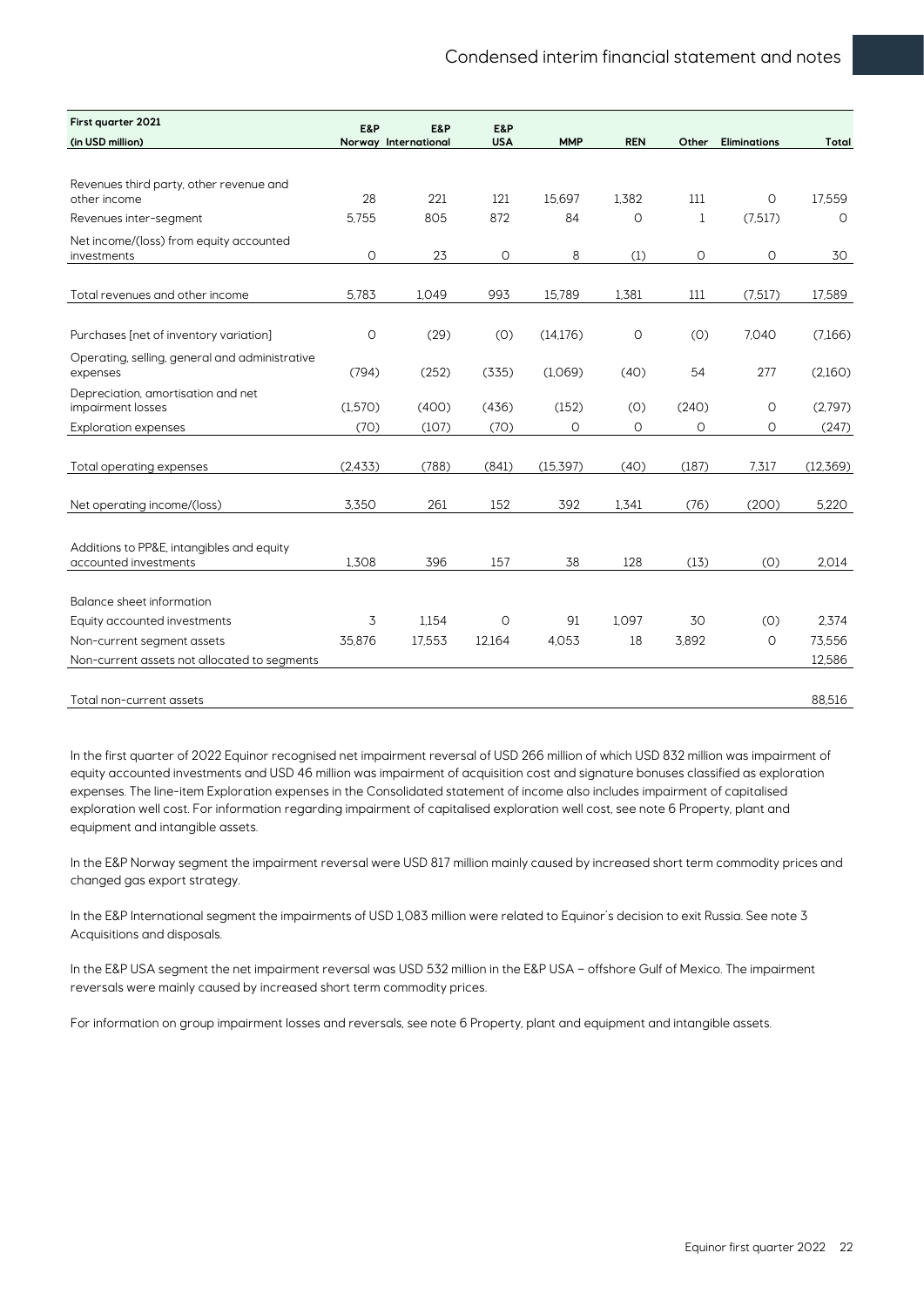#### **Non-current assets by country**

|                                        | At 31 March | At 31 December | At 31 March |
|----------------------------------------|-------------|----------------|-------------|
| (in USD million)                       | 2022        | 2021           | 2021        |
|                                        |             |                |             |
| Norway                                 | 40,244      | 40,564         | 42,280      |
| <b>USA</b>                             | 12,564      | 12,323         | 13,047      |
| Brazil                                 | 8,890       | 8,751          | 8,359       |
| UK                                     | 2,022       | 2,096          | 4,331       |
| Azerbaijan                             | 1,633       | 1,654          | 1,692       |
| Canada                                 | 1,385       | 1,403          | 1,480       |
| Angola                                 | 954         | 948            | 942         |
| Algeria                                | 678         | 708            | 794         |
| Denmark                                | 522         | 536            | 918         |
| Argentina                              | 512         | 474            | 420         |
| Other                                  | 505         | 1,757          | 1,667       |
|                                        |             |                |             |
| Total non-current assets <sup>1)</sup> | 69,910      | 71,213         | 75,930      |

1) Excluding deferred tax assets, pension assets and non-current financial assets

#### **Revenues from contracts with customers by geographical areas**

When attributing the line item Revenues third party, other revenues and other income to the country of the legal entity executing the sale for the first quarter of 2022, Norway constitutes 86% and USA constitutes 10% of such revenues. For the first quarter of 2021, Norway and USA constituted 79% and 16% of such revenues, respectively.

#### **Revenues from contracts with customers and other revenues**

|                                          |          | Quarters | <b>Full year</b> |         |
|------------------------------------------|----------|----------|------------------|---------|
| (in USD million)                         | Q1 2022  | Q4 2021  | Q1 2021          | 2021    |
|                                          |          |          |                  |         |
| Crude oil                                | 15,034   | 10,784   | 8,714            | 38,307  |
|                                          |          |          |                  |         |
| Natural gas                              | 15,538   | 15,199   | 3,298            | 28,050  |
| - European gas                           | 14,350   | 13,990   | 2,661            | 24,900  |
| - North American gas                     | 621      | 611      | 422              | 1,783   |
| - Other incl. Liquefied natural gas      | 567      | 598      | 216              | 1,368   |
|                                          |          |          |                  |         |
| Refined products                         | 2,904    | 3,507    | 2,373            | 11,473  |
| Natural gas liquids                      | 2,576    | 2,675    | 1,910            | 8,490   |
| Transportation                           | 282      | 239      | 256              | 921     |
| Other sales                              | 1,117    | 425      | 112              | 1,006   |
|                                          |          |          |                  |         |
| Revenues from contracts with customers   | 37,451   | 32,828   | 16,664           | 88,247  |
|                                          |          |          |                  |         |
| Taxes paid in-kind                       | 105      | 105      | 78               | 345     |
| Physically settled commodity derivatives | (1,348)  | (1, 453) | (159)            | (1,075) |
| Gain/(loss) on commodity derivatives     | (220)    | 584      | (523)            | 951     |
| Other revenues                           | 61       | 61       | 69               | 276     |
| Total other revenues                     | (1, 401) | (703)    | (536)            | 497     |
|                                          |          |          |                  |         |
| Revenues                                 | 36,050   | 32,125   | 16,129           | 88,744  |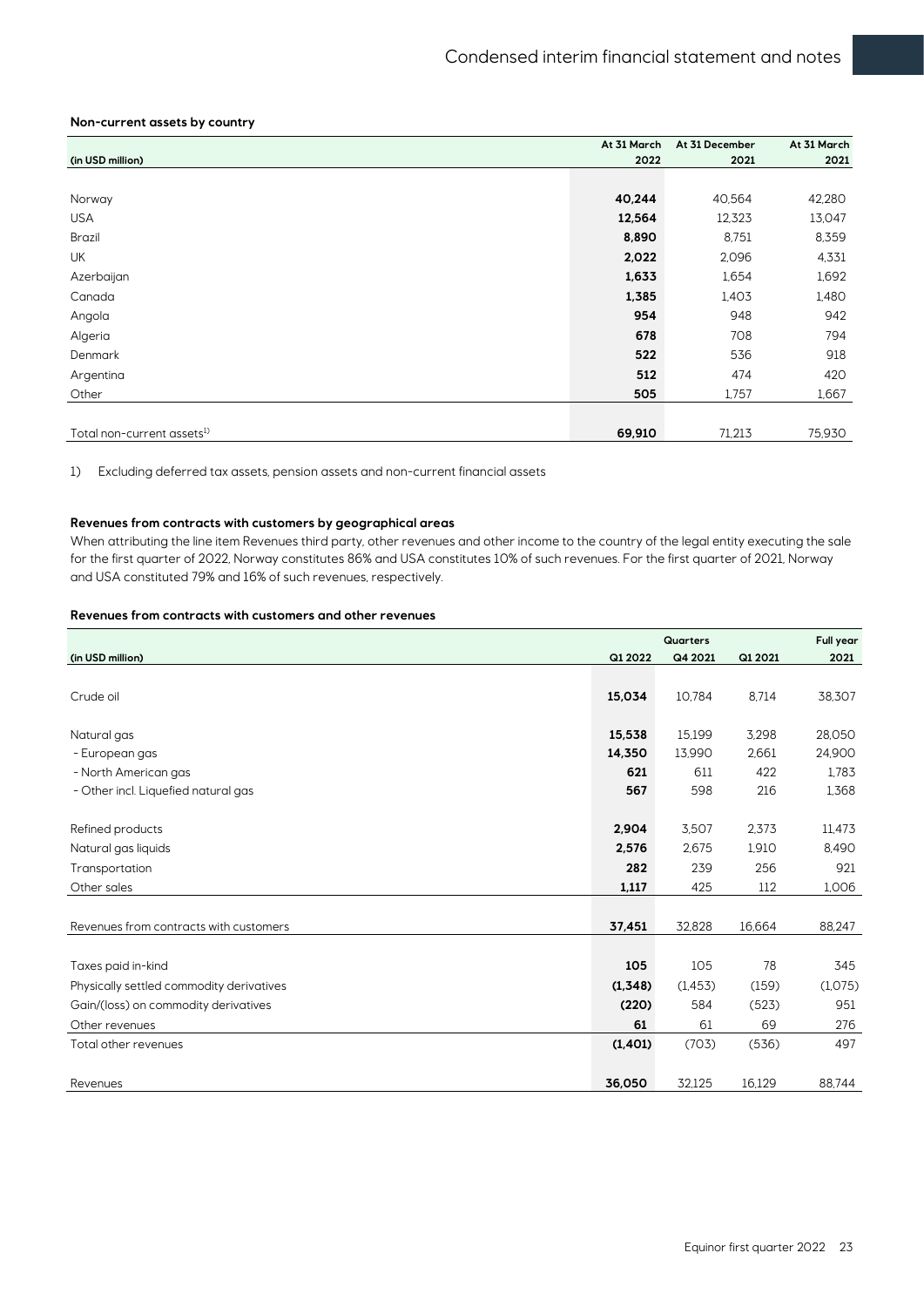#### **3 Acquisitions and disposals**

#### **Disposals**

#### **10% of Dogger Bank C**

On 10 February 2022, Equinor closed the transaction with Eni to sell a 10% equity interest in the Dogger Bank C project in the UK for a total consideration of GBP 68 million (USD 91 million), resulting in a gain of GBP 65 million (USD 87 million). After closing, the new overall shareholdings in Dogger Bank C are SSE Renewables (40%), Equinor (40%), and Eni (20%). Equinor will continue to equity account for the remaining investment as a joint venture. The gain is presented in the line item Other income in the Consolidated statement of income in the REN segment.

#### **Held for sale**

#### **Equinor Energy Ireland Limited**

In the fourth quarter of 2021, Equinor entered into an agreement with Vermilion Energy Inc (Vermilion) to sell Equinor's non-operated equity position in the Corrib gas project in Ireland. The transaction covers a sale of 100% of the shares in Equinor Energy Ireland Limited (EEIL). EEIL owns 36.5% of the Corrib field alongside the operator Vermilion (20%) and Nephin Energy (43.5%). Equinor and Vermilion have agreed a consideration of USD 434 million before closing adjustments and contingent consideration linked to 2022 production level and gas prices. The effective date for the transaction is 1 January 2022. Closing is expected during 2022.

#### **Exit Russia**

Equinor has certain investments in Russia. Following Russia's invasion of Ukraine, Equinor has announced that it has decided to stop new investments in Russia and start the process of exiting Equinor's joint arrangements. Based on this decision, Equinor has evaluated its assets in Russia and recognised net impairments of USD 1,083 million in the first quarter, of which USD 251 million is related to property, plant and equipment and intangible assets and USD 832 million is related to investments accounted for using the equity method. The impairments are net of contingent consideration from the time of acquiring the assets. The impairments are recognised in the line items Depreciation, amortisation and net impairment losses and Exploration expenses in the Consolidated statement of income based on the nature of the impaired assets and are reflected in the E&P International segment.

Equinor has stopped trading in Russian oil. This means that Equinor will not enter into any new trades or engage in new transport of oil and oil products from Russia. Equinor has assessed the accounting impact of certain commitments arising from such contracts entered into prior to the invasion and deem the impact to be immaterial.

#### **4 Financial items**

|                                                       |         | Quarters |         | Full year |
|-------------------------------------------------------|---------|----------|---------|-----------|
| (in USD million)                                      | Q1 2022 | Q4 2021  | Q1 2021 | 2021      |
|                                                       |         |          |         |           |
| Net foreign currency exchange gains/(losses)          | (284)   | (68)     | 70      | 47        |
| Interest income and other financial items             | 114     | 37       | 45      | 152       |
| Gains/(losses) on financial investments               | (134)   | (16)     | (150)   | (348)     |
| Gains/(losses) other derivative financial instruments | (599)   | (96)     | (360)   | (708)     |
| Interest and other finance expenses                   | (266)   | (299)    | (312)   | (1,223)   |
|                                                       |         |          |         |           |
| Net financial items                                   | (1,169) | (443)    | (707)   | (2,080)   |

Equinor has a US Commercial paper programme available with a limit of USD 5 billion. USD 1,305 million has been utilised as of 31 March 2022, compared to USD 2,600 million utilised as of 31 December 2021.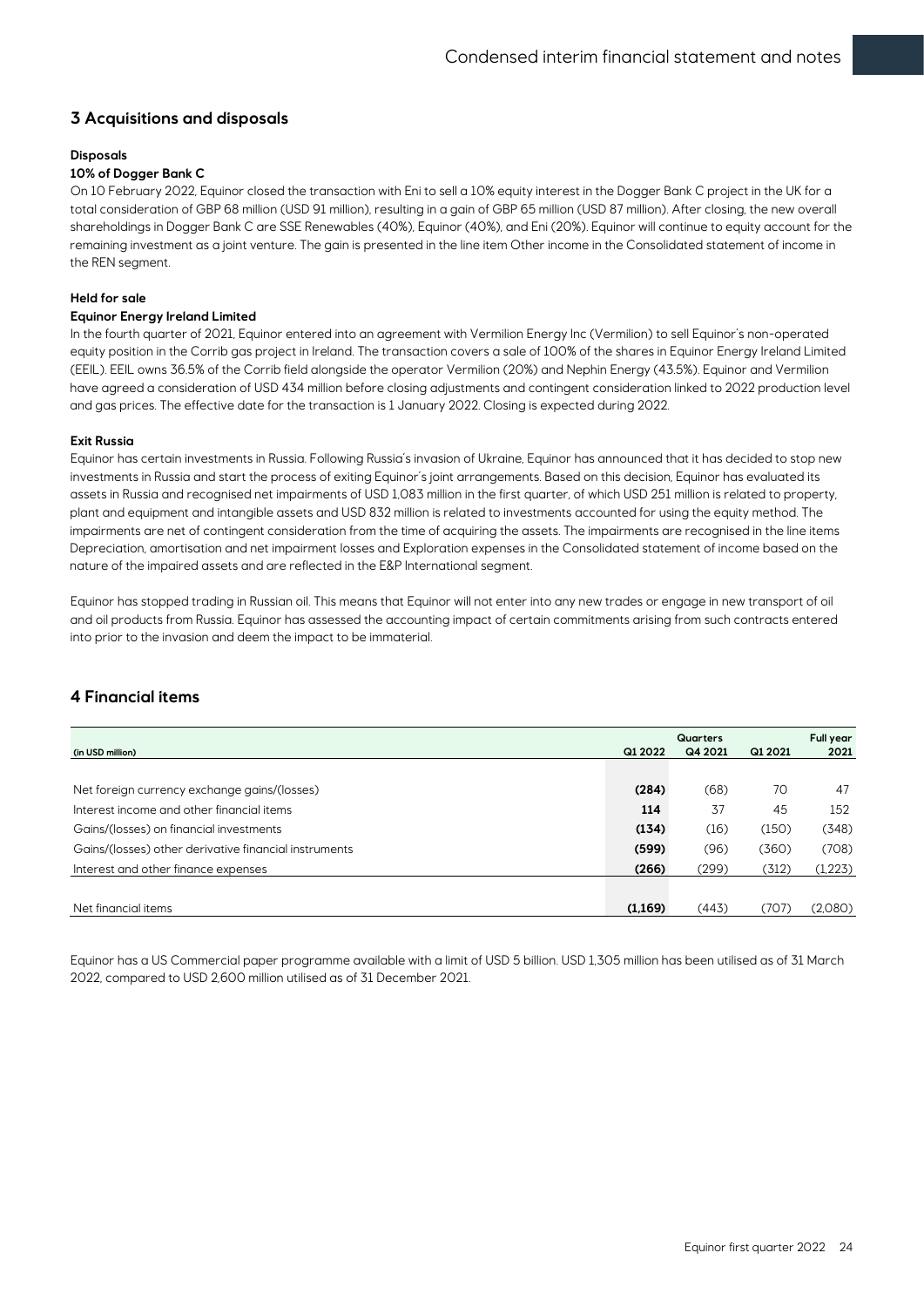#### **5 Income taxes**

|                          |          | Quarters |         | Full year |
|--------------------------|----------|----------|---------|-----------|
| (in USD million)         | Q1 2022  | Q4 2021  | Q1 2021 | 2021      |
|                          |          |          |         |           |
| Income/(loss) before tax | 17,223   | 13.135   | 4.513   | 31,583    |
| Income tax               | (12,509) | (9,765)  | (2,659) | (23,007)  |
| Effective tax rate       | 72.6%    | 74.3%    | 58.9%   | 72.8%     |

The tax rate for the first quarter of 2022 was primarily influenced by high share of operating income from the Norwegian continental shelf and losses including impairments recognised in countries with lower effective tax rates, partially offset by positive income in countries with unrecognised deferred tax assets. The tax rate is also influenced by currency effects in entities that are taxable in other currencies than the functional currency.

The tax rate for the first quarter of 2021 was primarily influenced by positive operating income in countries with unrecognised deferred tax assets.

#### **6 Property, plant and equipment and intangible assets**

| (in USD million)                                            | Property, plant and<br>equipment | Intangible<br>assets |
|-------------------------------------------------------------|----------------------------------|----------------------|
|                                                             |                                  |                      |
| Carrying amount at 31 December 2021                         | 62.075                           | 6,452                |
| Additions                                                   | 571                              | 79                   |
| Transfers                                                   | 731                              | (731)                |
| Disposals and reclassifications                             | O                                | (1)                  |
| Transferred to assets classified as held for sale           | 6                                | 0                    |
| Expensed exploration expenditures and net impairment losses |                                  | (73)                 |
| Depreciation, amortisation and net impairment losses        | (1,180)                          | (6)                  |
| Foreign currency translation effects                        | 272                              | 3                    |
| Carrying amount at 31 March 2022                            | 62.475                           | 5.725                |

#### **Net impairments/(reversal) of impairments**

For information on impairment losses and reversals per reporting segment, see note 2 Segments and note 3 Acquisitions and disposals.

| <b>First quarter</b>                               |                          | Property, plant and      |      |                   |         |                |
|----------------------------------------------------|--------------------------|--------------------------|------|-------------------|---------|----------------|
|                                                    |                          | equipment                |      | Intangible assets | Total   |                |
| (in USD million)                                   | 2022                     | 2021                     | 2022 | 2021              | 2022    | 2021           |
|                                                    |                          |                          |      |                   |         |                |
| Producing and development assets                   | (1,144)                  | 410                      | Ο    | 12                | (1,144) | 423            |
| Goodwill                                           |                          | $\overline{\phantom{0}}$ | Ο    |                   | 0       |                |
| Acquisition costs related to oil and gas prospects | $\overline{\phantom{0}}$ | $\overline{\phantom{0}}$ | 46   | 4                 | 46      | $\overline{4}$ |
|                                                    |                          |                          |      |                   |         |                |
| Total net impairment loss/(reversal) recognised    | (1,144)                  | 410                      | 46   | 18                | (1,098) | 428            |

The net impairments have been recognised in the Consolidated statement of income as Depreciation, amortisation and net impairment losses and Exploration expenses based on the impaired assets' nature of property, plant and equipment and intangible assets, respectively.

The recoverable amounts in the first quarter of 2022 were based on value in use except for the Russian assets, see note 3 Acquisitions and disposals.

Value in use estimates and discounted cash flows used to determine the recoverable amount of assets tested for impairment are based on internal forecasts on costs, production profiles and commodity prices.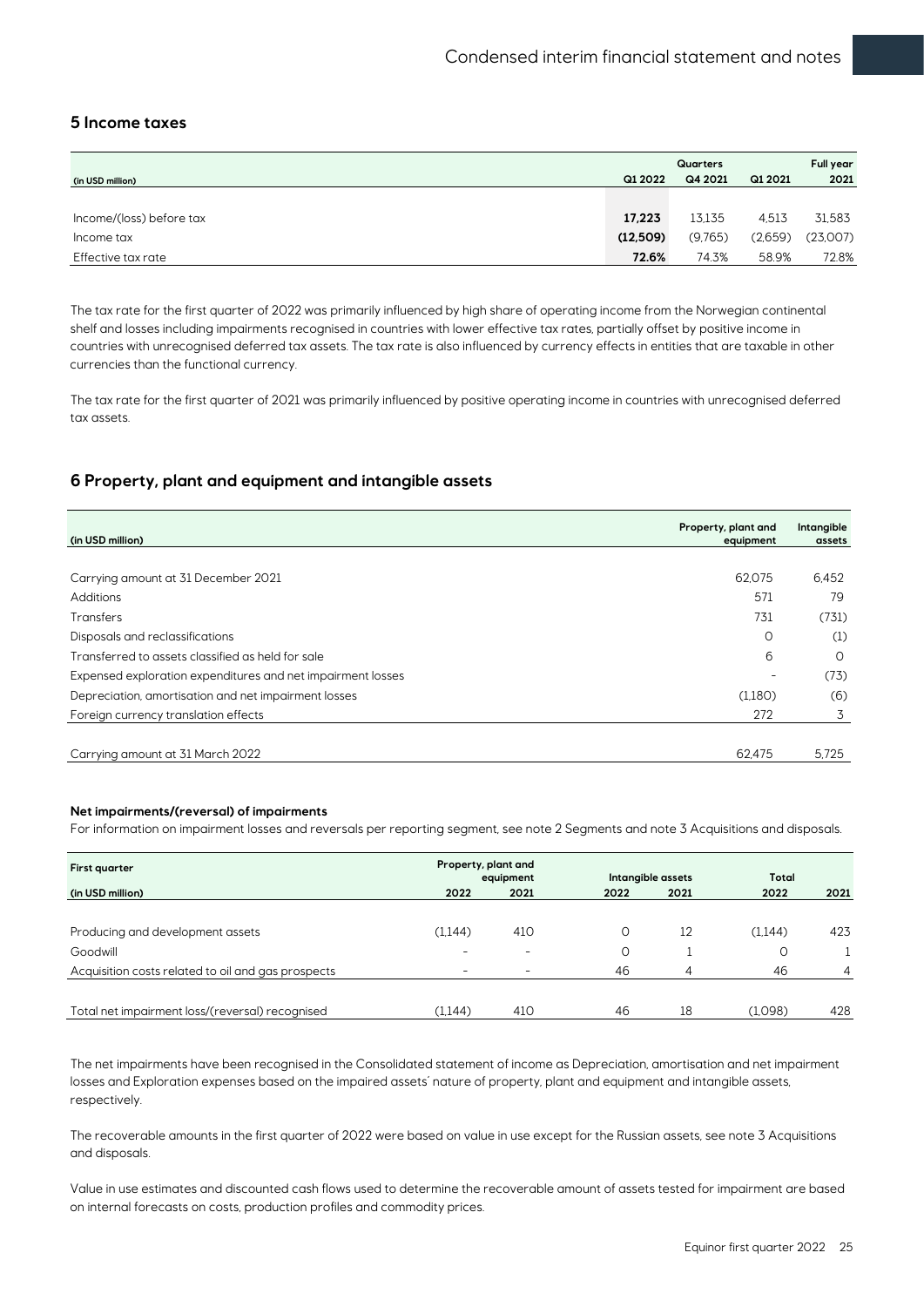#### **7 Provisions, commitments, contingent liabilities and contingent assets**

#### **Asset retirement obligation**

Equinor's estimated asset retirement obligations (ARO) have decreased by USD 1,407 million to USD 16,010 million compared to yearend 2021, mainly due to increased discount rates. Changes in ARO are reflected within Property, plant and equipment and Provisions and other liabilities in the Consolidated balance sheet.

#### **Litigation and claims**

During the normal course of its business, Equinor is involved in legal and other proceedings, and several unresolved claims are currently outstanding. The ultimate liability or asset in respect of such litigation and claims cannot be determined at this time. Equinor has provided in its Condensed interim financial statements for probable liabilities related to litigation and claims based on the company's best judgement. Equinor does not expect that its financial position, results of operations or cash flows will be materially affected by the resolution of these legal proceedings.

#### **8 Capital distribution**

In February 2022, Equinor launched the first tranche of USD 1 billion of the share buy-back programme for 2022, totaling up to USD 5 billion. For the first tranche Equinor entered into an irrevocable agreement with a third party for up to USD 330 million of shares to be purchased in the market, while up to USD 670 million of shares from the Norwegian State will in accordance with an agreement with the Ministry of Petroleum and Energy be redeemed at the annual general meeting in May 2022 in order for the Norwegian State to maintain its ownership percentage in Equinor. As of 31 March 2022, the USD 330 million order has been acquired in the open market and the full amount has been settled.

On 3 May 2022, the board of directors resolved to declare a cash dividend for the first quarter of 2022 of USD 0.20 per share and an extraordinary cash dividend of USD 0.20 per share. The Equinor shares will be traded ex-dividend 11 August 2022 on the Oslo Børs and for ADR holders on the New York Stock Exchange. Record date will be 12 August 2022 and payment date will be 26 August 2022.

On 3 May 2022, the board of directors resolved the commencement of the second tranche of the share buy-back programme for 2022 of a total of around USD 1.33 billion, including shares to be redeemed from the Norwegian State (subject to annual general meeting approval). The second tranche will end no later than 26 July 2022.

#### **9 Subsequent events**

As part of the ongoing management of Equinor's portfolio on the Norwegian Continental Shelf (NCS), Equinor has minor interests that have met the requirements for held for sale after the reporting period. During the period from the end of March and up to the date when these financial statements were authorised for issue, the uncertainty related to an ongoing process of divesting these interests through a sales transaction has been significantly reduced. The interests are included in the E&P Norway segment.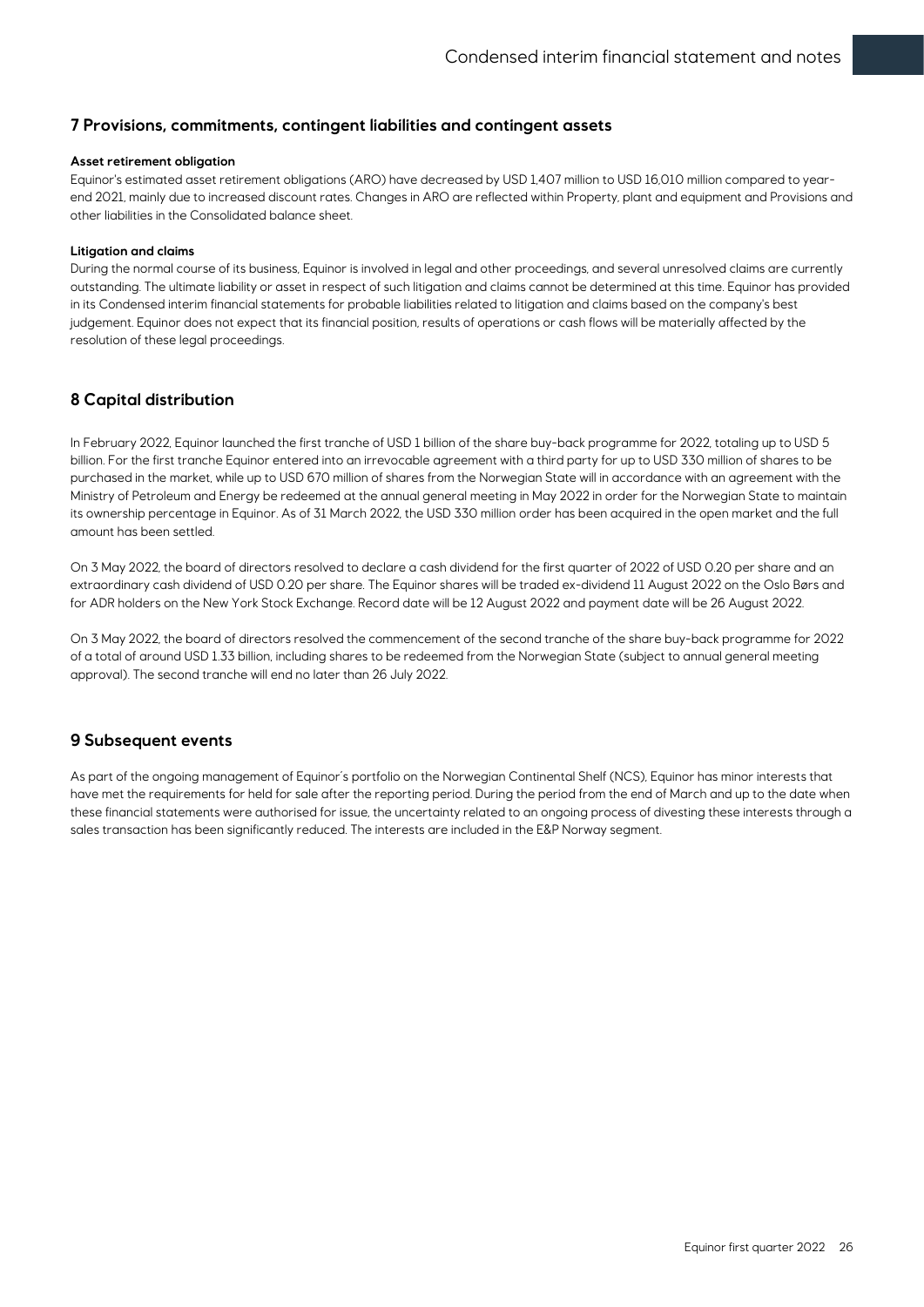## **Supplementary disclosures**

**Operational data**

|                                                                                              |         | Quarters |         | Change   |
|----------------------------------------------------------------------------------------------|---------|----------|---------|----------|
| <b>Operational data</b>                                                                      | Q1 2022 | Q4 2021  | Q1 2021 | Q1 on Q1 |
| Prices                                                                                       |         |          |         |          |
| Average Brent oil price (USD/bbl)                                                            | 101.4   | 79.7     | 60.9    | 67%      |
| E&P Norway average liquids price (USD/bbl)                                                   | 100.3   | 77.7     | 57.3    | 75%      |
|                                                                                              | 96.3    | 76.1     | 58.6    | 64%      |
| E&P International average liquids price (USD/bbl)<br>E&P USA average liquids price (USD/bbl) | 82.5    | 67.5     | 50.5    | 63%      |
| Group average liquids price (USD/bbl) [1]                                                    | 97.1    | 75.9     | 56.4    | 72%      |
| Group average liquids price (NOK/bbl) [1]                                                    | 859     | 663      | 480     | 79%      |
|                                                                                              | 29.77   | 28.52    | 5.46    | $>100\%$ |
| E&P Norway average internal gas price (USD/mmbtu) [9]                                        | 4.18    | 4.84     | 2.28    | 83%      |
| E&P USA average internal gas price (USD/mmbtu) [9]                                           | 29.60   | 28.76    | 6.65    | >100%    |
| Average invoiced gas prices - Europe (USD/mmbtu) [8]                                         | 4.62    | 4.97     | 2.71    | 70%      |
| Average invoiced gas prices - North America (USD/mmbtu) [8]                                  | 5.8     |          | 1.5     | $>100\%$ |
| Refining reference margin (USD/bbl) [2]                                                      |         | 6.0      |         |          |
| Entitlement production (mboe per day)                                                        |         |          |         |          |
| E&P Norway entitlement liquids production                                                    | 638     | 656      | 662     | (4%)     |
| E&P International entitlement liquids production                                             | 201     | 200      | 212     | (5%)     |
| E&P USA entitlement liquids production                                                       | 114     | 127      | 150     | (24%)    |
| Group entitlement liquids production                                                         | 953     | 983      | 1,024   | (7%)     |
| E&P Norway entitlement gas production                                                        | 798     | 813      | 723     | 10%      |
| E&P International entitlement gas production                                                 | 37      | 38       | 55      | (33%)    |
| E&P USA entitlement gas production                                                           | 170     | 179      | 212     | (20%)    |
| Group entitlement gas production                                                             | 1,005   | 1,029    | 990     | 2%       |
| Total entitlement liquids and gas production [3]                                             | 1,958   | 2,012    | 2,014   | (3%)     |
| Equity production (mboe per day)                                                             |         |          |         |          |
| E&P Norway equity liquids production                                                         | 638     | 656      | 662     | (4%)     |
| E&P International equity liquids production                                                  | 287     | 283      | 299     | (4%)     |
| E&P USA equity liquids production                                                            | 127     | 137      | 169     | (25%)    |
| Group equity liquids production                                                              | 1,051   | 1,076    | 1,130   | (7%)     |
| E&P Norway equity gas production                                                             | 798     | 813      | 723     | 10%      |
| E&P International equity gas production                                                      | 54      | 56       | 61      | (12%)    |
| E&P USA equity gas production                                                                | 203     | 213      | 254     | (20%)    |
| Group equity gas production                                                                  | 1,055   | 1,082    | 1,037   | 2%       |
| Total equity liquids and gas production [4]                                                  | 2,106   | 2,158    | 2,168   | (3%)     |
|                                                                                              |         |          |         |          |
| <b>REN power generation</b>                                                                  |         |          |         |          |
| Power generation (GWh) Equinor share                                                         | 511     | 526      | 451     | 13%      |

#### **Exchange rates**

|                                     |         | Quarters |         | Change   |
|-------------------------------------|---------|----------|---------|----------|
| <b>Exchange rates</b>               | Q1 2022 | Q4 2021  | Q1 2021 | Q1 on Q1 |
|                                     |         |          |         |          |
| NOK/USD average daily exchange rate | 0.1130  | 0.1146   | 0.1174  | (4%)     |
| NOK/USD period-end exchange rate    | 0.1143  | 0.1134   | 0.1173  | (3%)     |
| USD/NOK average daily exchange rate | 8.8483  | 8.7245   | 8.5146  | 4%       |
| USD/NOK period-end exchange rate    | 8.7479  | 8.8194   | 8.5249  | 3%       |
| EUR/USD average daily exchange rate | 1.1216  | 1.1433   | 1.2048  | (7%)     |
| EUR/USD period-end exchange rate    | 1.1101  | 1.1326   | 1.1725  | (5%)     |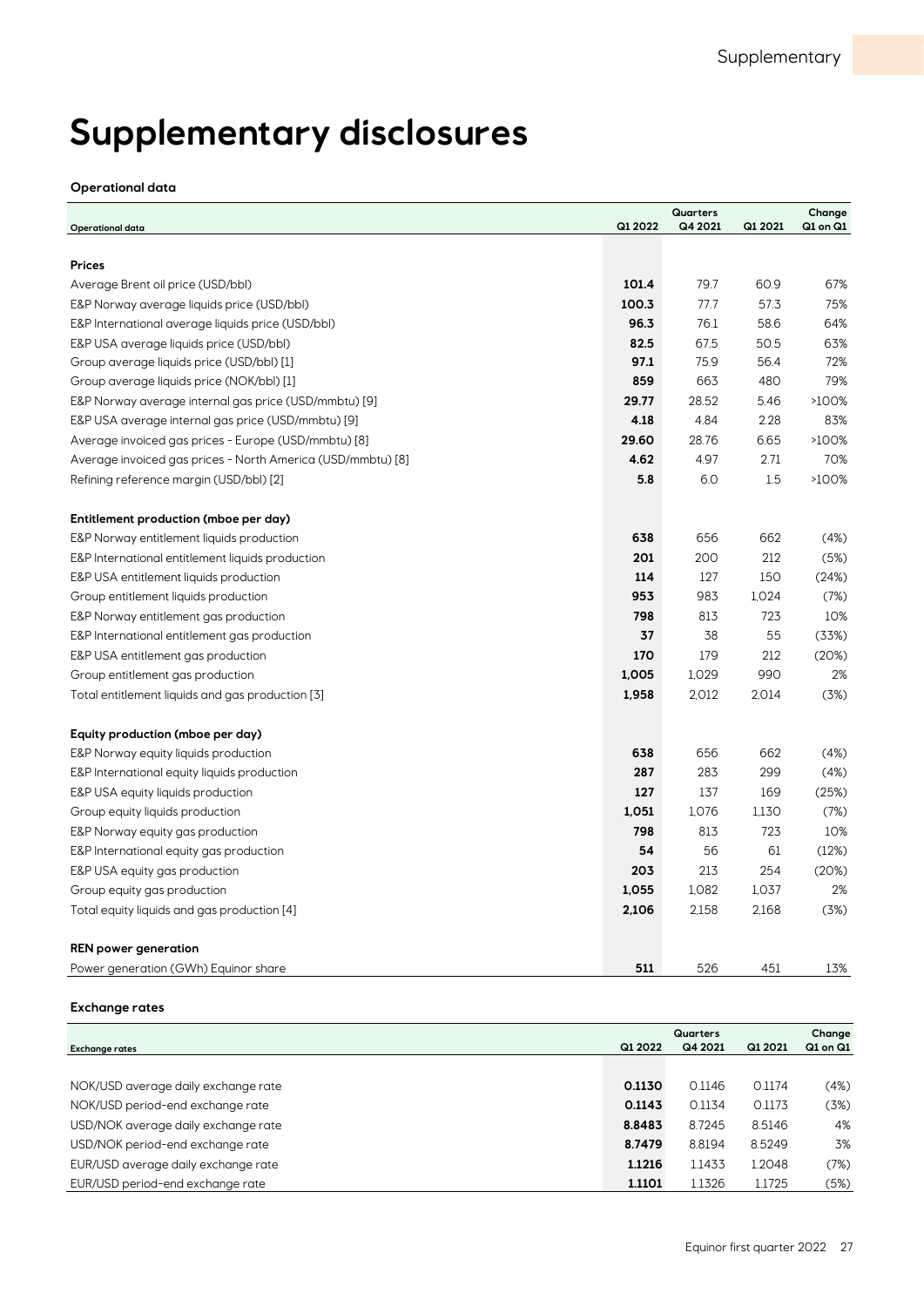#### **Health, safety and the environment**

| Health, safety and the environment             | <b>Twelve months</b><br>average per<br>Q1 2022 | Full year<br>2021 |
|------------------------------------------------|------------------------------------------------|-------------------|
|                                                |                                                |                   |
| Total recordable injury frequency (TRIF)       | 2.4                                            | 2.4               |
| Serious Incident Frequency (SIF)               | 0.5                                            | 0.4               |
| Oil and gas leakages (number of) <sup>1)</sup> | 9                                              | 12                |

| Climate                                           | <b>First quarter</b><br>2022 | Full year<br>2021 |
|---------------------------------------------------|------------------------------|-------------------|
|                                                   |                              |                   |
| Upstream CO2 intensity (kg CO2/boe) <sup>2)</sup> |                              |                   |

1) Number of leakages with rate above 0.1 kg/second during the past 12 months.

2) Total scope 1 emissions of CO2 (kg CO2) from exploration and production, divided by total production (boe).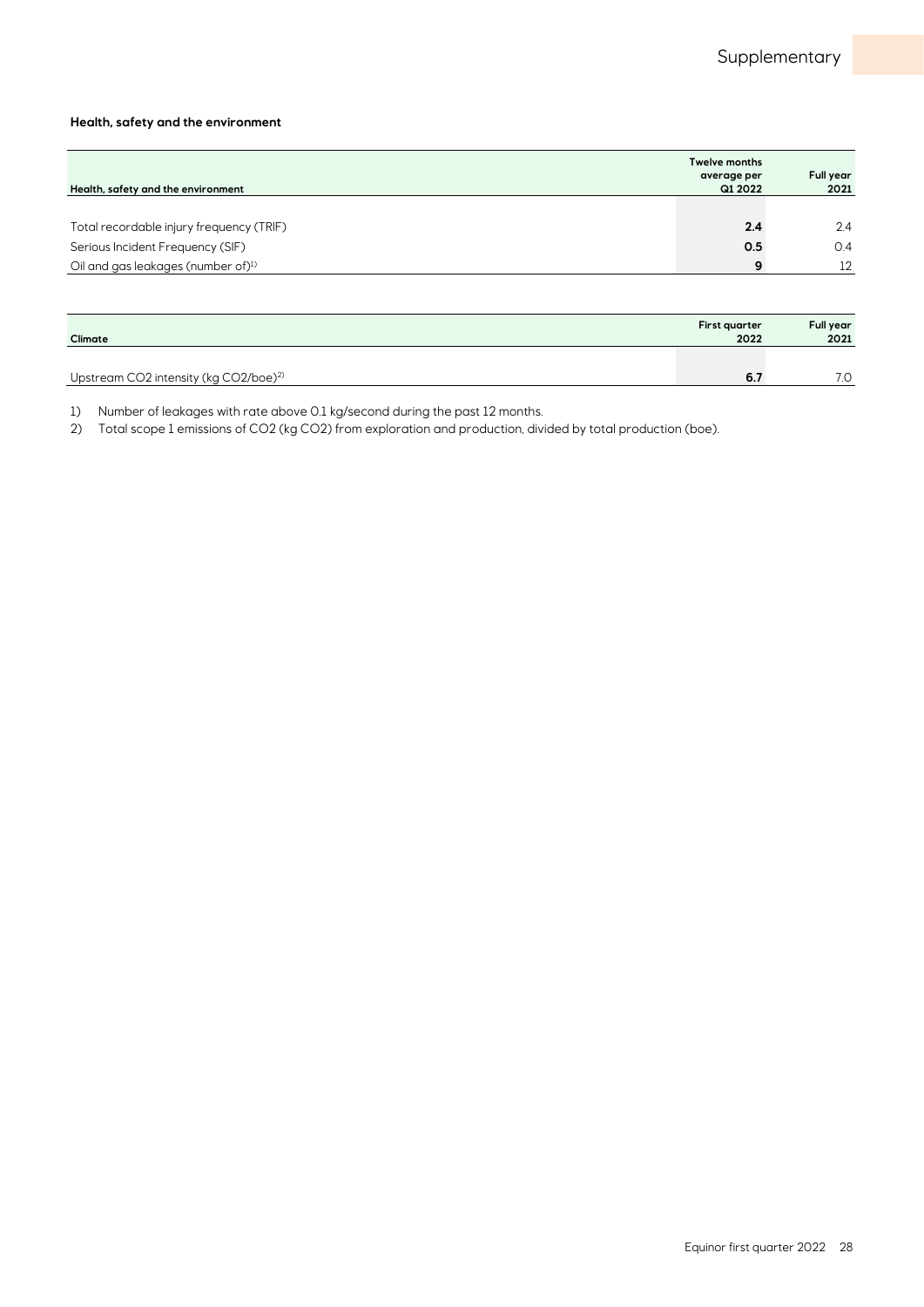#### **Reconciliation of net operating income/(loss) to adjusted earnings**

The table specifies the adjustments made to each of the profit and loss line item included in the net operating income/(loss) subtotal.

| Items impacting net operating income/(loss) in<br>the first quarter of 2022<br>(in USD million) | Equinor<br>group | <b>Exploration</b><br>& Production<br>Norway | <b>Exploration</b><br>& Production<br>International | <b>Exploration</b><br>& Production<br><b>USA</b> | Marketing,<br>Midstream &<br>Processing | <b>Renewables</b>        | Other |
|-------------------------------------------------------------------------------------------------|------------------|----------------------------------------------|-----------------------------------------------------|--------------------------------------------------|-----------------------------------------|--------------------------|-------|
|                                                                                                 |                  |                                              |                                                     |                                                  |                                         |                          |       |
| Net operating income/(loss)                                                                     | 18,392           | 16,934                                       | (366)                                               | 1,245                                            | 483                                     | 77                       | 19    |
|                                                                                                 |                  |                                              |                                                     |                                                  |                                         |                          |       |
| Total revenues and other income                                                                 | 319              | 209                                          | 400                                                 |                                                  | (202)                                   | (87)                     | (1)   |
| Changes in fair value of derivatives                                                            | 205              | (154)                                        | 314                                                 |                                                  | 45                                      |                          |       |
| Periodisation of inventory hedging effect                                                       | (247)            |                                              |                                                     |                                                  | (247)                                   |                          |       |
| Over-/underlift                                                                                 | 449              | 363                                          | 86                                                  |                                                  |                                         |                          |       |
| Gain/loss on sale of assets                                                                     | (88)             |                                              |                                                     |                                                  |                                         | (87)                     | (1)   |
| Purchases [net of inventory variation]                                                          | (272)            |                                              |                                                     |                                                  | (181)                                   | $\overline{\phantom{a}}$ | (90)  |
| Operational storage effects                                                                     | (181)            |                                              |                                                     |                                                  | (181)                                   |                          |       |
| Eliminations                                                                                    | (90)             |                                              |                                                     |                                                  |                                         | $\overline{a}$           | (90)  |
| Operating and administrative expenses                                                           | (179)            | (68)                                         | (33)                                                | (0)                                              | (78)                                    |                          |       |
| Over-/underlift                                                                                 | (101)            | (68)                                         | (33)                                                |                                                  | $\overline{a}$                          |                          |       |
| Provisions                                                                                      | (78)             |                                              |                                                     |                                                  | (78)                                    |                          |       |
| Depreciation, amortisation and net                                                              |                  |                                              |                                                     |                                                  |                                         |                          |       |
| impairment losses                                                                               | (315)            | (821)                                        | 1,039                                               | (533)                                            |                                         | $\overline{\phantom{a}}$ |       |
| Impairment                                                                                      | 1,039            | $\overline{a}$                               | 1,039                                               | $\overline{a}$                                   |                                         |                          |       |
| Reversal of Impairment                                                                          | (1, 354)         | (821)                                        |                                                     | (533)                                            |                                         |                          |       |
| <b>Exploration expenses</b>                                                                     | 46               | 4                                            | 41                                                  | $\mathbf{1}$                                     |                                         |                          |       |
| Impairment                                                                                      | 46               | $\overline{4}$                               | 41                                                  | $\mathbf{1}$                                     |                                         |                          |       |
| Sum of adjustments to net operating<br>income/(loss)                                            | (401)            | (676)                                        | 1,447                                               | (532)                                            | (461)                                   | (87)                     | (91)  |
|                                                                                                 |                  |                                              |                                                     |                                                  |                                         |                          |       |
| Adjusted earnings/(loss) [5]                                                                    | 17,991           | 16,258                                       | 1,081                                               | 713                                              | 22                                      | (10)                     | (72)  |
| Tax on adjusted earnings                                                                        | (12, 812)        | (12,602)                                     | (234)                                               | (13)                                             | 6                                       | 3                        | 29    |
| Adjusted earnings/(loss) after tax [5]                                                          | 5,179            | 3,656                                        | 846                                                 | 700                                              | 27                                      | (7)                      | (43)  |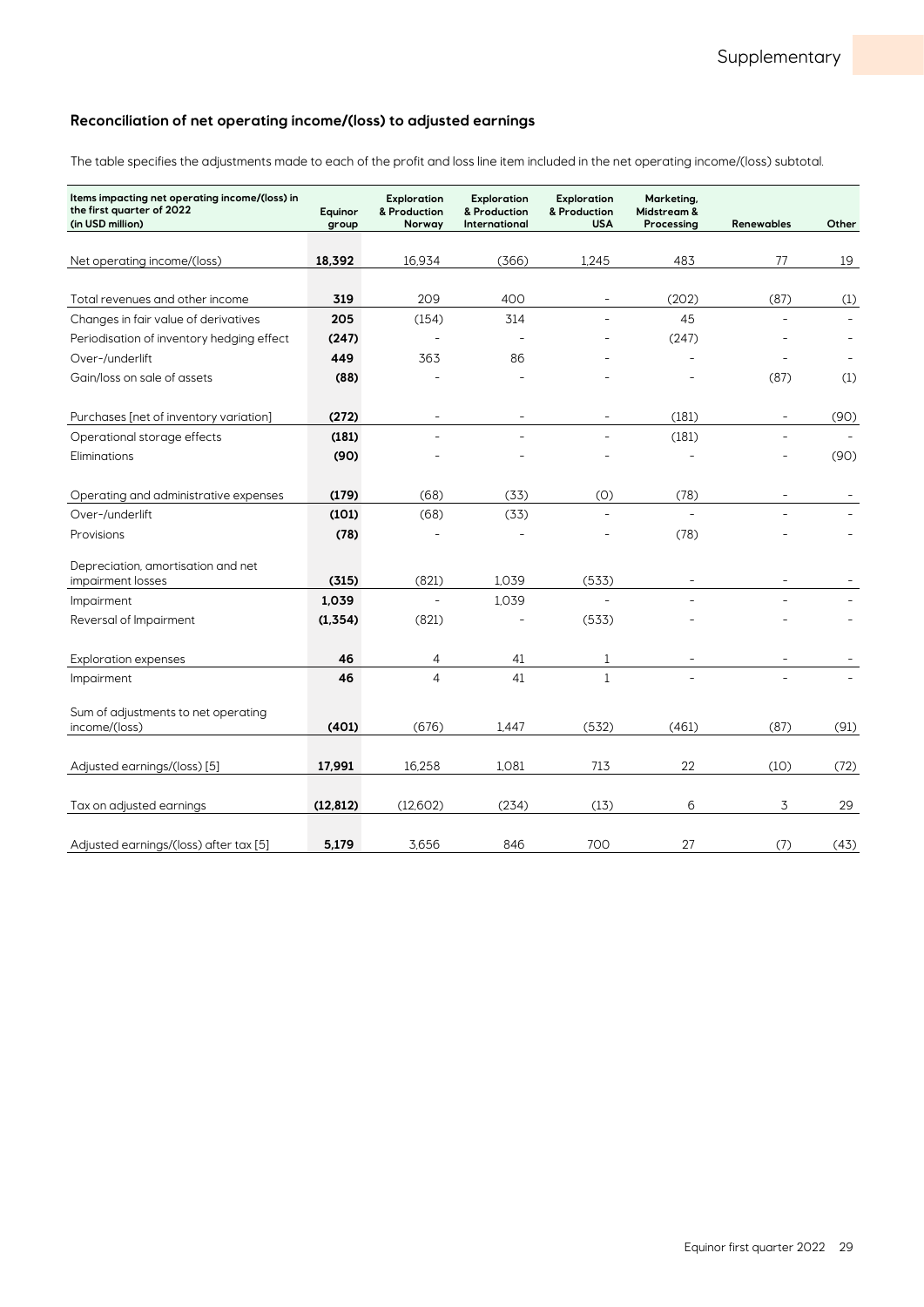| Items impacting net operating income/(loss) in<br>the first quarter of 2021<br>(in USD million) | Equinor<br>group | <b>Exploration &amp;</b><br>Production<br>Norway | <b>Exploration &amp;</b><br>Production<br>International | <b>Exploration &amp;</b><br>Production<br><b>USA</b> | Marketing,<br>Midstream &<br>Processing | Renewables     | Other |
|-------------------------------------------------------------------------------------------------|------------------|--------------------------------------------------|---------------------------------------------------------|------------------------------------------------------|-----------------------------------------|----------------|-------|
|                                                                                                 |                  |                                                  |                                                         |                                                      |                                         |                |       |
| Net operating income/(loss)                                                                     | 5,220            | 3,350                                            | 261                                                     | 152                                                  | 392                                     | 1,341          | (276) |
|                                                                                                 |                  |                                                  |                                                         |                                                      |                                         |                |       |
| Total revenues and other income                                                                 | (1,645)          | (143)                                            | 149                                                     |                                                      | (271)                                   | (1, 379)       |       |
| Changes in fair value of derivatives                                                            | 16               |                                                  |                                                         |                                                      | 16                                      |                |       |
| Periodisation of inventory hedging effect                                                       | (287)            |                                                  |                                                         |                                                      | (287)                                   |                |       |
| Impairment from associated companies                                                            | 3                |                                                  |                                                         |                                                      |                                         | 3              |       |
| Over-/underlift                                                                                 | 6                | (143)                                            | 149                                                     |                                                      |                                         |                |       |
| Gain/loss on sale of assets                                                                     | (1, 382)         |                                                  |                                                         |                                                      |                                         | (1, 382)       |       |
| Purchases [net of inventory variation]                                                          | 95               |                                                  |                                                         |                                                      | (105)                                   | $\overline{a}$ | 200   |
| Operational storage effects                                                                     | (105)            |                                                  |                                                         |                                                      | (105)                                   |                |       |
| Eliminations                                                                                    | 200              |                                                  |                                                         |                                                      |                                         |                | 200   |
|                                                                                                 |                  |                                                  |                                                         |                                                      |                                         |                |       |
| Operating and administrative expenses                                                           | (14)             | 80                                               | (82)                                                    |                                                      | (11)                                    |                |       |
| Over-/underlift                                                                                 | (5)              | 78                                               | (82)                                                    |                                                      |                                         |                |       |
| Other adjustments                                                                               | $\overline{2}$   | $\overline{2}$                                   |                                                         |                                                      | $\overline{\phantom{a}}$                |                |       |
| Provisions                                                                                      | (11)             |                                                  |                                                         |                                                      | (11)                                    |                |       |
| Depreciation, amortisation and net<br>impairment losses                                         | 411              | 276                                              | 50                                                      | 28                                                   | 57                                      |                |       |
| Impairment                                                                                      | 411              | 276                                              | 50                                                      | 28                                                   | 57                                      |                |       |
|                                                                                                 |                  |                                                  |                                                         |                                                      |                                         |                |       |
| <b>Exploration expenses</b>                                                                     | 17               |                                                  | 4                                                       | 12                                                   |                                         |                |       |
| Impairment                                                                                      | 17               |                                                  | $\overline{4}$                                          | 12                                                   |                                         |                |       |
| Sum of adjustments to net operating<br>income/(loss)                                            | (1, 135)         | 213                                              | 121                                                     | 40                                                   | (330)                                   | (1, 379)       | 200   |
| Adjusted earnings/(loss) [5]                                                                    | 4,085            | 3,563                                            | 382                                                     | 192                                                  | 61                                      | (38)           | (76)  |
| Tax on adjusted earnings                                                                        | (2,796)          | (2,586)                                          | (206)                                                   | (0)                                                  | (31)                                    | 4              | 23    |
| Adjusted earnings/(loss) after tax [5]                                                          | 1.289            | 977                                              | 176                                                     | 192                                                  | 30                                      | (34)           | (53)  |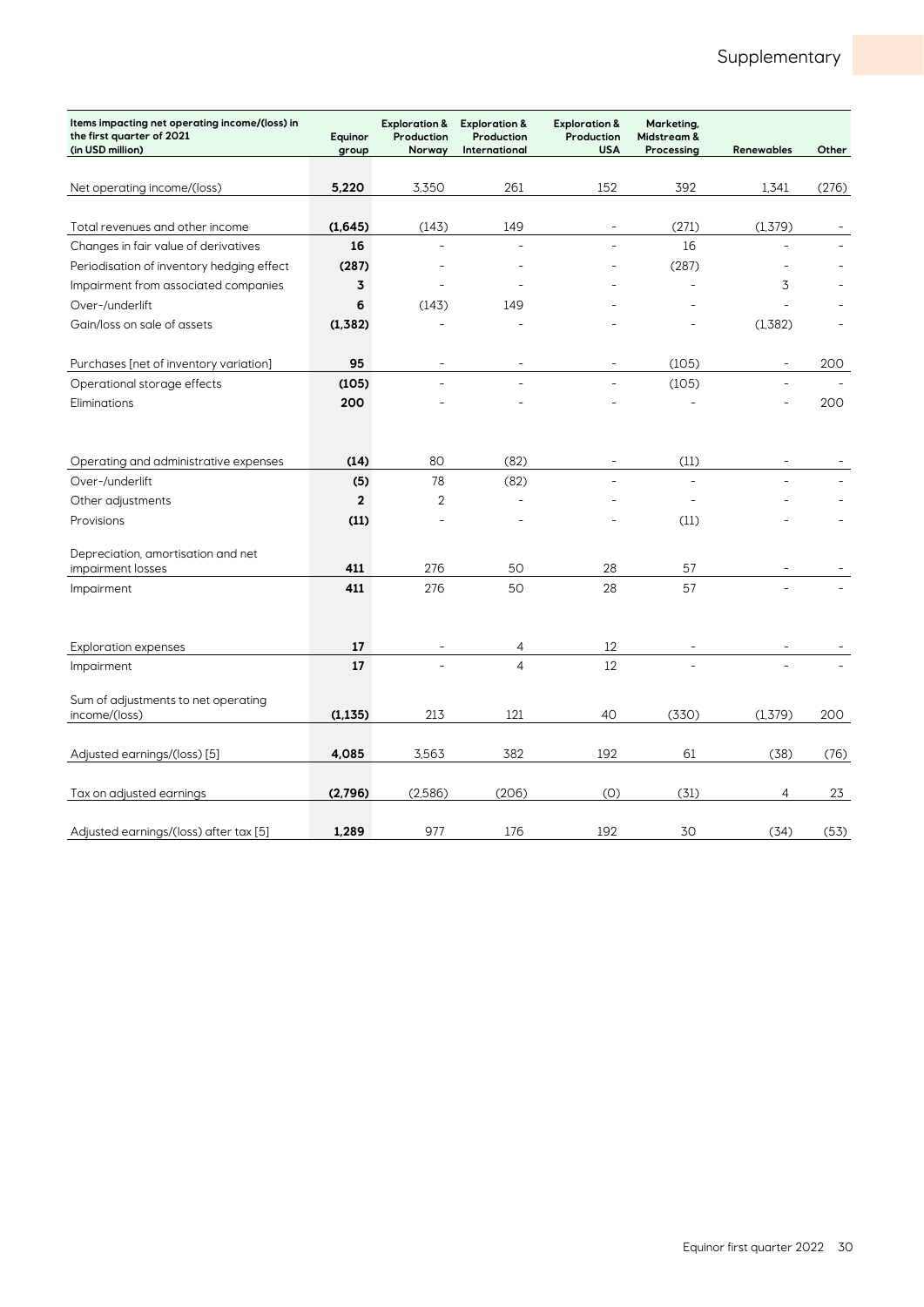| Items impacting net operating income/(loss)<br>in the fourth quarter of 2021<br>(in USD million) | Equinor<br>group | <b>Exploration</b><br>& Production<br>Norway | <b>Exploration</b><br>& Production<br>International | <b>Exploration</b><br>& Production<br><b>USA</b> | Marketing,<br>Midstream &<br>Processing | Renewables               | Other |
|--------------------------------------------------------------------------------------------------|------------------|----------------------------------------------|-----------------------------------------------------|--------------------------------------------------|-----------------------------------------|--------------------------|-------|
|                                                                                                  |                  |                                              |                                                     |                                                  |                                         |                          |       |
| Net operating income/(loss)                                                                      | 13,578           | 14,858                                       | (1,060)                                             | 550                                              | (327)                                   | (38)                     | (405) |
|                                                                                                  |                  |                                              |                                                     |                                                  |                                         |                          |       |
| Total revenues and other income                                                                  | (772)            | (80)                                         | (50)                                                |                                                  | (640)                                   | (0)                      | (1)   |
| Changes in fair value of derivatives                                                             | (173)            | (81)                                         | 36                                                  | $\overline{a}$                                   | (128)                                   | $\overline{\phantom{a}}$ |       |
| Periodisation of inventory hedging effect                                                        | (346)            |                                              |                                                     |                                                  | (346)                                   | $\overline{a}$           |       |
| Impairment from associated companies                                                             | (0)              |                                              |                                                     |                                                  |                                         | (0)                      |       |
| Over-/underlift                                                                                  | (85)             | $\mathbf{1}$                                 | (86)                                                |                                                  |                                         |                          |       |
| Gain/loss on sale of assets                                                                      | (168)            |                                              | $\circ$                                             |                                                  | (167)                                   |                          | (1)   |
| Purchases [net of inventory variation]                                                           | 342              | $\overline{\phantom{a}}$                     | $\overline{a}$                                      |                                                  | $\overline{2}$                          | $\overline{\phantom{a}}$ | 340   |
| Operational storage effects                                                                      | $\overline{2}$   | $\overline{a}$                               |                                                     |                                                  | $\overline{2}$                          |                          |       |
| Eliminations                                                                                     | 340              |                                              |                                                     |                                                  |                                         | $\overline{a}$           | 340   |
|                                                                                                  |                  |                                              |                                                     |                                                  |                                         |                          |       |
| Operating and administrative expenses                                                            | 39               | 35                                           | 21                                                  | 4                                                | (33)                                    | $\overline{a}$           | 12    |
| Over-/underlift                                                                                  | 52               | 31                                           | 21                                                  |                                                  |                                         |                          |       |
| Other adjustments                                                                                | (21)             | 4                                            |                                                     |                                                  | (25)                                    |                          |       |
| Gain/loss on sale of assets                                                                      | 16               |                                              |                                                     | 4                                                | $\overline{a}$                          |                          | 12    |
| Provisions                                                                                       | (8)              |                                              |                                                     |                                                  | (8)                                     |                          |       |
| Depreciation, amortisation and net<br>impairment losses                                          | 1,798            |                                              | 1,777                                               | 29                                               | (9)                                     |                          | (0)   |
| Impairment                                                                                       | 1,798            |                                              | 1,777                                               | 29                                               | (9)                                     |                          | (0)   |
| <b>Exploration expenses</b>                                                                      | 4                | $\overline{\phantom{a}}$                     | $\circ$                                             | 4                                                | $\centerdot$                            | $\overline{\phantom{a}}$ |       |
| Impairment                                                                                       | 4                | $\overline{a}$                               | $\Omega$                                            | $\overline{4}$                                   | $\overline{\phantom{a}}$                | $\overline{a}$           |       |
| Sum of adjustments to net operating<br>income/(loss)                                             | 1,411            | (45)                                         | 1,749                                               | 37                                               | (680)                                   | (0)                      | 350   |
| Adjusted earnings/(loss) [5]                                                                     | 14,989           | 14,813                                       | 688                                                 | 587                                              | (1,007)                                 | (38)                     | (54)  |
| Tax on adjusted earnings                                                                         | (10, 592)        | (11, 315)                                    | (180)                                               | (14)                                             | 911                                     | 8                        | (2)   |
| Adjusted earnings/(loss) after tax [5]                                                           | 4,397            | 3.498                                        | 508                                                 | 574                                              | (96)                                    | (30)                     | (57)  |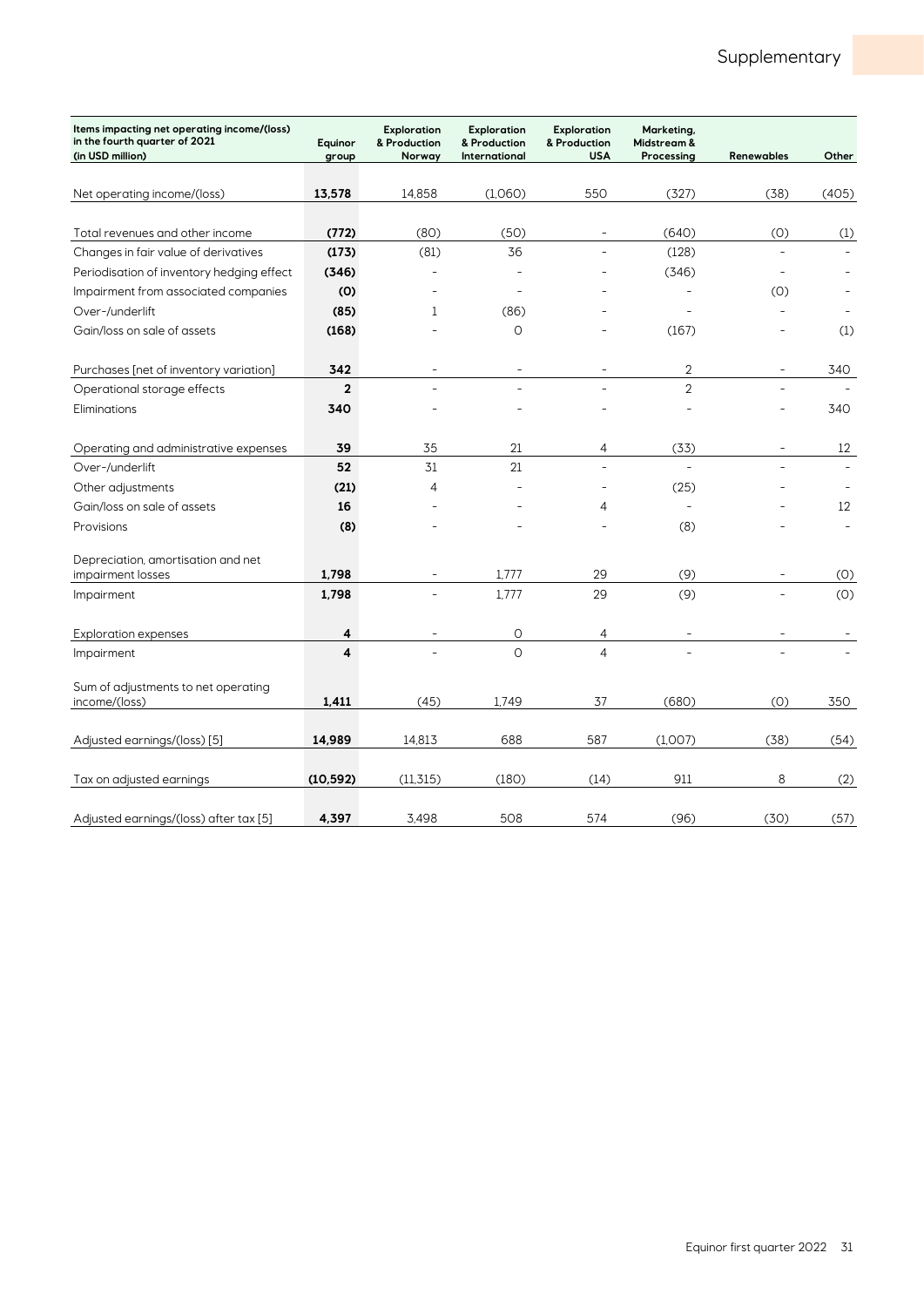#### **Adjusted earnings after tax by reporting segment**

|                                             |                      |                                |                                   |                      | <b>Quarters</b>                |                                   |                      |                                |                                   |
|---------------------------------------------|----------------------|--------------------------------|-----------------------------------|----------------------|--------------------------------|-----------------------------------|----------------------|--------------------------------|-----------------------------------|
|                                             |                      | Q1 2022                        |                                   |                      | Q4 2021                        |                                   |                      | Q1 2021                        |                                   |
| (in USD million)                            | Adjusted<br>earnings | Tax on<br>adjusted<br>earnings | Adjusted<br>earnings<br>after tax | Adjusted<br>earnings | Tax on<br>adjusted<br>earnings | Adjusted<br>earnings<br>after tax | Adjusted<br>earnings | Tax on<br>adjusted<br>earnings | Adjusted<br>earnings<br>after tax |
|                                             |                      |                                |                                   |                      |                                |                                   |                      |                                |                                   |
| <b>E&amp;P Norway</b>                       | 16,258               | (12,602)                       | 3,656                             | 14,813               | (11, 315)                      | 3,498                             | 3,563                | (2,586)                        | 977                               |
| E&P International                           | 1,081                | (234)                          | 846                               | 688                  | (180)                          | 508                               | 382                  | (206)                          | 176                               |
| E&P USA                                     | 713                  | (13)                           | 700                               | 587                  | (14)                           | 574                               | 192                  | (0)                            | 192                               |
| <b>MMP</b>                                  | 22                   | 6                              | 27                                | (1,007)              | 911                            | (96)                              | 61                   | (31)                           | 30                                |
| <b>REN</b>                                  | (10)                 | 3                              | (7)                               | (38)                 | 8                              | (30)                              | (38)                 | 4                              | (34)                              |
| Other                                       | (72)                 | 29                             | (43)                              | (54)                 | (2)                            | (57)                              | (76)                 | 23                             | (53)                              |
|                                             |                      |                                |                                   |                      |                                |                                   |                      |                                |                                   |
| <b>Total Equinor consolidation</b>          | 17,991               | (12, 812)                      | 5,179                             | 14,989               | (10,592)                       | 4,397                             | 4.085                | (2,796)                        | 1,289                             |
|                                             |                      |                                |                                   |                      |                                |                                   |                      |                                |                                   |
| Effective tax rates on adjusted<br>earnings |                      |                                | 71.2%                             |                      |                                | 70.7%                             |                      |                                | 68.4%                             |

#### **Reconciliation of adjusted earnings after tax to net income**

| Reconciliation of adjusted earnings after tax to net income |                 |         | Quarters |         |
|-------------------------------------------------------------|-----------------|---------|----------|---------|
| (in USD million)                                            |                 | Q1 2022 | Q4 2021  | Q1 2021 |
|                                                             |                 |         |          |         |
| Net operating income/(loss)                                 | A               | 18,392  | 13,578   | 5,220   |
| Income tax less tax on net financial items                  | B               | 12,572  | 10,033   | 2,863   |
|                                                             |                 |         |          |         |
| Net operating income after tax                              | $C = A-B$       | 5,820   | 3,545    | 2,358   |
|                                                             |                 |         |          |         |
| Items impacting net operating income <sup>1)</sup>          | D               | (401)   | 1,411    | (1,135) |
| Tax on items impacting net operating income                 | E               | 239     | 559      | (67)    |
|                                                             |                 |         |          |         |
| Adjusted earnings after tax [5]                             | $F = C + D - E$ | 5,179   | 4,397    | 1,289   |
|                                                             |                 |         |          |         |
| Net financial items                                         | G               | (1,169) | (443)    | (707)   |
| Tax on net financial items                                  | H               | 64      | 267      | 204     |
|                                                             |                 |         |          |         |
| Net income/(loss)                                           | $= C + G + H$   | 4,714   | 3,370    | 1,854   |

1) Represents the total adjustments to net operating income made to arrive at adjusted earnings (i.e., adjusted purchases, adjusted operating and administrative expenses, adjusted depreciation, amortisation and impairment expenses and adjusted exploration expenses, each of which are presented and reconciled to the relevant related IFRS figure for the periods presented in this report).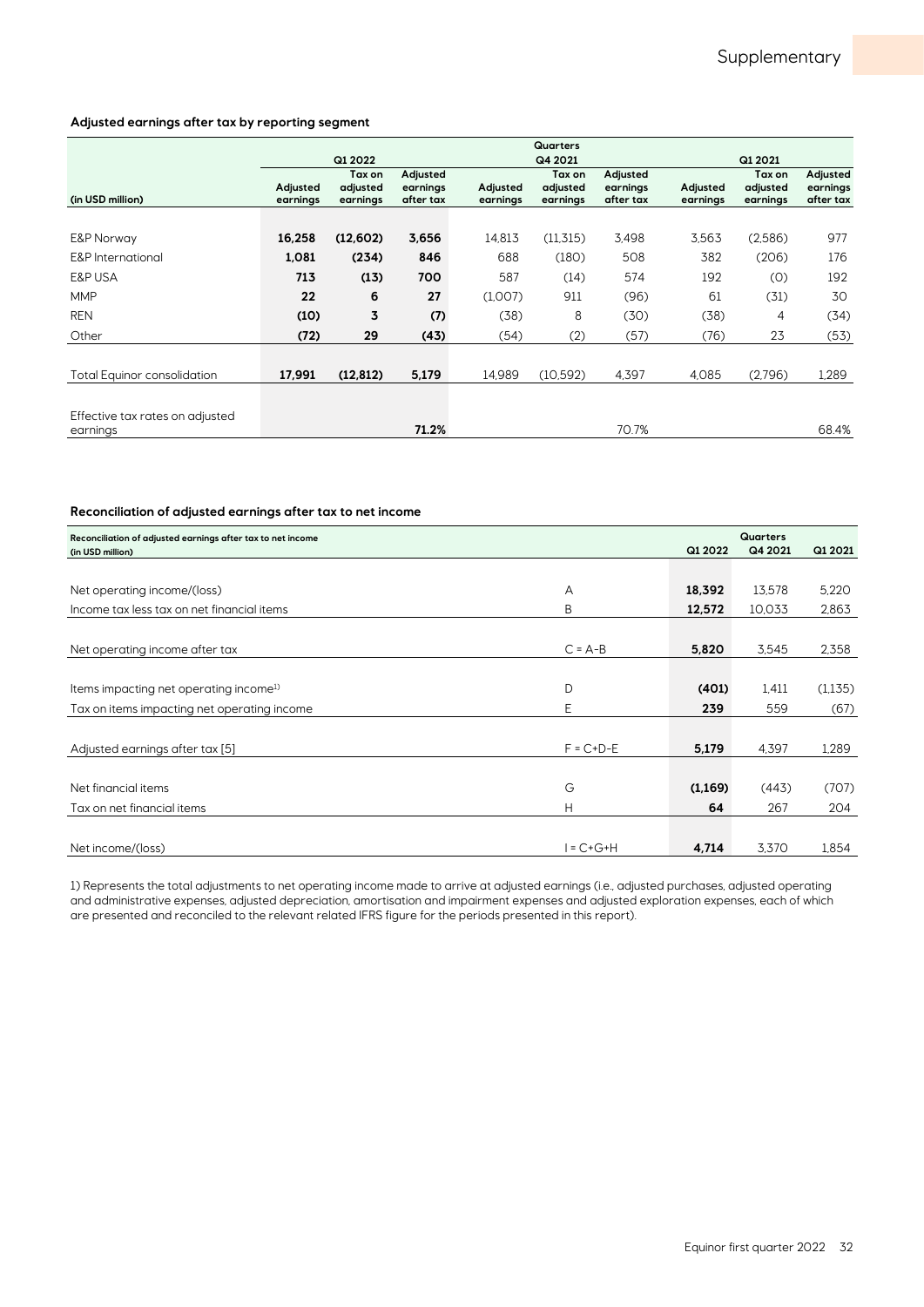#### **Adjusted earnings MMP break down**

| Adjusted earnings break down<br>(in USD million) | Q1 2022 | <b>Quarters</b><br>Q4 2021 | Q1 2021 | Change<br>Q1 on Q1 |
|--------------------------------------------------|---------|----------------------------|---------|--------------------|
| Natural Gas Europe                               | (383)   | (1,274)                    | (30)    | >(100%)            |
| Natural Gas US                                   | 123     | (31)                       | 2       | >100%              |
| Liquids                                          | 235     | (15)                       | 156     | 51%                |
| Other                                            | 46      | 313                        | (66)    | N/A                |
|                                                  |         |                            |         |                    |
| Adjusted earnings MMP                            | 22      | (1,007)                    | 61      | (65%)              |

#### **Adjusted exploration expenses**

| Adjusted exploration expenses<br>(in USD million)          | Q1 2022 | Quarters<br>Q4 2021 | Q1 2021 | Change<br>Q1 on Q1 |
|------------------------------------------------------------|---------|---------------------|---------|--------------------|
|                                                            |         |                     |         |                    |
| E&P Norway exploration expenditures                        | 127     | 114                 | 114     | 11%                |
| E&P International exploration expenditures                 | 44      | 97                  | 133     | (67%)              |
| E&P USA exploration expenditures                           | 51      | 59                  | 17      | $>100\%$           |
|                                                            |         |                     |         |                    |
| Group exploration expenditures                             | 222     | 269                 | 264     | $(16\%)^{1}$       |
| Expensed, previously capitalised exploration expenditures  | 26      | (2)                 | 47      | (44%)              |
| Capitalised share of current period's exploration activity | (91)    | (65)                | (81)    | 13%                |
| Impairment (reversal of impairment)                        | 46      | 4                   | 17      | $>100\%$           |
|                                                            |         |                     |         |                    |
| Exploration expenses according to IFRS                     | 203     | 206                 | 247     | (18%)              |
|                                                            |         |                     |         |                    |
| Items impacting net operating income/(loss) <sup>2)</sup>  | (46)    | (4)                 | (17)    | >100%              |
|                                                            |         |                     |         |                    |
| Adjusted exploration expenses                              | 157     | 202                 | 230     | (32%)              |

1) Activity on 15 wells in the first quarter of 2022 where 11 were completed, compared to activity on 16 wells in the first quarter of 2021 where 5 were completed.

2) For items impacting net operating income/(loss), see Reconciliation of net operating income/(loss) to adjusted earnings in the Supplementary disclosures.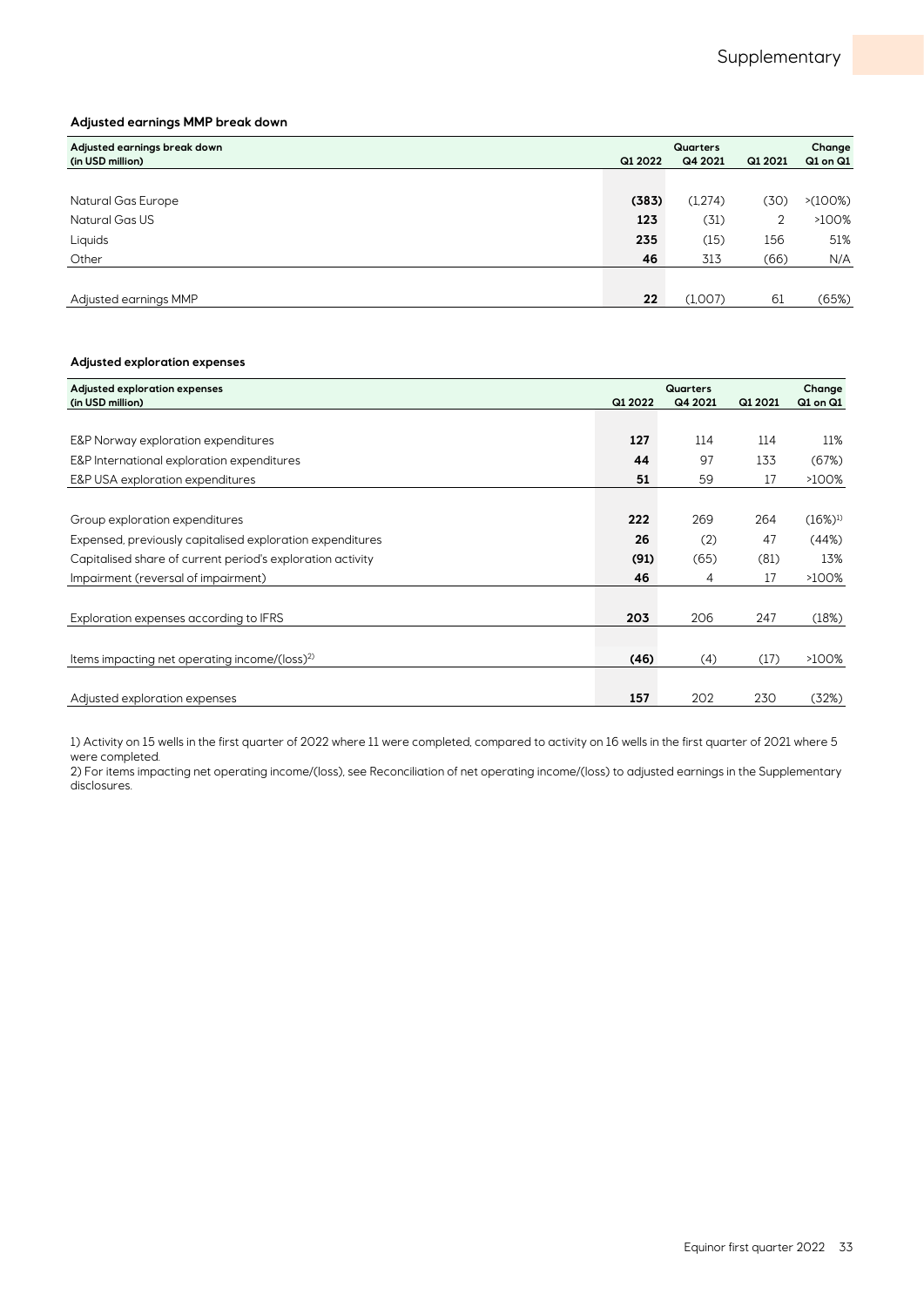#### **Calculation of capital employed and net debt to capital employed ratio**

The table below reconciles the net interest-bearing debt adjusted, the capital employed, the net debt to capital employed ratio adjusted including lease liabilities and the net debt to capital employed adjusted ratio with the most directly comparable financial measure or measures calculated in accordance with IFRS.

| Calculation of capital employed and net debt to capital employed ratio<br>(in USD million)        |               | At 31 March<br>2022 | At 31<br>December<br>2021 | At 31 March<br>2021 |
|---------------------------------------------------------------------------------------------------|---------------|---------------------|---------------------------|---------------------|
|                                                                                                   |               |                     |                           |                     |
| Shareholders' equity                                                                              |               | 43,233              | 39,010                    | 35,764              |
| Non-controlling interests                                                                         |               | 19                  | 14                        | 18                  |
|                                                                                                   |               |                     |                           |                     |
| Total equity                                                                                      | А             | 43,251              | 39,024                    | 35,782              |
|                                                                                                   |               |                     |                           |                     |
| Current finance debt and lease liabilities                                                        |               | 6,649               | 6,386                     | 3,915               |
| Non-current finance debt and lease liabilities                                                    |               | 27,493              | 29,854                    | 30,997              |
|                                                                                                   |               |                     |                           |                     |
| Gross interest-bearing debt                                                                       | Β             | 34,142              | 36,239                    | 34,913              |
|                                                                                                   |               |                     |                           |                     |
| Cash and cash equivalents                                                                         |               | 20,882              | 14,126                    | 8,992               |
| Current financial investments                                                                     |               | 23,689              | 21,246                    | 10,922              |
|                                                                                                   |               |                     |                           |                     |
| Cash and cash equivalents and financial investment                                                | C             | 44,571              | 35,372                    | 19,914              |
|                                                                                                   |               |                     |                           |                     |
| Net interest-bearing debt [10]                                                                    | $B1 = B - C$  | (10, 429)           | 867                       | 14,998              |
| Other interest-bearing elements <sup>1)</sup>                                                     |               | 4,152               | 2,369                     | 773                 |
| Normalisation for cash-build up before tax payment (50% of Tax Payment) <sup>2)</sup>             |               | 2,087               |                           | 39                  |
|                                                                                                   |               |                     |                           |                     |
|                                                                                                   |               |                     |                           |                     |
| Net interest-bearing debt adjusted normalised for tax payment, including lease liabilities [5] B2 |               | (4,190)             | 3,236                     | 15,811              |
|                                                                                                   |               |                     |                           |                     |
| Lease liabilities                                                                                 |               | 3,677               | 3,562                     | 4,137               |
|                                                                                                   |               |                     |                           |                     |
| Net interest-bearing debt adjusted [5]                                                            | B3            | (7, 867)            | (326)                     | 11,674              |
|                                                                                                   |               |                     |                           |                     |
| Calculation of capital employed [5]                                                               |               |                     |                           |                     |
| Capital employed                                                                                  | $A + B1$      | 32,823              | 39,891                    | 50,781              |
| Capital employed adjusted, including lease liabilities                                            | $A+B2$        | 39,062              | 42,259                    | 51,593              |
| Capital employed adjusted                                                                         | $A + B3$      | 35,384              | 38,697                    | 47,456              |
|                                                                                                   |               |                     |                           |                     |
| Calculated net debt to capital employed [5]                                                       |               |                     |                           |                     |
| Net debt to capital employed                                                                      | $(B1)/(A+B1)$ | (31.8%)             | 2.2%                      | 29.5%               |
| Net debt to capital employed adjusted, including lease liabilities                                | $(B2)/(A+B2)$ | (10.7%)             | 7.7%                      | 30.6%               |
| Net debt to capital employed adjusted                                                             | $(B3)/(A+B3)$ | (22.2%)             | (0.8%)                    | 24.6%               |

1) Cash and cash equivalents adjustments regarding collateral deposits classified as cash and cash equivalents in the Consolidated balance sheet but considered as non-cash in the non-GAAP calculations as well as financial investments in Equinor Insurance AS classified as current financial investments.

2) Adjustment to net interest-bearing debt for cash build-up in the first quarter and the third quarter before tax payment on 1 April and 1 October. This is to exclude 50% of the cash build-up to have a more even allocation of tax payments between the four quarters and hence a more representative net interest-bearing debt.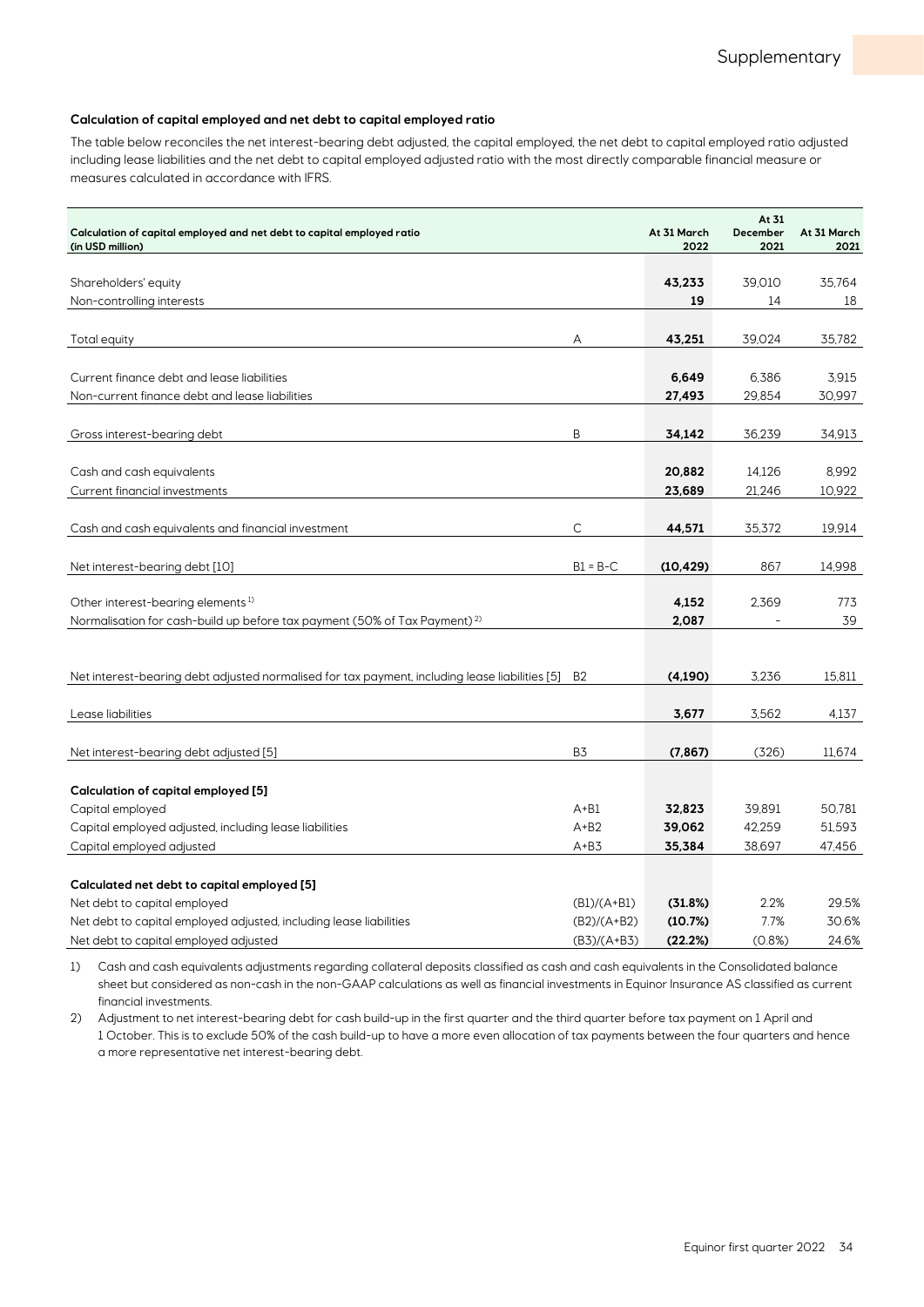### **USE AND RECONCILIATION OF NON-GAAP FINANCIAL MEASURES**

Non-GAAP financial measures are defined as numerical measures that either exclude or include amounts or certain accounting items that are not excluded or included in the comparable measures calculated and presented in accordance with GAAP (i.e., IFRS).

Management considers adjusted earnings and adjusted earnings after tax together with other non-GAAP financial measures as defined below, to provide a better indication of the underlying operational and financial performance in the period (excluding financing), and therefore better facilitate comparisons between periods.

The following financial measures may be considered non-GAAP financial measures:

- **Adjusted earnings** are based on net operating income/(loss) and adjusts for certain items affecting the income for the period in order to separate out effects that management considers may not be well correlated to Equinor's underlying operational performance in the individual reporting period. Management considers adjusted earnings to be a supplemental measure to Equinor's IFRS measures, which provides an indication of Equinor's underlying operational performance in the period and facilitates an alternative understanding of operational trends between the periods. Adjusted earnings include adjusted revenues and other income, adjusted purchases, adjusted operating expenses and selling, general and administrative expenses, adjusted depreciation expenses and adjusted exploration expenses.
- **Adjusted earnings after tax** equals the sum of net operating income/(loss) less income tax in business areas and adjustments to operating income taking the applicable marginal tax into consideration. Adjusted earnings after tax excludes net financial items and the associated tax effects on net financial items. It is based on adjusted earnings less the tax effects on all elements included in adjusted earnings (or calculated tax on operating income and on each of the adjusting items using an estimated marginal tax rate). In addition, tax effect related to tax exposure items not related to the individual reporting period is excluded from adjusted earnings after tax. Management considers adjusted earnings after tax, which reflects a normalised tax charge associated with its operational performance excluding the impact of financing, to be a supplemental measure to Equinor's net income. Certain net USD denominated financial positions are held by group companies that have a USD functional currency that is different from the currency in which the taxable income is measured. As currency exchange rates change between periods, the basis for measuring net financial items for IFRS will change disproportionally with taxable income which includes exchange gains and losses from translating the net USD denominated financial positions into the currency of the applicable tax return. Therefore, the effective tax rate may be significantly higher or lower than the statutory tax rate for any given period. Adjusted taxes included in adjusted earnings after tax should not be considered indicative of the amount of current or total tax expense (or taxes payable) for the period.

Adjusted earnings and adjusted earnings after tax should be considered additional measures rather than substitutes for net operating income/(loss) and net income/(loss), which are the most directly comparable IFRS measures. There are material limitations associated with the use of adjusted earnings and adjusted earnings after tax compared with the IFRS measures as such non-GAAP measures do not include all the items of revenues/gains or expenses/losses of Equinor that are needed to evaluate its profitability on an overall basis. Adjusted earnings and adjusted earnings after tax are only intended to be indicative of the underlying developments in trends of our ongoing operations for the production, manufacturing and marketing of our products and exclude pre-and post-tax impacts of net financial items. Equinor reflects such underlying development in our operations by eliminating the effects of certain items that may not be directly associated with the period's operations or financing. However, for that reason, adjusted earnings and adjusted earnings after tax are not complete measures of profitability. These measures should therefore not be used in isolation.

- **Capital employed adjusted –** this measure is defined as Equinor's total equity (including non-controlling interests) and net interestbearing debt adjusted.
- **Net interest-bearing debt adjusted** this measure is defined as Equinor's interest bearing financial liabilities less cash and cash equivalents and current financial investments, adjusted for collateral deposits and balances held by Equinor's captive insurance company and balances related to the SDFI.
- **Net debt to capital employed**, **Net debt to capital employed adjusted, including lease liabilities** and **Net debt to capital employed ratio adjusted** – Following implementation of IFRS 16 Equinor presents a "net debt to capital employed adjusted" excluding lease liabilities from the gross interest-bearing debt. Comparable numbers are presented in the table Calculation of capital employed and net debt to capital employed ratio in the report include Finance lease according to IAS17, adjusted for marketing instruction agreement.
- **Organic capital expenditures**  Capital expenditures, defined as Additions to PP&E, intangibles and equity accounted investments in note 2 Segments to the Condensed interim financial statements, amounted to USD 2.2 billion in the first quarter of 2022. Organic capital expenditures are capital expenditures excluding acquisitions, recognised lease assets (RoU assets) and other investments with significant different cash flow pattern. In the first quarter of 2022, a total of USD 0.4 billion is excluded in the organic capital expenditures. Forward-looking organic capital expenditures included in this report are not reconcilable to its most directly comparable IFRS measure without unreasonable efforts, because the amounts excluded from such IFRS measure to determine organic capital expenditures cannot be predicted with reasonable certainty.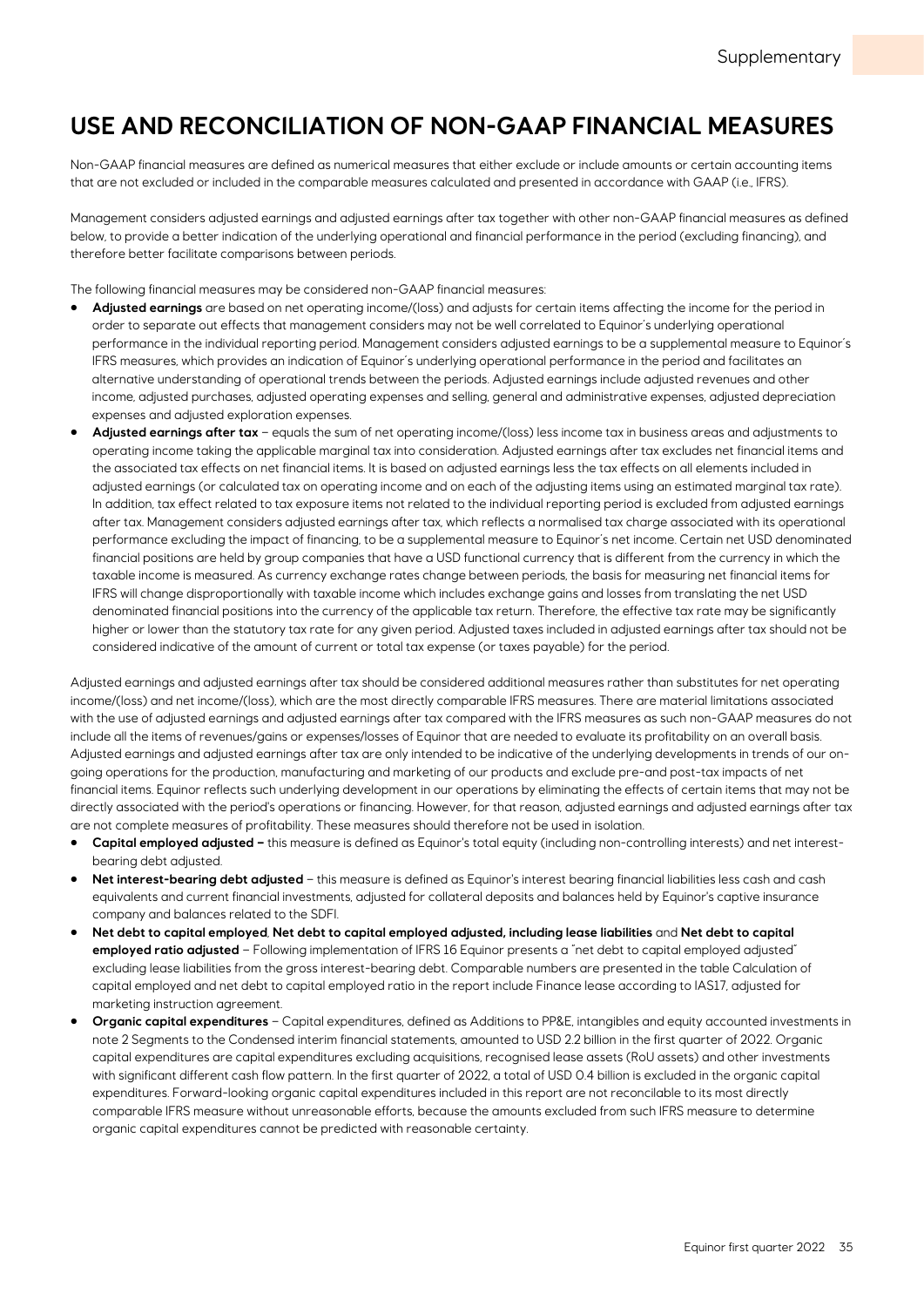- **Gross capital expenditures** Capital expenditures, defined as Additions to PP&E, intangibles and equity accounted investments in the financial statements, including Equinor's proportionate share of capital expenditures in equity accounted investments not included in additions to equity accounted investments. Forward-looking gross capital expenditures included in this report are not reconcilable to its most directly comparable IFRS measure without unreasonable efforts, because the amounts excluded from such IFRS measure to determine gross capital expenditures cannot be predicted with reasonable certainty.
- **Free cash flow for the first quarter of 2022** includes the following line items in the Consolidated statement of cash flows: Cash flows provided by operating activities before taxes paid and working capital items (USD 20.1 billion), taxes paid (negative USD 4.3 billion), capital expenditures and investments (negative USD 2.2 billion), (increase)/decrease in other items interest-bearing (USD 0.0 billion), proceeds from sale of assets and businesses (USD 0.1 billion), dividend paid (negative USD 0.6 billion) and share buy-back (negative USD 0.4 billion), resulting in a free cash flow of USD 12.7 billion in the first quarter of 2022.

#### **Adjusted earnings** adjust for the following items:

- **Changes in fair value of derivatives:** Certain gas contracts are, due to pricing or delivery conditions, deemed to contain embedded derivatives, required to be carried at fair value. Also, certain transactions related to historical divestments include contingent consideration, are carried at fair value. The accounting impacts of changes in fair value of the aforementioned are excluded from adjusted earnings. In addition, adjustments are also made for changes in the unrealised fair value of derivatives related to some natural gas trading contracts. Due to the nature of these gas sales contracts, these are classified as financial derivatives to be measured at fair value at the balance sheet date. Unrealised gains and losses on these contracts reflect the value of the difference between current market gas prices and the actual prices to be realised under the gas sales contracts. Only realised gains and losses on these contracts are reflected in adjusted earnings. This presentation best reflects the underlying performance of the business as it replaces the effect of temporary timing differences associated with the re-measurements of the derivatives to fair value at the balance sheet date with actual realised gains and losses for the period.
- **Periodisation of inventory hedging effect:** Commercial storage is hedged in the derivatives market and is accounted for using the lower of cost or market price. If market prices increase above cost price, the inventory will not reflect this increase in value. There will be a loss on the derivative hedging the inventory since the derivatives always reflect changes in the market price. An adjustment is made to reflect the unrealised market increase of the commercial storage. As a result, loss on derivatives is matched by a similar adjustment for the exposure being managed. If market prices decrease below cost price, the write-down of the inventory and the derivative effect in the IFRS income statement will offset each other and no adjustment is made.
- **Over/underlift**: Over/underlift is accounted for using the sales method and therefore revenues were reflected in the period the product was sold rather than in the period it was produced. The over/underlift position depended on several factors related to our lifting programme and the way it corresponded to our entitlement share of production. The effect on income for the period is therefore adjusted, to show estimated revenues and associated costs based upon the production for the period to reflect operational performance and comparability with peers.
- The **operational storage** is not hedged and is not part of the trading portfolio. Cost of goods sold is measured based on the FIFO (first-in, first-out) method, and includes realised gains or losses that arise due to changes in market prices. These gains or losses will fluctuate from one period to another and are not considered part of the underlying operations for the period.
- **Impairment and reversal of impairment** are excluded from adjusted earnings since they affect the economics of an asset for the lifetime of that asset, not only the period in which it is impaired, or the impairment is reversed. Impairment and reversal of impairment can impact both the exploration expenses and the depreciation, amortisation and impairment line items.
- **Gain or loss from sales of assets** is eliminated from the measure since the gain or loss does not give an indication of future performance or periodic performance; such a gain or loss is related to the cumulative value creation from the time the asset is acquired until it is sold.
- **Eliminations (Internal unrealised profit on inventories)**: Volumes derived from equity oil inventory will vary depending on several factors and inventory strategies, i.e., level of crude oil in inventory, equity oil used in the refining process and level of in-transit cargoes. Internal profit related to volumes sold between entities within the group, and still in inventory at period end, is eliminated according to IFRS (write down to production cost). The proportion of realised versus unrealised gain will fluctuate from one period to another due to inventory strategies and consequently impact net operating income/(loss). Write-down to production cost is not assessed to be a part of the underlying operational performance, and elimination of internal profit related to equity volumes is excluded in adjusted earnings.
- **Other items of income and expense** are adjusted when the impacts on income in the period are not reflective of Equinor's underlying operational performance in the reporting period. Such items may be unusual or infrequent transactions, but they may also include transactions that are significant which would not necessarily qualify as either unusual or infrequent. Other items are carefully assessed and can include transactions such as provisions related to reorganisation, early retirement, etc.
- **Change in accounting policy** are adjusted when the impacts on income in the period are unusual or infrequent, and not reflective of Equinor's underlying operational performance in the reporting period.

For more information on our use of non-GAAP financial measures, see section 5.2 Use and reconciliation of non-GAAP financial measures in Equinor's 2021 Annual Report and Form 20-F.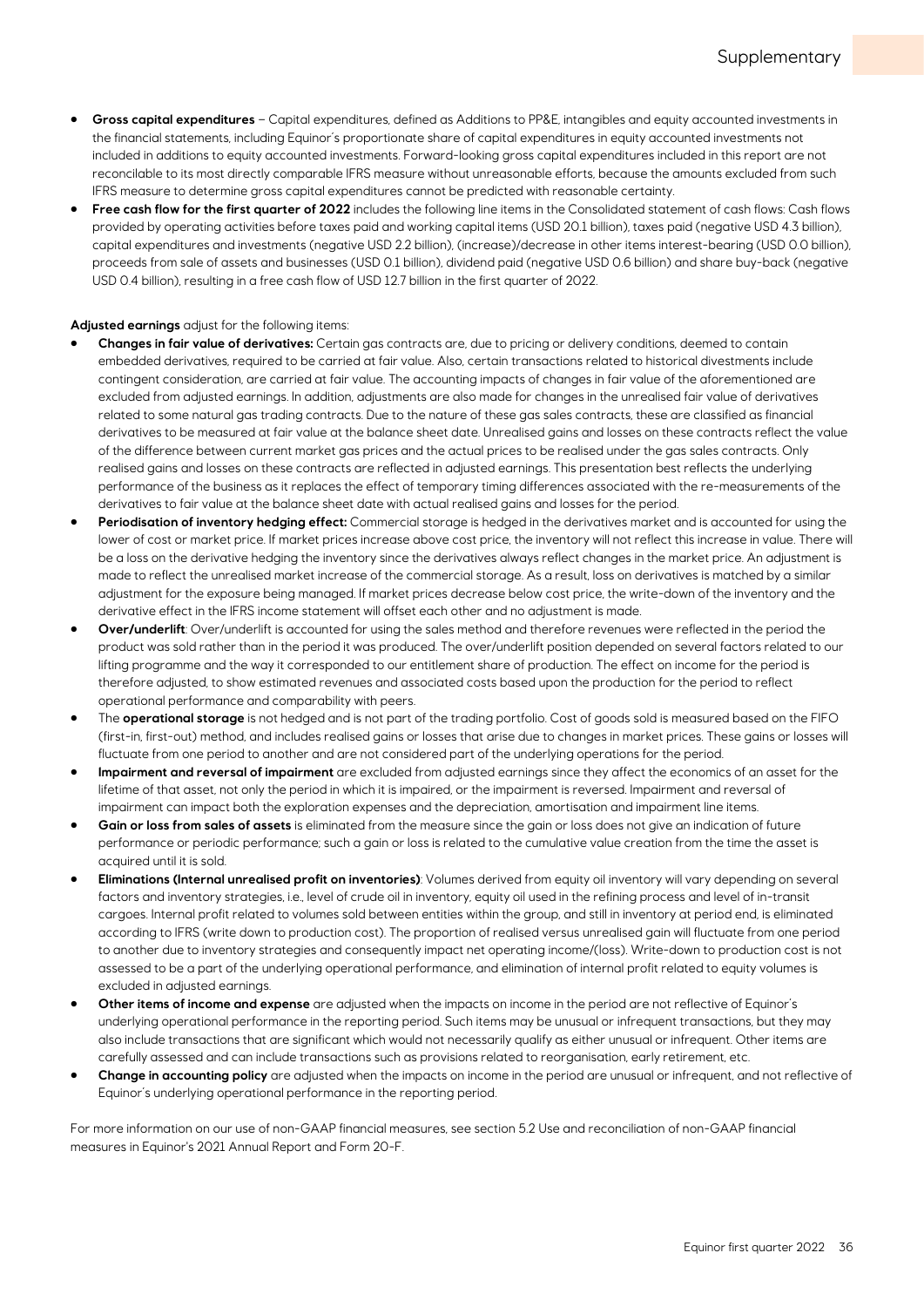### **FORWARD-LOOKING STATEMENTS**

This report contains certain forward-looking statements that involve risks and uncertainties. In some cases, we use words such as "ambition", "continue", "could", "estimate", "intend", "expect", "believe", "likely", "may", "outlook", "plan", "strategy", "will", "guidance", "targets", and similar expressions to identify forward-looking statements. Forward-looking statements include all statements other than statements of historical fact, including, among others, statements regarding Equinor's plans, intentions, aims, ambitions and expectations, including with respect to the Covid-19 pandemic, its impacts, consequences and risks and Equinor's response to it; the decision to stop new investments into Russia and trading in Russian oil, and start the process of exiting Equinor's Russian joint ventures; the commitment to develop as a broad energy company; the ambition to be a leader in the energy transition and reduce net group-wide greenhouse gas emissions by 50% by 2030; future financial performance, including cash flow and liquidity; accounting policies; the ambition to grow cash flow and returns; plans to improve return on average capital employed (ROACE) and competitive capital distribution; expectations regarding returns from Equinor's oil and gas portfolio; plans to develop fields and increase gas exports; plans for renewables production capacity and investments in renewables; expectations regarding development of renewables projects, CCUS and hydrogen businesses; market outlook and future economic projections and assumptions, including commodity price assumptions; organic capital expenditures through 2025; estimates regarding production; the ambition to keep unit of production cost in the top quartile of our peer group; scheduled maintenance activity and the effects thereof on equity production; completion and results of acquisitions and disposals; expected amount and timing of dividend payments and the implementation of our share buy-back programme; and provisions and contingent liabilities. You should not place undue reliance on these forward-looking statements. Our actual results could differ materially from those anticipated in the forward-looking statements for many reasons.

These forward-looking statements reflect current views about future events and are, by their nature, subject to significant risks and uncertainties because they relate to events and depend on circumstances that will occur in the future. There are a number of factors that could cause actual results and developments to differ materially from those expressed or implied by these forward-looking statements, including levels of industry product supply, demand and pricing, in particular in light of recent significant oil price volatility triggered, among other things, by the changing dynamic among OPEC+ members, the pressure on US shale oil companies from their shareholders to use their higher cashflow to pay debt and dividends rather than increase drilling and production and the uncertainty regarding demand created by the Covid-19 pandemic; Russia's invasion of Ukraine and our subsequent decision to stop new investments into Russia and start the process of exiting our Russian joint ventures; levels and calculations of reserves and material differences from reserves estimates; natural disasters, adverse weather conditions, climate change, and other changes to business conditions; regulatory stability and access to attractive renewable opportunities; unsuccessful drilling; operational problems, in particular in light of quarantine rules, travel restrictions, manpower shortage, supply chain disruptions and social distancing requirements triggered by the Covid-19 pandemic; health, safety and environmental risks; impact of the Covid-19 pandemic; the effects of climate change; regulations on hydraulic fracturing; security breaches, including breaches of our digital infrastructure (cybersecurity); ineffectiveness of crisis management systems; the actions of competitors; the development and use of new technology, particularly in the renewable energy sector; inability to meet strategic objectives; the difficulties involving transportation infrastructure; political and social stability and economic growth in relevant areas of the world; reputational damage; exercise of ownership by the Norwegian state; an inability to attract and retain personnel; risks related to implementing a new corporate structure; inadequate insurance coverage; changes or uncertainty in or non-compliance with laws and governmental regulations; the actions of the Norwegian state as majority shareholder; failure to meet our ethical and social standards; the political and economic policies of Norway and other oil-producing countries; noncompliance with international trade sanctions; the actions of field partners; adverse changes in tax regimes; exchange rate and interest rate fluctuations; factors relating to trading, supply and financial risk; general economic conditions; and other factors discussed elsewhere in this report. Additional information, including information on factors that may affect Equinor's business, is contained in Equinor's Annual Report on Form 20-F for the year ended December 31, 2021, filed with the U.S. Securities and Exchange Commission (including section 2.13 Risk review - Risk factors thereof). Equinor's 2021 Annual Report and Form 20-F is available at Equinor's website www.equinor.com.

Although we believe that the expectations reflected in the forward-looking statements are reasonable, we cannot assure you that our future results, level of activity, performance or achievements will meet these expectations. Moreover, neither we nor any other person assumes responsibility for the accuracy and completeness of the forward-looking statements. Any forward-looking statement speaks only as of the date on which such statement is made, and, except as required by applicable law, we undertake no obligation to update any of these statements after the date of this report, either to make them conform to actual results or changes in our expectations.

We use certain terms in this document, such as "resource" and "resources" that the SEC's rules prohibit us from including in our filings with the SEC. U.S. investors are urged to closely consider the disclosures in our Form 20-F, SEC File No. 1-15200. This form is available on our website or by calling 1-800-SEC-0330 or logging on to www.sec.gov.